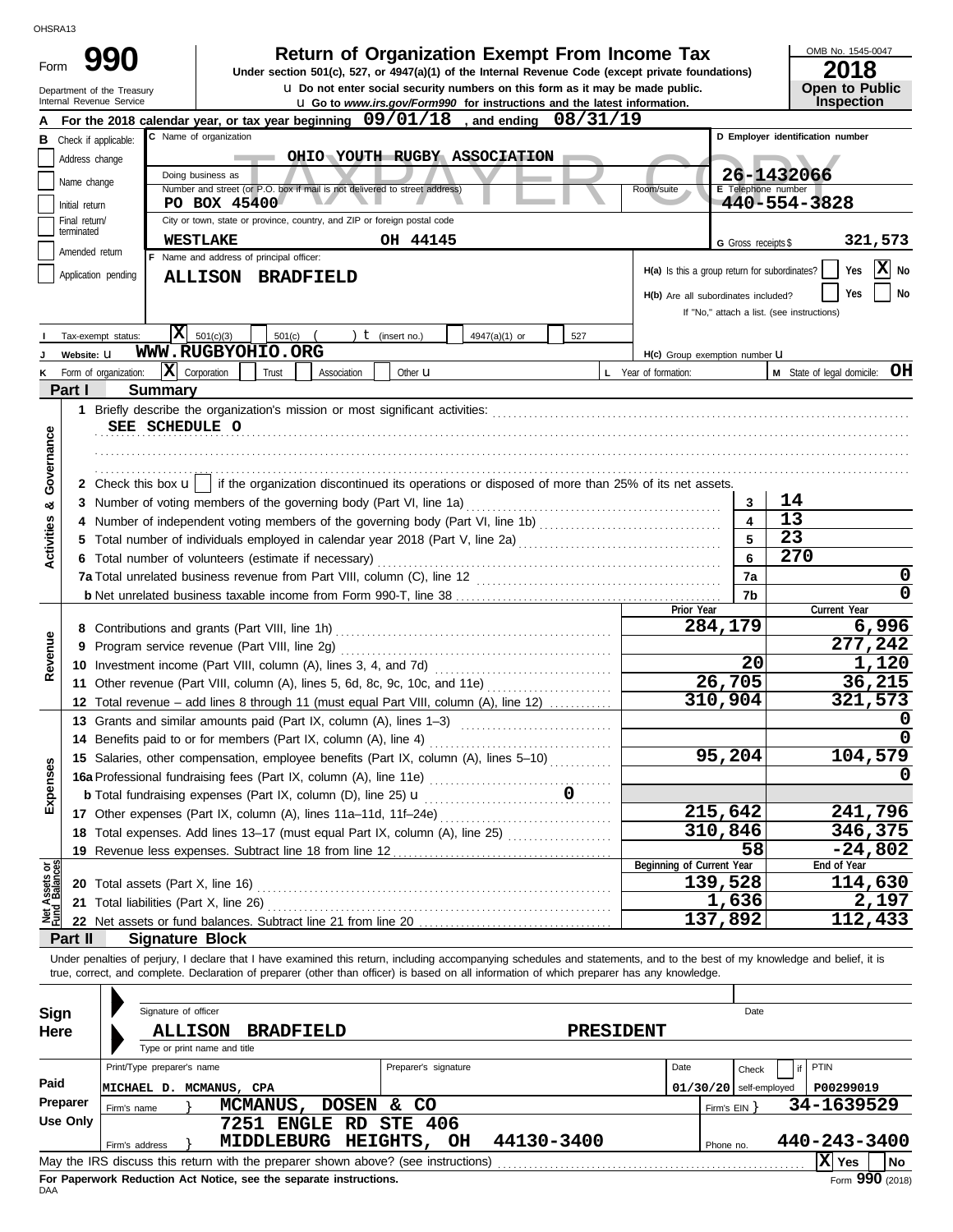|              | Form 990 (2018) OHIO YOUTH RUGBY ASSOCIATION                                                                                   |                                                     | 26-1432066  | Page 2                                        |
|--------------|--------------------------------------------------------------------------------------------------------------------------------|-----------------------------------------------------|-------------|-----------------------------------------------|
|              | Part III                                                                                                                       | <b>Statement of Program Service Accomplishments</b> |             |                                               |
|              |                                                                                                                                |                                                     |             | $\mathbf{x}$                                  |
| 1            | Briefly describe the organization's mission:                                                                                   |                                                     |             |                                               |
|              | SEE SCHEDULE O                                                                                                                 |                                                     |             |                                               |
|              |                                                                                                                                |                                                     |             |                                               |
|              |                                                                                                                                |                                                     |             |                                               |
|              |                                                                                                                                |                                                     |             |                                               |
| $\mathbf{2}$ | Did the organization undertake any significant program services during the year which were not listed on the                   |                                                     |             |                                               |
|              |                                                                                                                                |                                                     |             | Yes $\overline{X}$ No<br>$\vert \ \ \vert$    |
|              | If "Yes," describe these new services on Schedule O.                                                                           |                                                     |             |                                               |
|              |                                                                                                                                |                                                     |             |                                               |
| 3            | Did the organization cease conducting, or make significant changes in how it conducts, any program                             |                                                     |             |                                               |
|              | services?                                                                                                                      |                                                     |             | $Yes \quad \boxed{X}$ No<br>$\vert \ \ \vert$ |
|              | If "Yes," describe these changes on Schedule O.                                                                                |                                                     |             |                                               |
| 4            | Describe the organization's program service accomplishments for each of its three largest program services, as measured by     |                                                     |             |                                               |
|              | expenses. Section 501(c)(3) and 501(c)(4) organizations are required to report the amount of grants and allocations to others, |                                                     |             |                                               |
|              | the total expenses, and revenue, if any, for each program service reported.                                                    |                                                     |             |                                               |
|              |                                                                                                                                |                                                     |             |                                               |
|              | 4a (Code:<br>) (Expenses \$                                                                                                    | 337,010 including grants of \$                      |             | ) (Revenue \$                                 |
|              | OUTREACH TO SCHOOLS AND COMMUNITY PROGRAMS, PROVIDING EDUCATION AND                                                            |                                                     |             |                                               |
|              | ACTIVITY FOR STUDENTS.                                                                                                         |                                                     |             |                                               |
|              |                                                                                                                                |                                                     |             |                                               |
|              |                                                                                                                                |                                                     |             |                                               |
|              |                                                                                                                                |                                                     |             |                                               |
|              |                                                                                                                                |                                                     |             |                                               |
|              |                                                                                                                                |                                                     |             |                                               |
|              |                                                                                                                                |                                                     |             |                                               |
|              |                                                                                                                                |                                                     |             |                                               |
|              |                                                                                                                                |                                                     |             |                                               |
|              |                                                                                                                                |                                                     |             |                                               |
|              |                                                                                                                                |                                                     |             |                                               |
|              |                                                                                                                                |                                                     |             |                                               |
|              | N/A                                                                                                                            |                                                     |             |                                               |
|              |                                                                                                                                |                                                     |             |                                               |
|              |                                                                                                                                |                                                     |             |                                               |
|              |                                                                                                                                |                                                     |             |                                               |
|              |                                                                                                                                |                                                     |             |                                               |
|              |                                                                                                                                |                                                     |             |                                               |
|              |                                                                                                                                |                                                     |             |                                               |
|              |                                                                                                                                |                                                     |             |                                               |
|              |                                                                                                                                |                                                     |             |                                               |
|              |                                                                                                                                |                                                     |             |                                               |
|              |                                                                                                                                |                                                     |             |                                               |
|              |                                                                                                                                |                                                     |             |                                               |
|              |                                                                                                                                |                                                     |             |                                               |
|              |                                                                                                                                |                                                     |             |                                               |
|              | N/A                                                                                                                            |                                                     |             |                                               |
|              |                                                                                                                                |                                                     |             |                                               |
|              |                                                                                                                                |                                                     |             |                                               |
|              |                                                                                                                                |                                                     |             |                                               |
|              |                                                                                                                                |                                                     |             |                                               |
|              |                                                                                                                                |                                                     |             |                                               |
|              |                                                                                                                                |                                                     |             |                                               |
|              |                                                                                                                                |                                                     |             |                                               |
|              |                                                                                                                                |                                                     |             |                                               |
|              |                                                                                                                                |                                                     |             |                                               |
|              |                                                                                                                                |                                                     |             |                                               |
|              |                                                                                                                                |                                                     |             |                                               |
|              |                                                                                                                                |                                                     |             |                                               |
|              | 4d Other program services (Describe in Schedule O.)                                                                            |                                                     |             |                                               |
|              | (Expenses \$                                                                                                                   | including grants of \$                              | (Revenue \$ |                                               |
|              | 4e Total program service expenses u                                                                                            | 337,010                                             |             |                                               |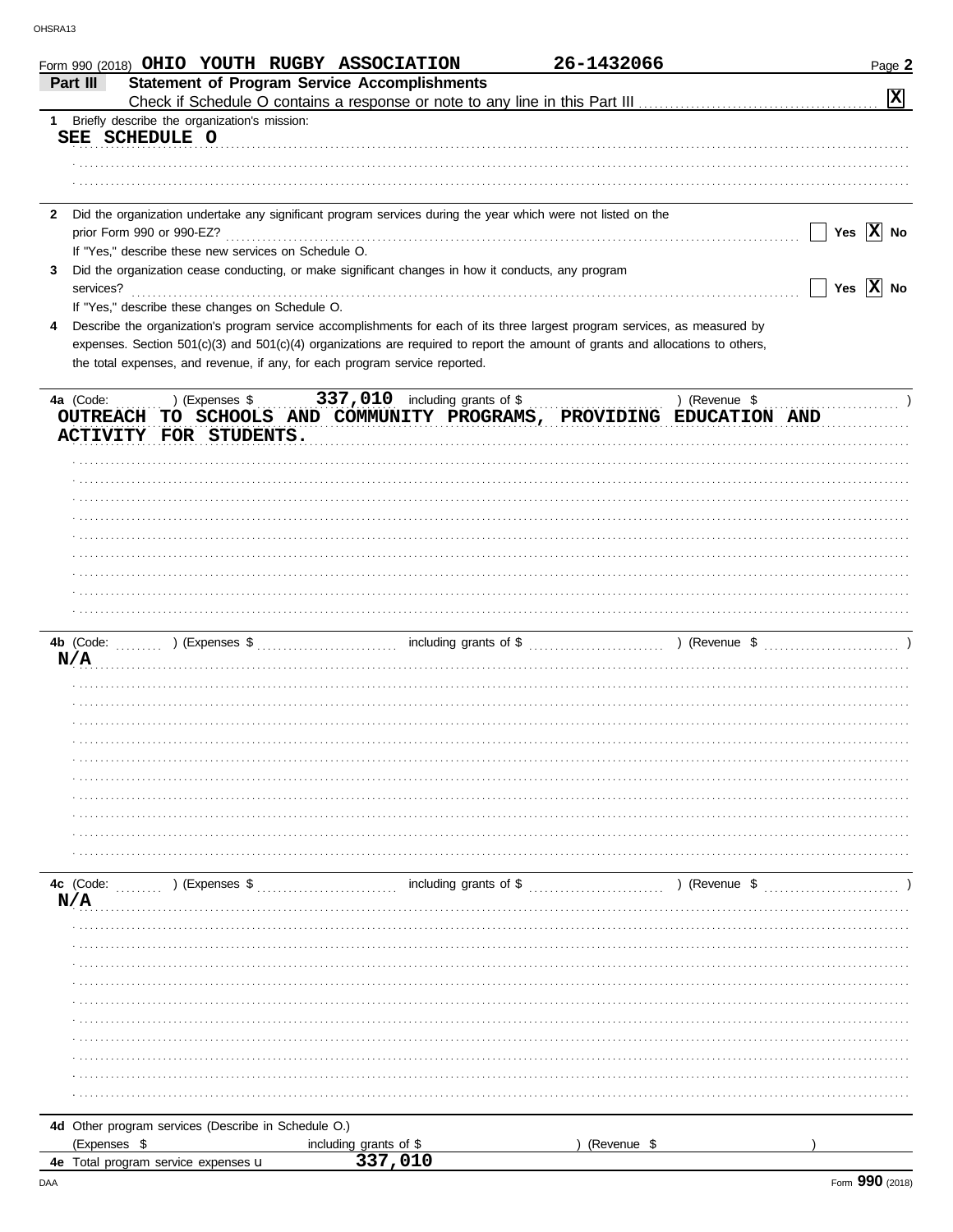# Form 990 (2018) Page **3 OHIO YOUTH RUGBY ASSOCIATION 26-1432066**

**Part IV Checklist of Required Schedules**

|     |                                                                                                                                                                                                                                    |                 | Yes | No.         |
|-----|------------------------------------------------------------------------------------------------------------------------------------------------------------------------------------------------------------------------------------|-----------------|-----|-------------|
| 1   | Is the organization described in section $501(c)(3)$ or $4947(a)(1)$ (other than a private foundation)? If "Yes,"<br>complete Schedule A                                                                                           | 1               | X   |             |
| 2   |                                                                                                                                                                                                                                    | $\mathbf{2}$    |     | X           |
| 3   | Did the organization engage in direct or indirect political campaign activities on behalf of or in opposition to                                                                                                                   |                 |     |             |
|     | candidates for public office? If "Yes," complete Schedule C, Part I                                                                                                                                                                | 3               |     | X           |
| 4   | Section 501(c)(3) organizations. Did the organization engage in lobbying activities, or have a section 501(h)<br>election in effect during the tax year? If "Yes," complete Schedule C, Part II                                    | 4               |     | X           |
| 5   | Is the organization a section $501(c)(4)$ , $501(c)(5)$ , or $501(c)(6)$ organization that receives membership dues,                                                                                                               |                 |     |             |
|     | assessments, or similar amounts as defined in Revenue Procedure 98-19? If "Yes," complete Schedule C, Part III                                                                                                                     | 5               |     | X           |
| 6   | Did the organization maintain any donor advised funds or any similar funds or accounts for which donors                                                                                                                            |                 |     |             |
|     | have the right to provide advice on the distribution or investment of amounts in such funds or accounts? If                                                                                                                        |                 |     |             |
|     | "Yes," complete Schedule D, Part I                                                                                                                                                                                                 | 6               |     | x           |
| 7   | Did the organization receive or hold a conservation easement, including easements to preserve open space,                                                                                                                          |                 |     |             |
|     |                                                                                                                                                                                                                                    | $\overline{7}$  |     | X           |
| 8   | Did the organization maintain collections of works of art, historical treasures, or other similar assets? If "Yes,"                                                                                                                |                 |     |             |
|     | complete Schedule D, Part III                                                                                                                                                                                                      | 8               |     | X           |
| 9   | Did the organization report an amount in Part X, line 21, for escrow or custodial account liability, serve as a                                                                                                                    |                 |     |             |
|     | custodian for amounts not listed in Part X; or provide credit counseling, debt management, credit repair, or                                                                                                                       |                 |     |             |
|     | debt negotiation services? If "Yes," complete Schedule D, Part IV                                                                                                                                                                  | 9               |     | x           |
| 10  | Did the organization, directly or through a related organization, hold assets in temporarily restricted                                                                                                                            |                 |     |             |
|     | endowments, permanent endowments, or quasi-endowments? If "Yes," complete Schedule D, Part V                                                                                                                                       | 10              |     | x           |
| 11  | If the organization's answer to any of the following questions is "Yes," then complete Schedule D, Parts VI,                                                                                                                       |                 |     |             |
|     | VII, VIII, IX, or X as applicable.                                                                                                                                                                                                 |                 |     |             |
| a   | Did the organization report an amount for land, buildings, and equipment in Part X, line 10? If "Yes,"                                                                                                                             |                 |     |             |
|     | complete Schedule D, Part VI                                                                                                                                                                                                       | 11a             |     | X           |
| b   | Did the organization report an amount for investments—other securities in Part X, line 12 that is 5% or more                                                                                                                       |                 |     |             |
|     | of its total assets reported in Part X, line 16? If "Yes," complete Schedule D, Part VII                                                                                                                                           | 11b             |     | X           |
|     | Did the organization report an amount for investments—program related in Part X, line 13 that is 5% or more                                                                                                                        |                 |     | X           |
| d   | of its total assets reported in Part X, line 16? If "Yes," complete Schedule D, Part VIII [[[[[[[[[[[[[[[[[[[[<br>Did the organization report an amount for other assets in Part X, line 15 that is 5% or more of its total assets | 11c             |     |             |
|     | reported in Part X, line 16? If "Yes," complete Schedule D, Part IX                                                                                                                                                                | 11d             |     | X           |
|     | Did the organization report an amount for other liabilities in Part X, line 25? If "Yes," complete Schedule D, Part X                                                                                                              | 11e             |     | $\mathbf x$ |
| f   | Did the organization's separate or consolidated financial statements for the tax year include a footnote that addresses                                                                                                            |                 |     |             |
|     | the organization's liability for uncertain tax positions under FIN 48 (ASC 740)? If "Yes," complete Schedule D, Part X                                                                                                             | 11f             |     | х           |
| 12a | Did the organization obtain separate, independent audited financial statements for the tax year? If "Yes," complete                                                                                                                |                 |     |             |
|     | Schedule D, Parts XI and XII                                                                                                                                                                                                       | 12a             |     | X           |
|     | Was the organization included in consolidated, independent audited financial statements for the tax year? If                                                                                                                       |                 |     |             |
|     | "Yes," and if the organization answered "No" to line 12a, then completing Schedule D, Parts XI and XII is optional                                                                                                                 | 12 <sub>b</sub> |     | х           |
| 13  |                                                                                                                                                                                                                                    | 13              |     | $\mathbf x$ |
| 14a | Did the organization maintain an office, employees, or agents outside of the United States?                                                                                                                                        | 14a             |     | $\mathbf X$ |
| b   | Did the organization have aggregate revenues or expenses of more than \$10,000 from grantmaking,                                                                                                                                   |                 |     |             |
|     | fundraising, business, investment, and program service activities outside the United States, or aggregate                                                                                                                          |                 |     |             |
|     | foreign investments valued at \$100,000 or more? If "Yes," complete Schedule F, Parts I and IV [[[[[[[[[[[[[[[                                                                                                                     | 14b             |     | X           |
| 15  | Did the organization report on Part IX, column (A), line 3, more than \$5,000 of grants or other assistance to or                                                                                                                  |                 |     |             |
|     | for any foreign organization? If "Yes," complete Schedule F, Parts II and IV [[[[[[[[[[[[[[[[[[[[[[[[[[[[[[[[                                                                                                                      | 15              |     | X           |
| 16  | Did the organization report on Part IX, column (A), line 3, more than \$5,000 of aggregate grants or other                                                                                                                         |                 |     |             |
|     | assistance to or for foreign individuals? If "Yes," complete Schedule F, Parts III and IV [[[[[[[[[[[[[[[[[[[                                                                                                                      | 16              |     | X           |
| 17  | Did the organization report a total of more than \$15,000 of expenses for professional fundraising services on                                                                                                                     |                 |     |             |
|     | Part IX, column (A), lines 6 and 11e? If "Yes," complete Schedule G, Part I (see instructions) [[[[[[[[[[[[[[                                                                                                                      | 17              |     | X,          |
| 18  | Did the organization report more than \$15,000 total of fundraising event gross income and contributions on                                                                                                                        | 18              |     | X.          |
| 19  | Part VIII, lines 1c and 8a? If "Yes," complete Schedule G, Part II<br>Did the organization report more than \$15,000 of gross income from gaming activities on Part VIII, line 9a?                                                 |                 |     |             |
|     |                                                                                                                                                                                                                                    | 19              |     | X           |
| 20a |                                                                                                                                                                                                                                    | 20a             |     | x           |
| b   |                                                                                                                                                                                                                                    | 20 <sub>b</sub> |     |             |
| 21  | Did the organization report more than \$5,000 of grants or other assistance to any domestic organization or                                                                                                                        |                 |     |             |
|     |                                                                                                                                                                                                                                    | 21              |     | X.          |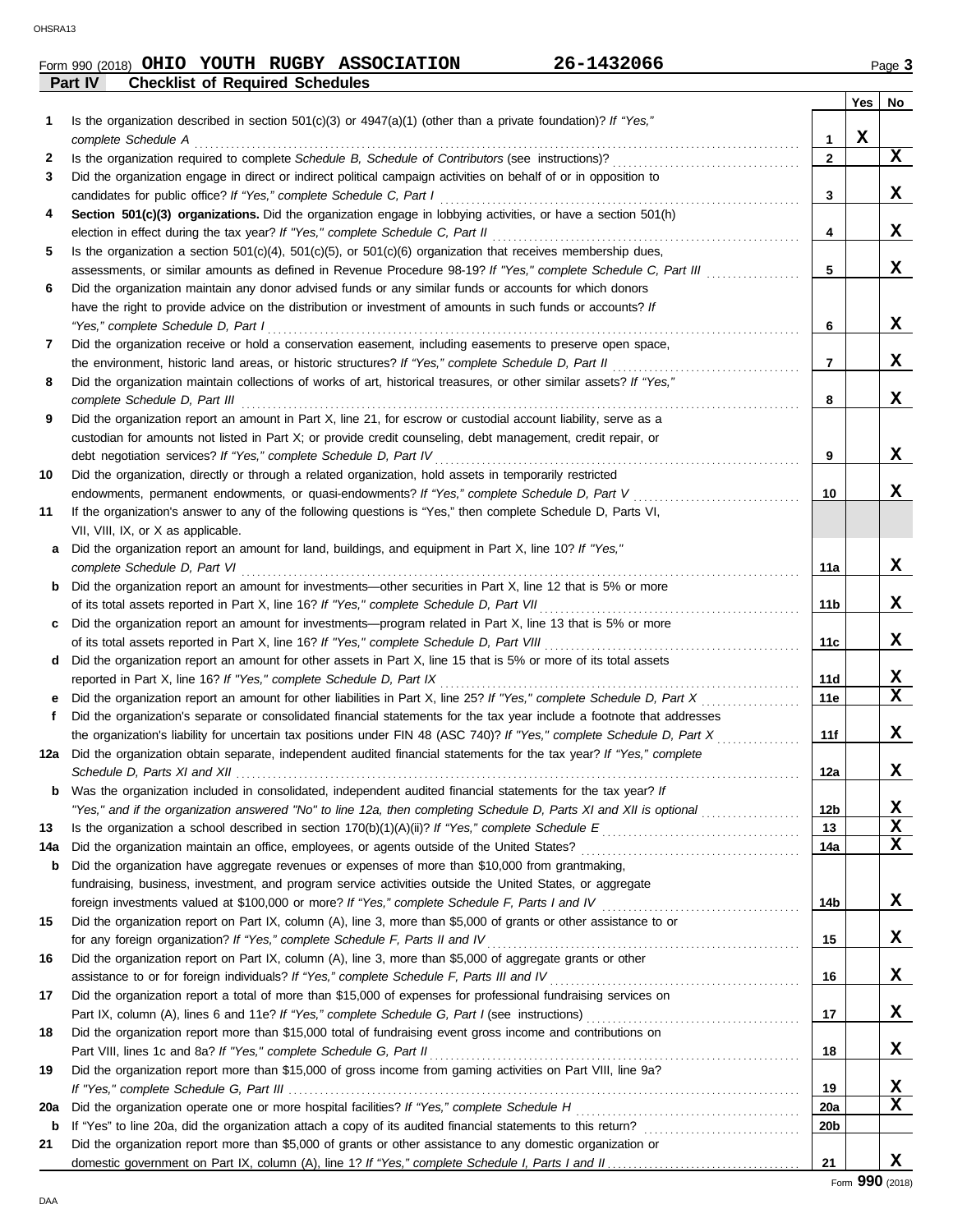|        | Part IV<br><b>Checklist of Required Schedules (continued)</b>                                                                                                                                         |                 |     |             |
|--------|-------------------------------------------------------------------------------------------------------------------------------------------------------------------------------------------------------|-----------------|-----|-------------|
|        |                                                                                                                                                                                                       |                 | Yes | No          |
| 22     | Did the organization report more than \$5,000 of grants or other assistance to or for domestic individuals on                                                                                         |                 |     |             |
|        | Part IX, column (A), line 2? If "Yes," complete Schedule I, Parts I and III                                                                                                                           | 22              |     | x           |
| 23     | Did the organization answer "Yes" to Part VII, Section A, line 3, 4, or 5 about compensation of the                                                                                                   |                 |     |             |
|        | organization's current and former officers, directors, trustees, key employees, and highest compensated                                                                                               |                 |     |             |
|        | employees? If "Yes," complete Schedule J                                                                                                                                                              | 23              |     | x           |
| 24a    | Did the organization have a tax-exempt bond issue with an outstanding principal amount of more than                                                                                                   |                 |     |             |
|        | \$100,000 as of the last day of the year, that was issued after December 31, 2002? If "Yes," answer lines 24b                                                                                         |                 |     |             |
|        | through 24d and complete Schedule K. If "No," go to line 25a                                                                                                                                          | 24a             |     | x           |
| b      |                                                                                                                                                                                                       | 24b             |     |             |
| c      | Did the organization maintain an escrow account other than a refunding escrow at any time during the year                                                                                             |                 |     |             |
|        | to defease any tax-exempt bonds?                                                                                                                                                                      | 24c             |     |             |
| d      |                                                                                                                                                                                                       | 24d             |     |             |
| 25a    | Section 501(c)(3), 501(c)(4), and 501(c)(29) organizations. Did the organization engage in an excess benefit                                                                                          |                 |     |             |
|        | transaction with a disqualified person during the year? If "Yes," complete Schedule L, Part I                                                                                                         | 25a             |     | x           |
| b      | Is the organization aware that it engaged in an excess benefit transaction with a disqualified person in a prior                                                                                      |                 |     |             |
|        | year, and that the transaction has not been reported on any of the organization's prior Forms 990 or 990-EZ?                                                                                          |                 |     |             |
|        | If "Yes," complete Schedule L, Part I                                                                                                                                                                 | 25 <sub>b</sub> |     | x           |
| 26     | Did the organization report any amount on Part X, line 5, 6, or 22 for receivables from or payables to any                                                                                            |                 |     |             |
|        | current or former officers, directors, trustees, key employees, highest compensated employees, or                                                                                                     |                 |     | X           |
|        | disqualified persons? If "Yes," complete Schedule L, Part II                                                                                                                                          | 26              |     |             |
| 27     | Did the organization provide a grant or other assistance to an officer, director, trustee, key employee,                                                                                              |                 |     |             |
|        | substantial contributor or employee thereof, a grant selection committee member, or to a 35% controlled                                                                                               |                 |     | X           |
| 28     | entity or family member of any of these persons? If "Yes," complete Schedule L, Part III<br>Was the organization a party to a business transaction with one of the following parties (see Schedule L, | 27              |     |             |
|        | Part IV instructions for applicable filing thresholds, conditions, and exceptions):                                                                                                                   |                 |     |             |
|        | A current or former officer, director, trustee, or key employee? If "Yes," complete Schedule L, Part IV                                                                                               | 28a             |     | X           |
| а<br>b | A family member of a current or former officer, director, trustee, or key employee? If "Yes," complete                                                                                                |                 |     |             |
|        | Schedule L, Part IV                                                                                                                                                                                   | 28b             |     | X           |
| c      | An entity of which a current or former officer, director, trustee, or key employee (or a family member thereof)                                                                                       |                 |     |             |
|        | was an officer, director, trustee, or direct or indirect owner? If "Yes," complete Schedule L, Part IV                                                                                                | 28c             |     | X           |
| 29     |                                                                                                                                                                                                       | 29              |     | $\mathbf x$ |
| 30     | Did the organization receive contributions of art, historical treasures, or other similar assets, or qualified                                                                                        |                 |     |             |
|        | conservation contributions? If "Yes," complete Schedule M                                                                                                                                             | 30              |     | X           |
| 31     | Did the organization liquidate, terminate, or dissolve and cease operations? If "Yes," complete Schedule N, Part I                                                                                    | 31              |     | $\mathbf x$ |
| 32     | Did the organization sell, exchange, dispose of, or transfer more than 25% of its net assets? If "Yes,"                                                                                               |                 |     |             |
|        | complete Schedule N, Part II                                                                                                                                                                          | 32              |     | х           |
| 33     | Did the organization own 100% of an entity disregarded as separate from the organization under Regulations                                                                                            |                 |     |             |
|        | sections 301.7701-2 and 301.7701-3? If "Yes," complete Schedule R, Part I                                                                                                                             | 33              |     | X           |
| 34     | Was the organization related to any tax-exempt or taxable entity? If "Yes," complete Schedule R, Part II, III,                                                                                        |                 |     |             |
|        | or IV, and Part V, line 1                                                                                                                                                                             | 34              |     | X           |
| 35a    |                                                                                                                                                                                                       | 35a             |     | X           |
| b      | If "Yes" to line 35a, did the organization receive any payment from or engage in any transaction with a                                                                                               |                 |     |             |
|        |                                                                                                                                                                                                       | 35 <sub>b</sub> |     |             |
| 36     | Section 501(c)(3) organizations. Did the organization make any transfers to an exempt non-charitable                                                                                                  |                 |     |             |
|        |                                                                                                                                                                                                       | 36              |     | X           |
| 37     | Did the organization conduct more than 5% of its activities through an entity that is not a related organization                                                                                      |                 |     |             |
|        | and that is treated as a partnership for federal income tax purposes? If "Yes," complete Schedule R, Part VI                                                                                          | 37              |     | X           |
| 38     | Did the organization complete Schedule O and provide explanations in Schedule O for Part VI, lines 11b and                                                                                            |                 |     |             |
|        | 19? Note. All Form 990 filers are required to complete Schedule O.                                                                                                                                    | 38              | X   |             |
|        | <b>Statements Regarding Other IRS Filings and Tax Compliance</b><br>Part V                                                                                                                            |                 |     |             |
|        | Check if Schedule O contains a response or note to any line in this Part V                                                                                                                            |                 |     |             |
|        |                                                                                                                                                                                                       |                 | Yes | No          |
| 1а     | 27<br>Enter the number reported in Box 3 of Form 1096. Enter -0- if not applicable<br>1a                                                                                                              |                 |     |             |
| b      | 0<br>1 <sub>b</sub><br>Enter the number of Forms W-2G included in line 1a. Enter -0- if not applicable                                                                                                |                 |     |             |

| Did the organization comply with backup withholding rules for reportable payments to vendors and |  |  |  |  |  |  |  |  |
|--------------------------------------------------------------------------------------------------|--|--|--|--|--|--|--|--|
|                                                                                                  |  |  |  |  |  |  |  |  |

**X**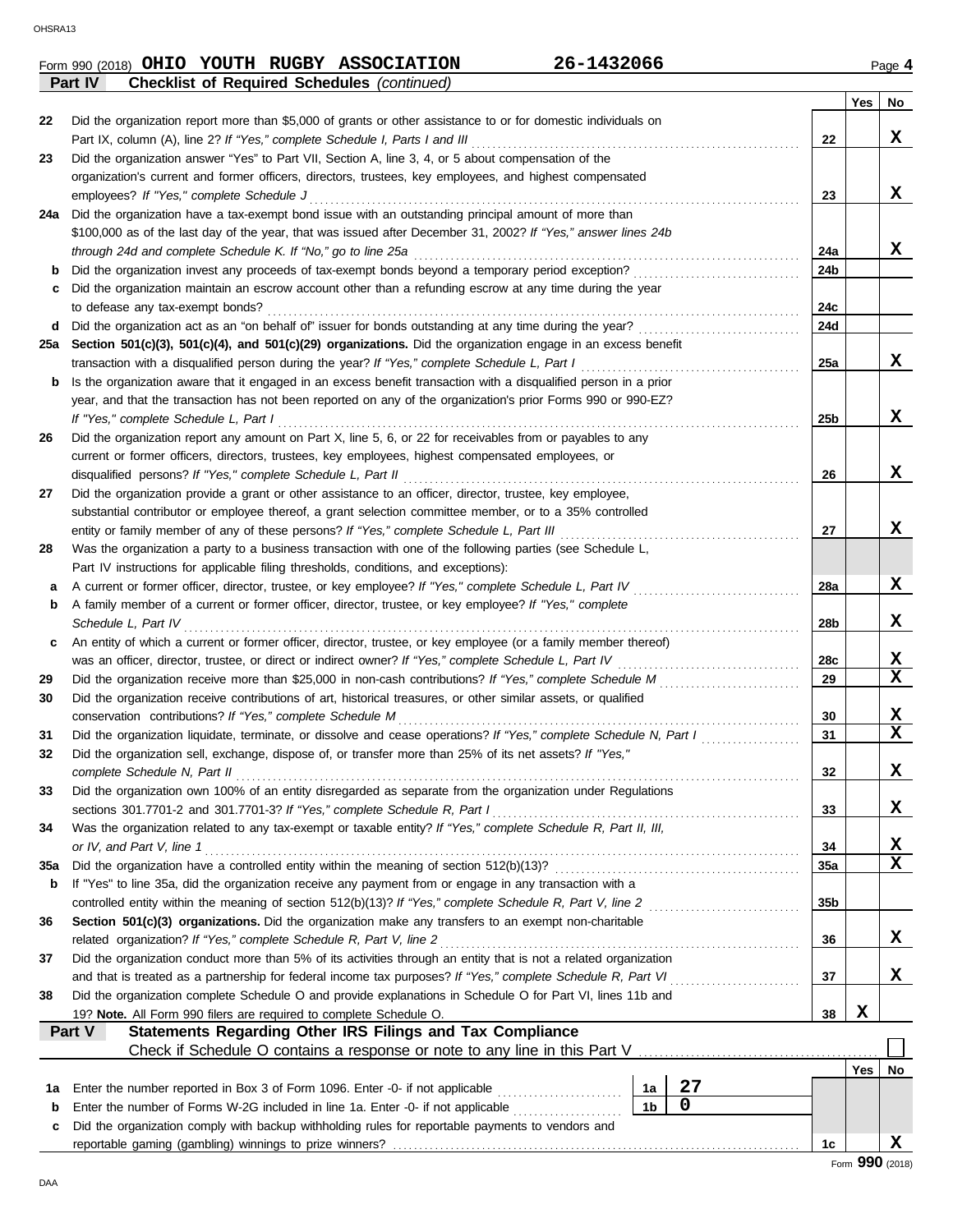| 2a      | Enter the number of employees reported on Form W-3, Transmittal of Wage and Tax                                                                                               |                        |    |                      |   |        |  |  |  |  |  |
|---------|-------------------------------------------------------------------------------------------------------------------------------------------------------------------------------|------------------------|----|----------------------|---|--------|--|--|--|--|--|
|         | Statements, filed for the calendar year ending with or within the year covered by this return                                                                                 | 2a                     | 23 |                      |   |        |  |  |  |  |  |
| b       |                                                                                                                                                                               |                        |    | 2b                   | х |        |  |  |  |  |  |
|         | Note. If the sum of lines 1a and 2a is greater than 250, you may be required to e-file (see instructions)                                                                     |                        |    |                      |   |        |  |  |  |  |  |
| За      | Did the organization have unrelated business gross income of \$1,000 or more during the year?                                                                                 |                        |    | За                   |   | x      |  |  |  |  |  |
| b       |                                                                                                                                                                               |                        |    | 3b                   |   |        |  |  |  |  |  |
| 4a      | At any time during the calendar year, did the organization have an interest in, or a signature or other authority over,                                                       |                        |    |                      |   |        |  |  |  |  |  |
|         | a financial account in a foreign country (such as a bank account, securities account, or other financial account)?                                                            |                        |    | 4a                   |   | X      |  |  |  |  |  |
| b       | If "Yes," enter the name of the foreign country: <b>u</b>                                                                                                                     |                        |    |                      |   |        |  |  |  |  |  |
|         | See instructions for filing requirements for FinCEN Form 114, Report of Foreign Bank and Financial Accounts (FBAR).                                                           |                        |    |                      |   |        |  |  |  |  |  |
| 5a      |                                                                                                                                                                               |                        |    | 5a<br>5 <sub>b</sub> |   | X<br>X |  |  |  |  |  |
| b       |                                                                                                                                                                               |                        |    |                      |   |        |  |  |  |  |  |
| c       | If "Yes" to line 5a or 5b, did the organization file Form 8886-T?                                                                                                             |                        |    |                      |   |        |  |  |  |  |  |
| 6а      | Does the organization have annual gross receipts that are normally greater than \$100,000, and did the                                                                        |                        |    |                      |   |        |  |  |  |  |  |
|         | organization solicit any contributions that were not tax deductible as charitable contributions?                                                                              |                        |    | 6a                   |   | X      |  |  |  |  |  |
| b       | If "Yes," did the organization include with every solicitation an express statement that such contributions or                                                                |                        |    |                      |   |        |  |  |  |  |  |
|         | gifts were not tax deductible?                                                                                                                                                |                        |    | 6b                   |   |        |  |  |  |  |  |
| 7       | Organizations that may receive deductible contributions under section 170(c).                                                                                                 |                        |    |                      |   |        |  |  |  |  |  |
| а       | Did the organization receive a payment in excess of \$75 made partly as a contribution and partly for goods                                                                   |                        |    |                      |   |        |  |  |  |  |  |
|         | and services provided to the payor?                                                                                                                                           |                        |    | 7a                   |   |        |  |  |  |  |  |
| b       |                                                                                                                                                                               |                        |    | 7b                   |   |        |  |  |  |  |  |
| c       | Did the organization sell, exchange, or otherwise dispose of tangible personal property for which it was                                                                      |                        |    |                      |   |        |  |  |  |  |  |
|         |                                                                                                                                                                               |                        |    | 7c                   |   |        |  |  |  |  |  |
| d       |                                                                                                                                                                               | 7d                     |    |                      |   |        |  |  |  |  |  |
| е       |                                                                                                                                                                               |                        |    | 7e                   |   |        |  |  |  |  |  |
|         |                                                                                                                                                                               |                        |    | 7f                   |   |        |  |  |  |  |  |
| g       | If the organization received a contribution of qualified intellectual property, did the organization file Form 8899 as required?                                              |                        |    | 7g                   |   |        |  |  |  |  |  |
| h       | If the organization received a contribution of cars, boats, airplanes, or other vehicles, did the organization file a Form 1098-C?                                            |                        |    | 7h                   |   |        |  |  |  |  |  |
| 8       | Sponsoring organizations maintaining donor advised funds. Did a donor advised fund maintained by the                                                                          |                        |    |                      |   |        |  |  |  |  |  |
|         |                                                                                                                                                                               |                        |    | 8                    |   |        |  |  |  |  |  |
| 9       | Sponsoring organizations maintaining donor advised funds.                                                                                                                     |                        |    |                      |   |        |  |  |  |  |  |
| а       | Did the sponsoring organization make any taxable distributions under section 4966?                                                                                            |                        |    | 9a                   |   |        |  |  |  |  |  |
| b       |                                                                                                                                                                               |                        |    | 9b                   |   |        |  |  |  |  |  |
| 10      | Section 501(c)(7) organizations. Enter:                                                                                                                                       |                        |    |                      |   |        |  |  |  |  |  |
| а       |                                                                                                                                                                               | 10a<br>10 <sub>b</sub> |    |                      |   |        |  |  |  |  |  |
| b       | Gross receipts, included on Form 990, Part VIII, line 12, for public use of club facilities                                                                                   |                        |    |                      |   |        |  |  |  |  |  |
| 11<br>а | Section 501(c)(12) organizations. Enter:<br>Gross income from members or shareholders                                                                                         | 11a                    |    |                      |   |        |  |  |  |  |  |
| b       | Gross income from other sources (Do not net amounts due or paid to other sources                                                                                              |                        |    |                      |   |        |  |  |  |  |  |
|         |                                                                                                                                                                               | 11b                    |    |                      |   |        |  |  |  |  |  |
| 12a     | Section 4947(a)(1) non-exempt charitable trusts. Is the organization filing Form 990 in lieu of Form 1041?                                                                    |                        |    | 12a                  |   |        |  |  |  |  |  |
| b       | If "Yes," enter the amount of tax-exempt interest received or accrued during the year                                                                                         | 12b                    |    |                      |   |        |  |  |  |  |  |
| 13      | Section 501(c)(29) qualified nonprofit health insurance issuers.                                                                                                              |                        |    |                      |   |        |  |  |  |  |  |
| а       | Is the organization licensed to issue qualified health plans in more than one state?                                                                                          |                        |    | 13а                  |   |        |  |  |  |  |  |
|         | Note. See the instructions for additional information the organization must report on Schedule O.                                                                             |                        |    |                      |   |        |  |  |  |  |  |
| b       | Enter the amount of reserves the organization is required to maintain by the states in which                                                                                  |                        |    |                      |   |        |  |  |  |  |  |
|         |                                                                                                                                                                               | 13 <sub>b</sub>        |    |                      |   |        |  |  |  |  |  |
| c       |                                                                                                                                                                               | 13c                    |    |                      |   |        |  |  |  |  |  |
| 14a     |                                                                                                                                                                               |                        |    | 14a                  |   | X      |  |  |  |  |  |
| b       |                                                                                                                                                                               |                        |    | 14 <sub>b</sub>      |   |        |  |  |  |  |  |
|         | Is the organization subject to the section 4960 tax on payment(s) of more than \$1,000,000 in remuneration or                                                                 |                        |    |                      |   |        |  |  |  |  |  |
|         |                                                                                                                                                                               |                        |    | 15                   |   | х      |  |  |  |  |  |
| 15      |                                                                                                                                                                               |                        |    |                      |   |        |  |  |  |  |  |
|         |                                                                                                                                                                               |                        |    |                      |   |        |  |  |  |  |  |
| 16      | If "Yes," see instructions and file Form 4720, Schedule N.<br>Is the organization an educational institution subject to the section 4968 excise tax on net investment income? |                        |    | 16                   |   | x      |  |  |  |  |  |

**Statements Regarding Other IRS Filings and Tax Compliance** (continued)

**Yes No**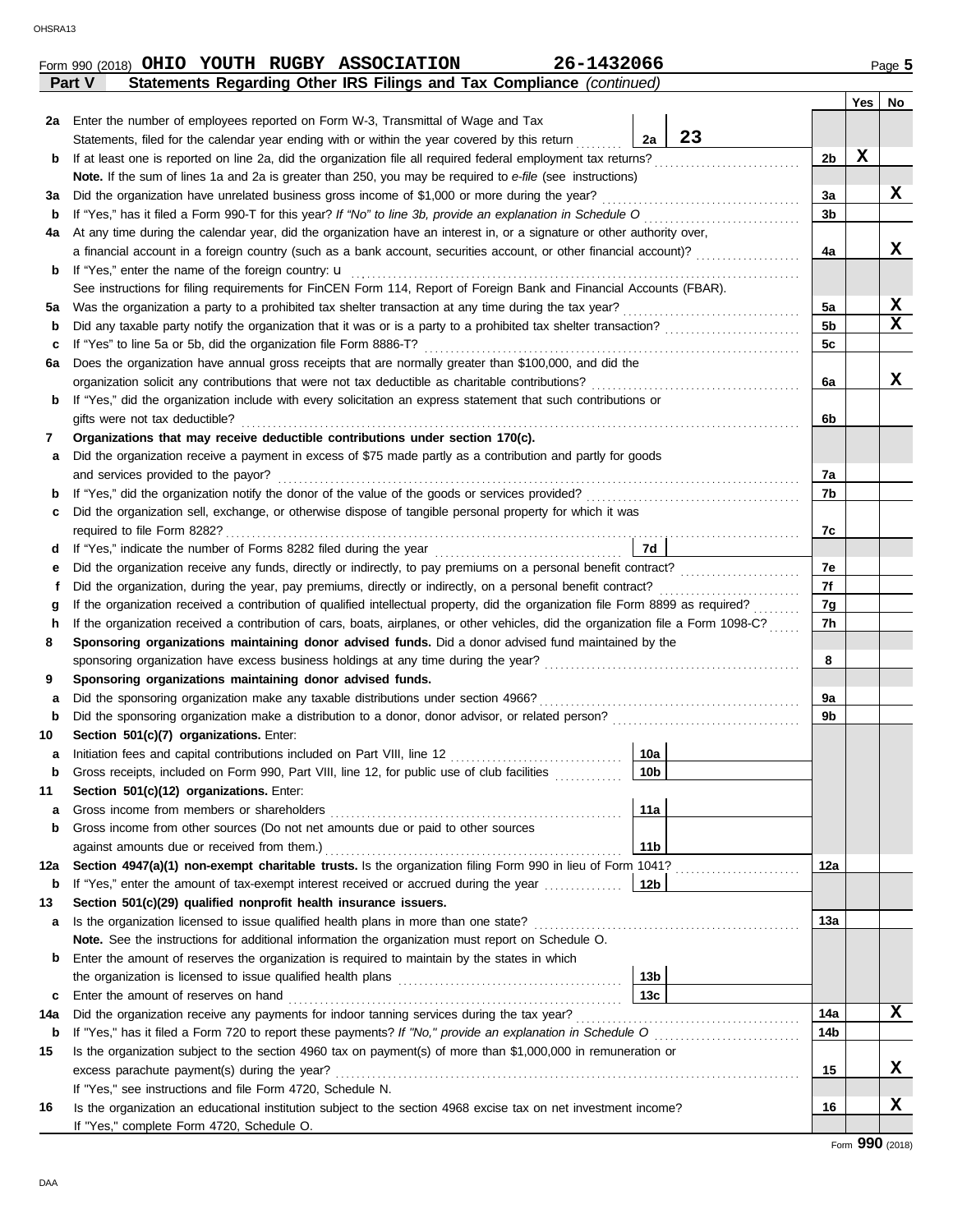|             | Part VI<br>Governance, Management, and Disclosure For each "Yes" response to lines 2 through 7b below, and for a "No"                                                                                     |    |    |                 |                 |                  |  |  |  |
|-------------|-----------------------------------------------------------------------------------------------------------------------------------------------------------------------------------------------------------|----|----|-----------------|-----------------|------------------|--|--|--|
|             | response to line 8a, 8b, or 10b below, describe the circumstances, processes, or changes in Schedule O. See instructions.                                                                                 |    |    |                 |                 |                  |  |  |  |
|             | Check if Schedule O contains a response or note to any line in this Part VI.<br>Section A. Governing Body and Management                                                                                  |    |    |                 |                 |                  |  |  |  |
|             |                                                                                                                                                                                                           |    |    |                 | Yes             | No               |  |  |  |
| 1а          | Enter the number of voting members of the governing body at the end of the tax year                                                                                                                       | 1a | 14 |                 |                 |                  |  |  |  |
|             | If there are material differences in voting rights among members of the governing body, or                                                                                                                |    |    |                 |                 |                  |  |  |  |
|             | if the governing body delegated broad authority to an executive committee or similar                                                                                                                      |    |    |                 |                 |                  |  |  |  |
|             | committee, explain in Schedule O.                                                                                                                                                                         |    |    |                 |                 |                  |  |  |  |
| $\mathbf b$ | Enter the number of voting members included in line 1a, above, who are independent                                                                                                                        | 1b | 13 |                 |                 |                  |  |  |  |
| 2           | Did any officer, director, trustee, or key employee have a family relationship or a business relationship with                                                                                            |    |    |                 |                 |                  |  |  |  |
|             | any other officer, director, trustee, or key employee?                                                                                                                                                    |    |    | 2               |                 | X                |  |  |  |
| 3           | Did the organization delegate control over management duties customarily performed by or under the direct                                                                                                 |    |    | 3               |                 | X                |  |  |  |
|             | supervision of officers, directors, or trustees, or key employees to a management company or other person?                                                                                                |    |    |                 |                 |                  |  |  |  |
| 4           | Did the organization make any significant changes to its governing documents since the prior Form 990 was filed?                                                                                          |    |    | 4<br>5          |                 | $\mathbf x$<br>X |  |  |  |
| 5<br>6      | Did the organization become aware during the year of a significant diversion of the organization's assets?<br>Did the organization have members or stockholders?                                          |    |    | 6               |                 | X                |  |  |  |
| 7a          | Did the organization have members, stockholders, or other persons who had the power to elect or appoint                                                                                                   | .  |    |                 |                 |                  |  |  |  |
|             | one or more members of the governing body?                                                                                                                                                                |    |    | 7a              |                 | X                |  |  |  |
| b           | Are any governance decisions of the organization reserved to (or subject to approval by) members,                                                                                                         |    |    |                 |                 |                  |  |  |  |
|             | stockholders, or persons other than the governing body?                                                                                                                                                   |    |    | 7b              |                 | X                |  |  |  |
| 8           | Did the organization contemporaneously document the meetings held or written actions undertaken during the year by the following:                                                                         |    |    |                 |                 |                  |  |  |  |
| а           | The governing body?                                                                                                                                                                                       |    |    | 8a              | X               |                  |  |  |  |
| $\mathbf b$ | Each committee with authority to act on behalf of the governing body?                                                                                                                                     |    |    | 8b              | X               |                  |  |  |  |
| 9           | Is there any officer, director, trustee, or key employee listed in Part VII, Section A, who cannot be reached at                                                                                          |    |    |                 |                 |                  |  |  |  |
|             |                                                                                                                                                                                                           |    |    | 9               |                 | x                |  |  |  |
|             | Section B. Policies (This Section B requests information about policies not required by the Internal Revenue Code.)                                                                                       |    |    |                 |                 |                  |  |  |  |
| 10a         | Did the organization have local chapters, branches, or affiliates?                                                                                                                                        |    |    | 10a             | Yes             | No<br>х          |  |  |  |
| b           | If "Yes," did the organization have written policies and procedures governing the activities of such chapters,                                                                                            |    |    |                 |                 |                  |  |  |  |
|             | affiliates, and branches to ensure their operations are consistent with the organization's exempt purposes?                                                                                               |    |    | 10b             |                 |                  |  |  |  |
| 11a         | Has the organization provided a complete copy of this Form 990 to all members of its governing body before filing the form?                                                                               |    |    | 11a             | X               |                  |  |  |  |
| b           | Describe in Schedule O the process, if any, used by the organization to review this Form 990.                                                                                                             |    |    |                 |                 |                  |  |  |  |
| 12a         | Did the organization have a written conflict of interest policy? If "No," go to line 13                                                                                                                   |    |    | 12a             | X               |                  |  |  |  |
| b           | Were officers, directors, or trustees, and key employees required to disclose annually interests that could give rise to conflicts?                                                                       |    |    | 12 <sub>b</sub> | X               |                  |  |  |  |
| c           | Did the organization regularly and consistently monitor and enforce compliance with the policy? If "Yes,"                                                                                                 |    |    |                 |                 |                  |  |  |  |
|             | describe in Schedule O how this was done                                                                                                                                                                  |    |    | 12c             |                 | х                |  |  |  |
| 13          | Did the organization have a written whistleblower policy?                                                                                                                                                 |    |    | 13              | X               |                  |  |  |  |
| 14          | Did the organization have a written document retention and destruction policy?                                                                                                                            |    |    | 14              | X               |                  |  |  |  |
| 15          | Did the process for determining compensation of the following persons include a review and approval by                                                                                                    |    |    |                 |                 |                  |  |  |  |
| а           | independent persons, comparability data, and contemporaneous substantiation of the deliberation and decision?                                                                                             |    |    | 15a             |                 | х                |  |  |  |
| b           | Other officers or key employees of the organization                                                                                                                                                       |    |    | 15b             |                 | X                |  |  |  |
|             | If "Yes" to line 15a or 15b, describe the process in Schedule O (see instructions).                                                                                                                       |    |    |                 |                 |                  |  |  |  |
| 16a         | Did the organization invest in, contribute assets to, or participate in a joint venture or similar arrangement                                                                                            |    |    |                 |                 |                  |  |  |  |
|             | with a taxable entity during the year?                                                                                                                                                                    |    |    | 16a             |                 | X                |  |  |  |
| b           | If "Yes," did the organization follow a written policy or procedure requiring the organization to evaluate its                                                                                            |    |    |                 |                 |                  |  |  |  |
|             | participation in joint venture arrangements under applicable federal tax law, and take steps to safeguard the                                                                                             |    |    |                 |                 |                  |  |  |  |
|             |                                                                                                                                                                                                           |    |    | 16b             |                 |                  |  |  |  |
|             | <b>Section C. Disclosure</b>                                                                                                                                                                              |    |    |                 |                 |                  |  |  |  |
| 17          | List the states with which a copy of this Form 990 is required to be filed $\mathbf{u}$ NONE                                                                                                              |    |    |                 |                 |                  |  |  |  |
| 18          | Section 6104 requires an organization to make its Forms 1023 (1024 or 1024-A if applicable), 990, and 990-T (Section 501(c)                                                                               |    |    |                 |                 |                  |  |  |  |
|             | (3)s only) available for public inspection. Indicate how you made these available. Check all that apply.<br>Another's website $ \mathbf{X} $ Upon request<br>Own website<br>Other (explain in Schedule O) |    |    |                 |                 |                  |  |  |  |
| 19          | Describe in Schedule O whether (and if so, how) the organization made its governing documents, conflict of interest policy, and                                                                           |    |    |                 |                 |                  |  |  |  |
|             | financial statements available to the public during the tax year.                                                                                                                                         |    |    |                 |                 |                  |  |  |  |
| 20          | State the name, address, and telephone number of the person who possesses the organization's books and records u                                                                                          |    |    |                 |                 |                  |  |  |  |
|             | 25670 W HEDGEWOOD DR.<br>LEE PULVER                                                                                                                                                                       |    |    |                 |                 |                  |  |  |  |
|             | OH 44145<br><b>WESTLAKE</b>                                                                                                                                                                               |    |    | 440-554-3828    |                 |                  |  |  |  |
| DAA         |                                                                                                                                                                                                           |    |    |                 | Form 990 (2018) |                  |  |  |  |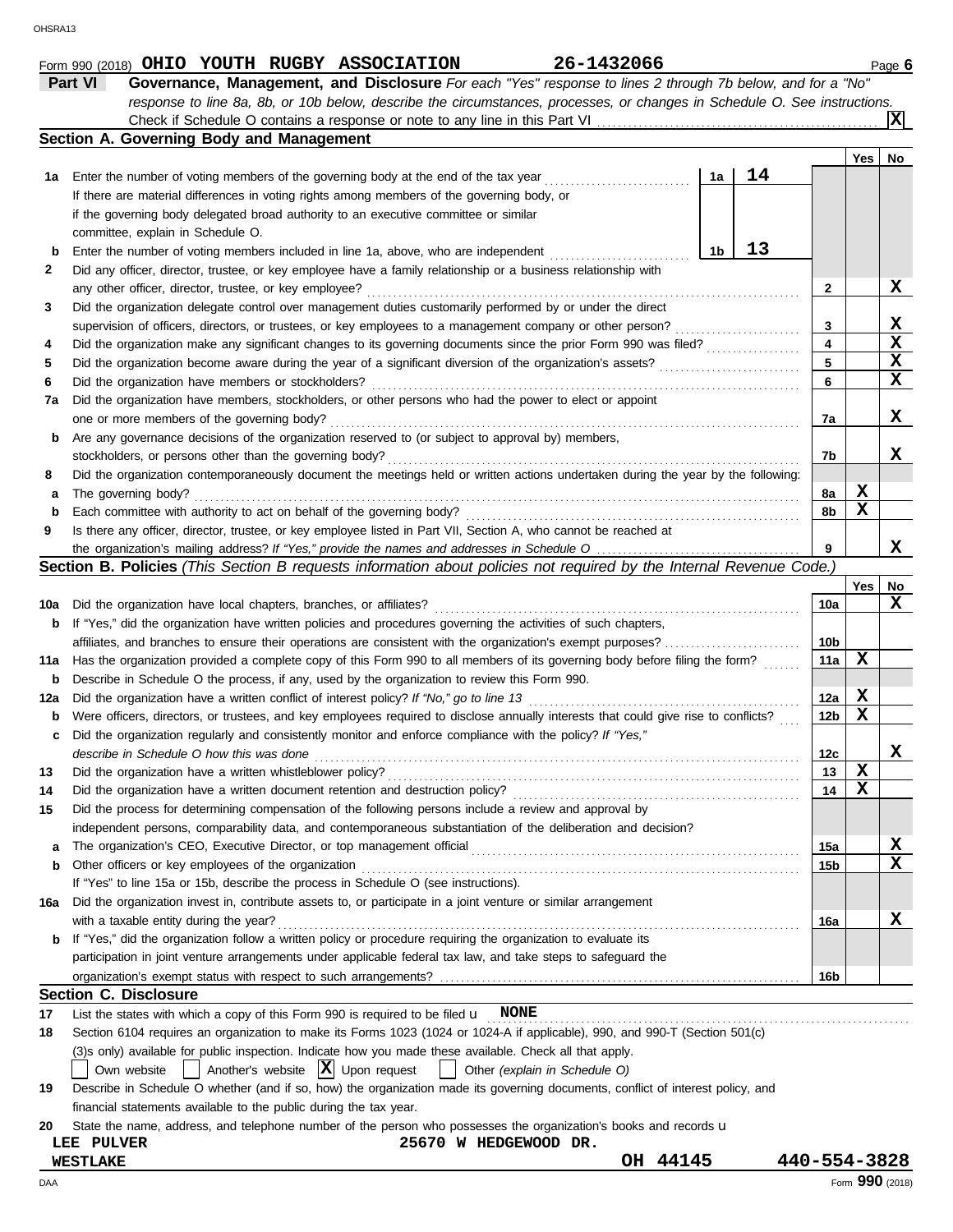|                          | Form 990 (2018) OHIO YOUTH RUGBY ASSOCIATION                                                     |  |                                                                                           | 26-1432066                                                                                                                                                                                                                                                  | Page 7 |  |  |  |  |  |  |  |
|--------------------------|--------------------------------------------------------------------------------------------------|--|-------------------------------------------------------------------------------------------|-------------------------------------------------------------------------------------------------------------------------------------------------------------------------------------------------------------------------------------------------------------|--------|--|--|--|--|--|--|--|
| Part VII                 | Compensation of Officers, Directors, Trustees, Key Employees, Highest Compensated Employees, and |  |                                                                                           |                                                                                                                                                                                                                                                             |        |  |  |  |  |  |  |  |
|                          | Independent Contractors                                                                          |  |                                                                                           |                                                                                                                                                                                                                                                             |        |  |  |  |  |  |  |  |
|                          | Check if Schedule O contains a response or note to any line in this Part VII                     |  |                                                                                           |                                                                                                                                                                                                                                                             |        |  |  |  |  |  |  |  |
| Section A.               |                                                                                                  |  | Officers, Directors, Trustees, Key Employees, and Highest Compensated Employees           |                                                                                                                                                                                                                                                             |        |  |  |  |  |  |  |  |
| organization's tax year. |                                                                                                  |  |                                                                                           | 1a Complete this table for all persons required to be listed. Report compensation for the calendar year ending with or within the                                                                                                                           |        |  |  |  |  |  |  |  |
|                          |                                                                                                  |  | compensation. Enter -0- in columns $(D)$ , $(E)$ , and $(F)$ if no compensation was paid. | • List all of the organization's current officers, directors, trustees (whether individuals or organizations), regardless of amount of                                                                                                                      |        |  |  |  |  |  |  |  |
|                          |                                                                                                  |  |                                                                                           | • List all of the organization's current key employees, if any. See instructions for definition of "key employee."                                                                                                                                          |        |  |  |  |  |  |  |  |
|                          |                                                                                                  |  |                                                                                           | • List the organization's five current highest compensated employees (other than an officer, director, trustee, or key employee)<br>who received reportable componention (Rev 5 of Ferm W 2 and/or Rev 7 of Ferm 1000 MISC) of more than \$100,000 from the |        |  |  |  |  |  |  |  |

who received reportable compensation (Box 5 of Form W-2 and/or Box 7 of Form 1099-MISC) of more than \$100,000 from the organization and any related organizations.

■ List all of the organization's **former** officers, key employees, and highest compensated employees who received more than<br>00,000 of reportable compensation from the organization and any related organizations \$100,000 of reportable compensation from the organization and any related organizations.

■ List all of the organization's **former directors or trustees** that received, in the capacity as a former director or trustee of the<br>enization more than \$10,000 of reportable compensation from the organization and any re organization, more than \$10,000 of reportable compensation from the organization and any related organizations. List persons in the following order: individual trustees or directors; institutional trustees; officers; key employees; highest

compensated employees; and former such persons.

 $\overline{X}$  Check this box if neither the organization nor any related organization compensated any current officer, director, or trustee.

| (A)<br>Name and Title                 | (B)<br>Average<br>hours per<br>week<br>(list any               |                                      |                       |             | (C)<br>Position | (do not check more than one<br>box, unless person is both an<br>officer and a director/trustee) |        | (D)<br>Reportable<br>compensation<br>from<br>the | (E)<br>Reportable<br>compensation from<br>related<br>organizations | (F)<br>Estimated<br>amount of<br>other<br>compensation   |
|---------------------------------------|----------------------------------------------------------------|--------------------------------------|-----------------------|-------------|-----------------|-------------------------------------------------------------------------------------------------|--------|--------------------------------------------------|--------------------------------------------------------------------|----------------------------------------------------------|
|                                       | hours for<br>related<br>organizations<br>below dotted<br>line) | Individual<br>or director<br>trustee | Institutional trustee | Officer     | Key employee    | Highest compensated<br>employee                                                                 | Former | organization<br>(W-2/1099-MISC)                  | (W-2/1099-MISC)                                                    | from the<br>organization<br>and related<br>organizations |
| (1) MICHAEL COYNE                     |                                                                |                                      |                       |             |                 |                                                                                                 |        |                                                  |                                                                    |                                                          |
|                                       | 1.00                                                           |                                      |                       |             |                 |                                                                                                 |        |                                                  |                                                                    |                                                          |
| <b>BOARD MEMBER</b>                   | 0.00                                                           | $\mathbf x$                          |                       |             |                 |                                                                                                 |        | 0                                                | 0                                                                  | 0                                                        |
| (2) KEVIN FRISS                       |                                                                |                                      |                       |             |                 |                                                                                                 |        |                                                  |                                                                    |                                                          |
|                                       | 1.00                                                           |                                      |                       |             |                 |                                                                                                 |        |                                                  |                                                                    |                                                          |
| <b>BOARD MEMBER</b>                   | 0.00                                                           | $\mathbf x$                          |                       | X           |                 |                                                                                                 |        | 0                                                | 0                                                                  | 0                                                        |
| (3) ALLISON BRADFIELD                 |                                                                |                                      |                       |             |                 |                                                                                                 |        |                                                  |                                                                    |                                                          |
|                                       | 1.00                                                           |                                      |                       |             |                 |                                                                                                 |        |                                                  |                                                                    |                                                          |
| <b>PRESIDENT</b>                      | 0.00                                                           | $\mathbf x$                          |                       | $\mathbf x$ |                 |                                                                                                 |        | 0                                                | 0                                                                  | 0                                                        |
| (4) TRENT SCHADE                      |                                                                |                                      |                       |             |                 |                                                                                                 |        |                                                  |                                                                    |                                                          |
|                                       | 1.00                                                           |                                      |                       |             |                 |                                                                                                 |        |                                                  |                                                                    |                                                          |
| <b>BOARD MEMBER</b>                   | 0.00                                                           | $\mathbf x$                          |                       | $\mathbf x$ |                 |                                                                                                 |        | 0                                                | 0                                                                  | 0                                                        |
| (5) AMBER TWITTY                      |                                                                |                                      |                       |             |                 |                                                                                                 |        |                                                  |                                                                    |                                                          |
|                                       | 1.00                                                           |                                      |                       |             |                 |                                                                                                 |        |                                                  |                                                                    |                                                          |
| <b>BOARD MEMBER</b>                   | 0.00                                                           | $\mathbf x$                          |                       |             |                 |                                                                                                 |        | 0                                                | 0                                                                  | 0                                                        |
| (6) JIM FLICK                         |                                                                |                                      |                       |             |                 |                                                                                                 |        |                                                  |                                                                    |                                                          |
|                                       | 1.00                                                           |                                      |                       |             |                 |                                                                                                 |        |                                                  |                                                                    |                                                          |
| <b>BOARD MEMBER</b>                   | 0.00                                                           | $\mathbf x$                          |                       |             |                 |                                                                                                 |        | 0                                                | 0                                                                  | 0                                                        |
| (7) CHARLES PYNCH                     |                                                                |                                      |                       |             |                 |                                                                                                 |        |                                                  |                                                                    |                                                          |
|                                       | 1.00                                                           |                                      |                       |             |                 |                                                                                                 |        |                                                  |                                                                    |                                                          |
| <b>BOARD MEMBER</b>                   | 0.00                                                           | $\mathbf x$                          |                       |             |                 |                                                                                                 |        | 0                                                | 0                                                                  | 0                                                        |
| (8) MICHAEL PITCHER                   |                                                                |                                      |                       |             |                 |                                                                                                 |        |                                                  |                                                                    |                                                          |
|                                       | 1.00                                                           |                                      |                       |             |                 |                                                                                                 |        |                                                  |                                                                    |                                                          |
| <b>BOARD MEMBER</b>                   | 0.00                                                           | $\mathbf x$                          |                       | $\mathbf x$ |                 |                                                                                                 |        | 0                                                | 0                                                                  | 0                                                        |
| <b>(9) KRISTIAN</b><br><b>KRAEMER</b> |                                                                |                                      |                       |             |                 |                                                                                                 |        |                                                  |                                                                    |                                                          |
|                                       | 1.00                                                           |                                      |                       |             |                 |                                                                                                 |        |                                                  |                                                                    |                                                          |
| <b>BOARD MEMBER</b>                   | 0.00                                                           | $\mathbf x$                          |                       |             |                 |                                                                                                 |        | 0                                                | 0                                                                  | 0                                                        |
| STANDISH FORTIN<br>$(10)$ $Jo$        |                                                                |                                      |                       |             |                 |                                                                                                 |        |                                                  |                                                                    |                                                          |
|                                       | 40.00                                                          |                                      |                       |             |                 |                                                                                                 |        |                                                  |                                                                    |                                                          |
| <b>BOARD MEMBER</b>                   | 0.00                                                           | $\mathbf x$                          |                       | $\mathbf x$ |                 |                                                                                                 |        | 0                                                | 0                                                                  | 0                                                        |
| $(11)$ DAN HAYES                      |                                                                |                                      |                       |             |                 |                                                                                                 |        |                                                  |                                                                    |                                                          |
|                                       | 1.00                                                           |                                      |                       |             |                 |                                                                                                 |        |                                                  |                                                                    |                                                          |
| <b>BOARD MEMBER</b>                   | 0.00                                                           | $\mathbf x$                          |                       |             |                 |                                                                                                 |        | 0                                                | 0                                                                  | 0                                                        |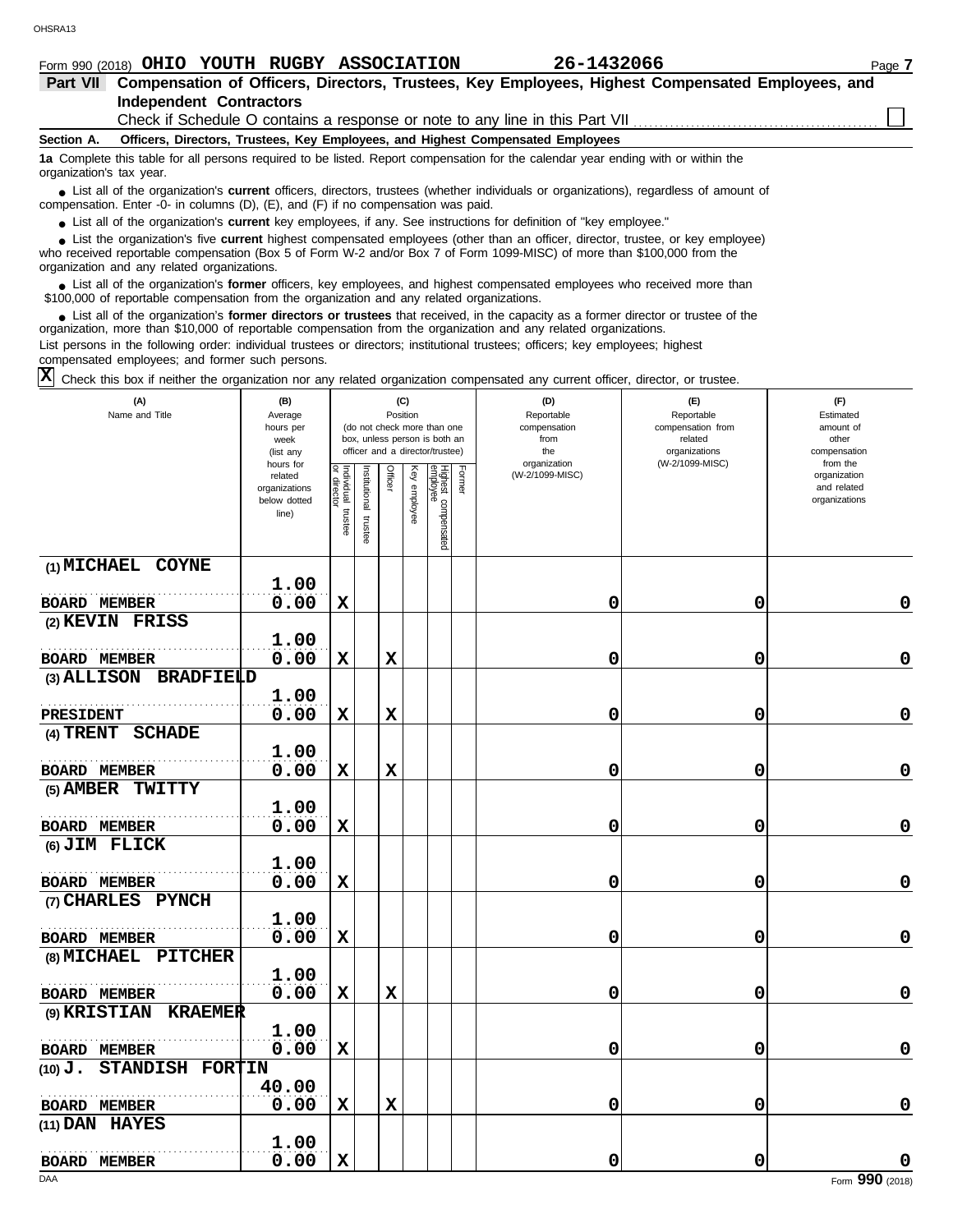| Form 990 (2018) OHIO YOUTH RUGBY ASSOCIATION<br>Part VII                                                                                                                                                                                                                                                                                     |                                                                                                                                                                        |                                      |                         |         |              |                                 |              | 26-1432066<br>Section A. Officers, Directors, Trustees, Key Employees, and Highest Compensated Employees (continued) |                                                                                       |                                                                    |                     | Page 8 |
|----------------------------------------------------------------------------------------------------------------------------------------------------------------------------------------------------------------------------------------------------------------------------------------------------------------------------------------------|------------------------------------------------------------------------------------------------------------------------------------------------------------------------|--------------------------------------|-------------------------|---------|--------------|---------------------------------|--------------|----------------------------------------------------------------------------------------------------------------------|---------------------------------------------------------------------------------------|--------------------------------------------------------------------|---------------------|--------|
| (A)<br>Name and title                                                                                                                                                                                                                                                                                                                        | (B)<br>(C)<br>Position<br>Average<br>hours per<br>(do not check more than one<br>box, unless person is both an<br>week<br>officer and a director/trustee)<br>(list any |                                      |                         |         |              |                                 |              | (D)<br>Reportable<br>compensation<br>from<br>the<br>organization                                                     | (E)<br>Reportable<br>compensation from<br>related<br>organizations<br>(W-2/1099-MISC) | (F)<br>Estimated<br>amount of<br>other<br>compensation<br>from the |                     |        |
|                                                                                                                                                                                                                                                                                                                                              | hours for<br>related<br>organizations<br>below dotted<br>line)                                                                                                         | Individual<br>or director<br>trustee | nstitutional<br>trustee | Officer | Key employee | Highest compensated<br>employee | Former       | (W-2/1099-MISC)                                                                                                      |                                                                                       | organization<br>and related<br>organizations                       |                     |        |
| (12)<br>JIM HENNING                                                                                                                                                                                                                                                                                                                          |                                                                                                                                                                        |                                      |                         |         |              |                                 |              |                                                                                                                      |                                                                                       |                                                                    |                     |        |
| BOARD<br><b>MEMBER</b>                                                                                                                                                                                                                                                                                                                       | 1.00<br>0.00                                                                                                                                                           | $\mathbf x$                          |                         |         |              |                                 |              | 0                                                                                                                    | 0                                                                                     |                                                                    |                     | 0      |
| <b>NORTHUP</b><br>(13)<br><b>CHRIS</b>                                                                                                                                                                                                                                                                                                       | 1.00                                                                                                                                                                   |                                      |                         |         |              |                                 |              |                                                                                                                      |                                                                                       |                                                                    |                     |        |
| <b>BOARD MEMBER</b>                                                                                                                                                                                                                                                                                                                          | 0.00                                                                                                                                                                   | $\mathbf x$                          |                         |         |              |                                 |              | 0                                                                                                                    | 0                                                                                     |                                                                    |                     | 0      |
| <b>ROBERT</b><br><b>VOTH</b><br>(14)                                                                                                                                                                                                                                                                                                         | 1.00                                                                                                                                                                   |                                      |                         |         |              |                                 |              |                                                                                                                      |                                                                                       |                                                                    |                     |        |
| <b>BOARD MEMBER</b>                                                                                                                                                                                                                                                                                                                          | 0.00                                                                                                                                                                   | $\mathbf x$                          |                         |         |              |                                 |              | 0                                                                                                                    | 0                                                                                     |                                                                    |                     | 0      |
|                                                                                                                                                                                                                                                                                                                                              |                                                                                                                                                                        |                                      |                         |         |              |                                 |              |                                                                                                                      |                                                                                       |                                                                    |                     |        |
|                                                                                                                                                                                                                                                                                                                                              |                                                                                                                                                                        |                                      |                         |         |              |                                 |              |                                                                                                                      |                                                                                       |                                                                    |                     |        |
|                                                                                                                                                                                                                                                                                                                                              |                                                                                                                                                                        |                                      |                         |         |              |                                 |              |                                                                                                                      |                                                                                       |                                                                    |                     |        |
|                                                                                                                                                                                                                                                                                                                                              |                                                                                                                                                                        |                                      |                         |         |              |                                 |              |                                                                                                                      |                                                                                       |                                                                    |                     |        |
|                                                                                                                                                                                                                                                                                                                                              |                                                                                                                                                                        |                                      |                         |         |              |                                 |              |                                                                                                                      |                                                                                       |                                                                    |                     |        |
|                                                                                                                                                                                                                                                                                                                                              |                                                                                                                                                                        |                                      |                         |         |              |                                 |              |                                                                                                                      |                                                                                       |                                                                    |                     |        |
| Sub-total<br>1b<br>c Total from continuation sheets to Part VII, Section A                                                                                                                                                                                                                                                                   |                                                                                                                                                                        |                                      |                         |         |              |                                 | u<br>u       |                                                                                                                      |                                                                                       |                                                                    |                     |        |
| d<br>Total number of individuals (including but not limited to those listed above) who received more than \$100,000 of                                                                                                                                                                                                                       |                                                                                                                                                                        |                                      |                         |         |              |                                 | $\mathbf{u}$ |                                                                                                                      |                                                                                       |                                                                    |                     |        |
| $\mathbf{2}$<br>reportable compensation from the organization $\bf{u}$ 0                                                                                                                                                                                                                                                                     |                                                                                                                                                                        |                                      |                         |         |              |                                 |              |                                                                                                                      |                                                                                       |                                                                    |                     |        |
| Did the organization list any former officer, director, or trustee, key employee, or highest compensated<br>3                                                                                                                                                                                                                                |                                                                                                                                                                        |                                      |                         |         |              |                                 |              |                                                                                                                      |                                                                                       |                                                                    | Yes                 | No.    |
| For any individual listed on line 1a, is the sum of reportable compensation and other compensation from the<br>4                                                                                                                                                                                                                             |                                                                                                                                                                        |                                      |                         |         |              |                                 |              |                                                                                                                      |                                                                                       | 3                                                                  |                     | X      |
| organization and related organizations greater than \$150,000? If "Yes," complete Schedule J for such<br>individual <b>construction in the construction of the construction</b> in the construction of the construction of the construction of the construction of the construction of the construction of the construction of the construct |                                                                                                                                                                        |                                      |                         |         |              |                                 |              |                                                                                                                      |                                                                                       | 4                                                                  |                     | X      |
| Did any person listed on line 1a receive or accrue compensation from any unrelated organization or individual<br>5                                                                                                                                                                                                                           |                                                                                                                                                                        |                                      |                         |         |              |                                 |              |                                                                                                                      |                                                                                       | 5                                                                  |                     | X      |
| Section B. Independent Contractors                                                                                                                                                                                                                                                                                                           |                                                                                                                                                                        |                                      |                         |         |              |                                 |              |                                                                                                                      |                                                                                       |                                                                    |                     |        |
| Complete this table for your five highest compensated independent contractors that received more than \$100,000 of<br>1<br>compensation from the organization. Report compensation for the calendar year ending with or within the organization's tax year.                                                                                  |                                                                                                                                                                        |                                      |                         |         |              |                                 |              |                                                                                                                      |                                                                                       |                                                                    |                     |        |
|                                                                                                                                                                                                                                                                                                                                              | (A)<br>Name and business address                                                                                                                                       |                                      |                         |         |              |                                 |              |                                                                                                                      | (B)<br>Description of services                                                        |                                                                    | (C)<br>Compensation |        |
|                                                                                                                                                                                                                                                                                                                                              |                                                                                                                                                                        |                                      |                         |         |              |                                 |              |                                                                                                                      |                                                                                       |                                                                    |                     |        |
|                                                                                                                                                                                                                                                                                                                                              |                                                                                                                                                                        |                                      |                         |         |              |                                 |              |                                                                                                                      |                                                                                       |                                                                    |                     |        |
|                                                                                                                                                                                                                                                                                                                                              |                                                                                                                                                                        |                                      |                         |         |              |                                 |              |                                                                                                                      |                                                                                       |                                                                    |                     |        |
|                                                                                                                                                                                                                                                                                                                                              |                                                                                                                                                                        |                                      |                         |         |              |                                 |              |                                                                                                                      |                                                                                       |                                                                    |                     |        |
|                                                                                                                                                                                                                                                                                                                                              |                                                                                                                                                                        |                                      |                         |         |              |                                 |              |                                                                                                                      |                                                                                       |                                                                    |                     |        |
| Total number of independent contractors (including but not limited to those listed above) who<br>$\mathbf{2}$                                                                                                                                                                                                                                |                                                                                                                                                                        |                                      |                         |         |              |                                 |              |                                                                                                                      |                                                                                       |                                                                    |                     |        |
| received more than \$100,000 of compensation from the organization $\mathbf u$                                                                                                                                                                                                                                                               |                                                                                                                                                                        |                                      |                         |         |              |                                 |              |                                                                                                                      | 0                                                                                     |                                                                    |                     |        |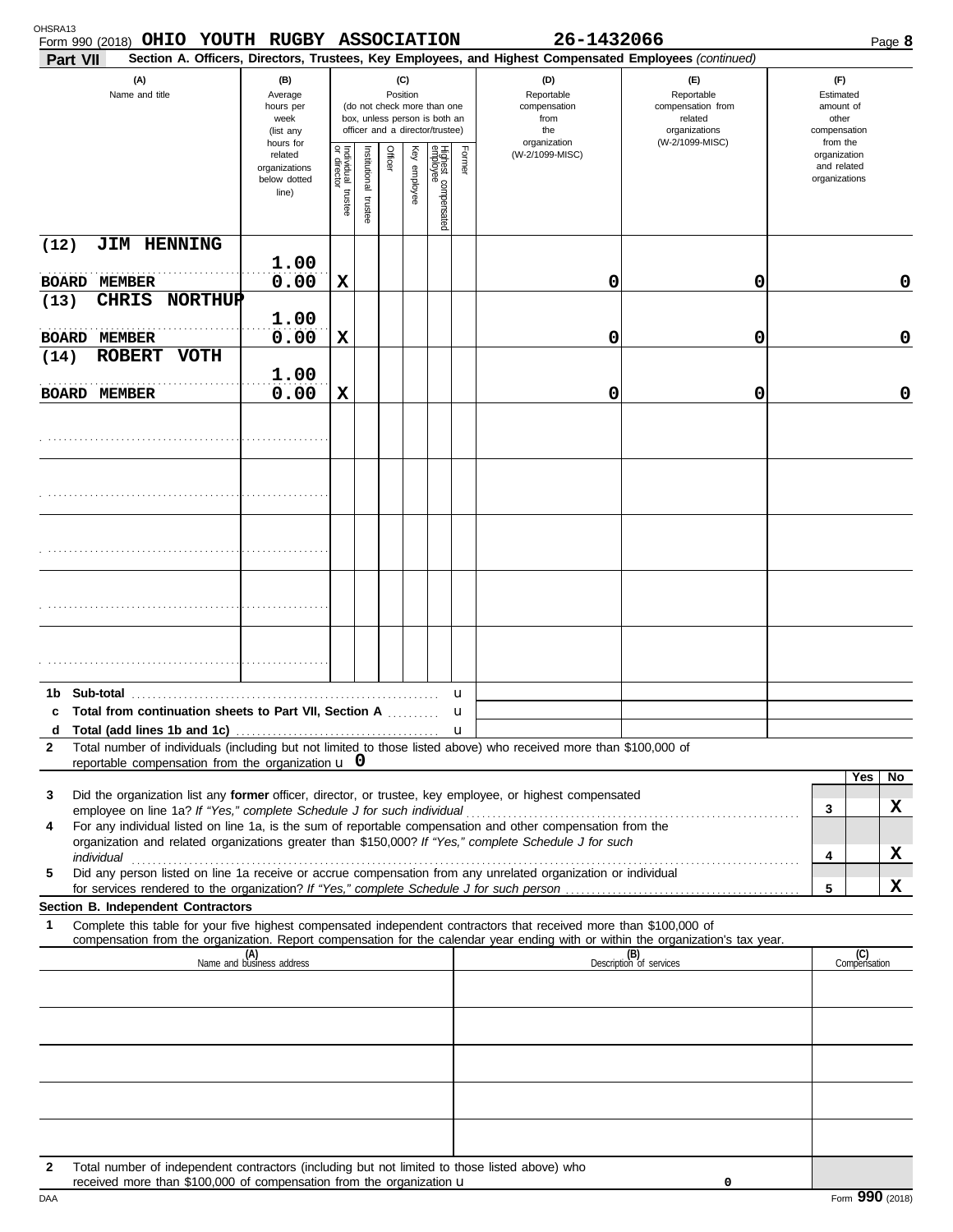# Form 990 (2018) Page **9 OHIO YOUTH RUGBY ASSOCIATION 26-1432066**

# **Part VIII Statement of Revenue**

|                                                                  |                                                                                                                                                | Check if Schedule O contains a response or note to any line in this Part VIII |    |                 |                      |                                                    |                                         |                                                                  |
|------------------------------------------------------------------|------------------------------------------------------------------------------------------------------------------------------------------------|-------------------------------------------------------------------------------|----|-----------------|----------------------|----------------------------------------------------|-----------------------------------------|------------------------------------------------------------------|
|                                                                  |                                                                                                                                                |                                                                               |    |                 | (A)<br>Total revenue | (B)<br>Related or<br>exempt<br>function<br>revenue | (C)<br>Unrelated<br>business<br>revenue | (D)<br>Revenue<br>excluded from tax<br>under sections<br>512-514 |
|                                                                  |                                                                                                                                                | 1a Federated campaigns<br>1a                                                  |    |                 |                      |                                                    |                                         |                                                                  |
|                                                                  |                                                                                                                                                | <b>b</b> Membership dues<br>1b<br>.                                           |    |                 |                      |                                                    |                                         |                                                                  |
|                                                                  |                                                                                                                                                | c Fundraising events<br>1c                                                    |    |                 |                      |                                                    |                                         |                                                                  |
|                                                                  |                                                                                                                                                | d Related organizations<br>1d                                                 |    |                 |                      |                                                    |                                         |                                                                  |
|                                                                  |                                                                                                                                                | 1e                                                                            |    |                 |                      |                                                    |                                         |                                                                  |
| <b>Contributions, Gifts, Grants</b><br>and Other Similar Amounts | <b>e</b> Government grants (contributions)<br><b>f</b> All other contributions, gifts, grants,<br>and similar amounts not included above<br>1f |                                                                               |    | 6,996           |                      |                                                    |                                         |                                                                  |
|                                                                  |                                                                                                                                                | <b>q</b> Noncash contributions included in lines 1a-1f:                       | \$ |                 |                      |                                                    |                                         |                                                                  |
|                                                                  |                                                                                                                                                |                                                                               |    |                 | 6,996                |                                                    |                                         |                                                                  |
| Service Revenue                                                  |                                                                                                                                                |                                                                               |    | Busn. Code      |                      |                                                    |                                         |                                                                  |
|                                                                  | 2a                                                                                                                                             | PROGRAM FEES                                                                  |    |                 | 277,242              | 277,242                                            |                                         |                                                                  |
|                                                                  | b                                                                                                                                              |                                                                               |    |                 |                      |                                                    |                                         |                                                                  |
|                                                                  | с                                                                                                                                              |                                                                               |    |                 |                      |                                                    |                                         |                                                                  |
|                                                                  | d                                                                                                                                              |                                                                               |    |                 |                      |                                                    |                                         |                                                                  |
|                                                                  |                                                                                                                                                |                                                                               |    |                 |                      |                                                    |                                         |                                                                  |
| Program :                                                        |                                                                                                                                                | f All other program service revenue $\ldots$                                  |    |                 |                      |                                                    |                                         |                                                                  |
|                                                                  |                                                                                                                                                |                                                                               |    | $\mathbf u$     | 277,242              |                                                    |                                         |                                                                  |
|                                                                  | 3                                                                                                                                              | Investment income (including dividends, interest,                             |    |                 |                      |                                                    |                                         |                                                                  |
|                                                                  |                                                                                                                                                | and other similar amounts)                                                    |    | u               | 1,120                |                                                    |                                         | 1,120                                                            |
|                                                                  | 4                                                                                                                                              | Income from investment of tax-exempt bond proceeds u                          |    |                 |                      |                                                    |                                         |                                                                  |
|                                                                  | 5                                                                                                                                              |                                                                               |    | u               |                      |                                                    |                                         |                                                                  |
|                                                                  |                                                                                                                                                | (i) Real                                                                      |    | (ii) Personal   |                      |                                                    |                                         |                                                                  |
|                                                                  |                                                                                                                                                | <b>6a</b> Gross rents                                                         |    |                 |                      |                                                    |                                         |                                                                  |
|                                                                  |                                                                                                                                                |                                                                               |    |                 |                      |                                                    |                                         |                                                                  |
|                                                                  |                                                                                                                                                | <b>b</b> Less: rental exps.                                                   |    |                 |                      |                                                    |                                         |                                                                  |
|                                                                  | c                                                                                                                                              | Rental inc. or (loss)                                                         |    |                 |                      |                                                    |                                         |                                                                  |
|                                                                  |                                                                                                                                                | <b>7a</b> Gross amount from<br>(i) Securities                                 |    | u<br>(ii) Other |                      |                                                    |                                         |                                                                  |
|                                                                  |                                                                                                                                                | sales of assets                                                               |    |                 |                      |                                                    |                                         |                                                                  |
|                                                                  |                                                                                                                                                | other than inventory                                                          |    |                 |                      |                                                    |                                         |                                                                  |
|                                                                  |                                                                                                                                                | <b>b</b> Less: cost or other                                                  |    |                 |                      |                                                    |                                         |                                                                  |
|                                                                  |                                                                                                                                                | basis & sales exps.                                                           |    |                 |                      |                                                    |                                         |                                                                  |
|                                                                  |                                                                                                                                                | c Gain or (loss)                                                              |    |                 |                      |                                                    |                                         |                                                                  |
|                                                                  |                                                                                                                                                |                                                                               |    |                 |                      |                                                    |                                         |                                                                  |
| g                                                                |                                                                                                                                                | 8a Gross income from fundraising events                                       |    |                 |                      |                                                    |                                         |                                                                  |
|                                                                  |                                                                                                                                                |                                                                               |    |                 |                      |                                                    |                                         |                                                                  |
|                                                                  |                                                                                                                                                | of contributions reported on line 1c).                                        |    |                 |                      |                                                    |                                         |                                                                  |
| <b>Other Revent</b>                                              |                                                                                                                                                | See Part IV, line $18$<br>a                                                   |    |                 |                      |                                                    |                                         |                                                                  |
|                                                                  |                                                                                                                                                | b<br><b>b</b> Less: direct expenses                                           |    |                 |                      |                                                    |                                         |                                                                  |
|                                                                  |                                                                                                                                                | c Net income or (loss) from fundraising events  u                             |    |                 |                      |                                                    |                                         |                                                                  |
|                                                                  |                                                                                                                                                | 9a Gross income from gaming activities.                                       |    |                 |                      |                                                    |                                         |                                                                  |
|                                                                  |                                                                                                                                                | See Part IV, line $19$<br>al                                                  |    |                 |                      |                                                    |                                         |                                                                  |
|                                                                  |                                                                                                                                                | b<br><b>b</b> Less: direct expenses                                           |    |                 |                      |                                                    |                                         |                                                                  |
|                                                                  |                                                                                                                                                | c Net income or (loss) from gaming activities  u                              |    |                 |                      |                                                    |                                         |                                                                  |
|                                                                  |                                                                                                                                                | 10a Gross sales of inventory, less                                            |    |                 |                      |                                                    |                                         |                                                                  |
|                                                                  |                                                                                                                                                | returns and allowances  a                                                     |    |                 |                      |                                                    |                                         |                                                                  |
|                                                                  |                                                                                                                                                | <b>b</b> Less: cost of goods sold<br>b                                        |    |                 |                      |                                                    |                                         |                                                                  |
|                                                                  |                                                                                                                                                | c Net income or (loss) from sales of inventory  u                             |    |                 |                      |                                                    |                                         |                                                                  |
|                                                                  |                                                                                                                                                | Miscellaneous Revenue                                                         |    | Busn. Code      |                      |                                                    |                                         |                                                                  |
|                                                                  | 11a                                                                                                                                            | MERCHANDISE SALES                                                             |    |                 | 19,157               | 19,157                                             |                                         |                                                                  |
|                                                                  | b                                                                                                                                              | ADMISSION AND TICKETS                                                         | .  |                 | 17,058               | 17,058                                             |                                         |                                                                  |
|                                                                  | c                                                                                                                                              |                                                                               |    |                 |                      |                                                    |                                         |                                                                  |
|                                                                  | d                                                                                                                                              | All other revenue                                                             |    |                 |                      |                                                    |                                         |                                                                  |
|                                                                  |                                                                                                                                                |                                                                               |    | $\mathbf{u}$    | 36,215               |                                                    |                                         |                                                                  |
|                                                                  | 12                                                                                                                                             | Total revenue. See instructions.                                              |    | $\mathbf{u}$    | 321,573              | 313,457                                            | 0                                       | 1,120                                                            |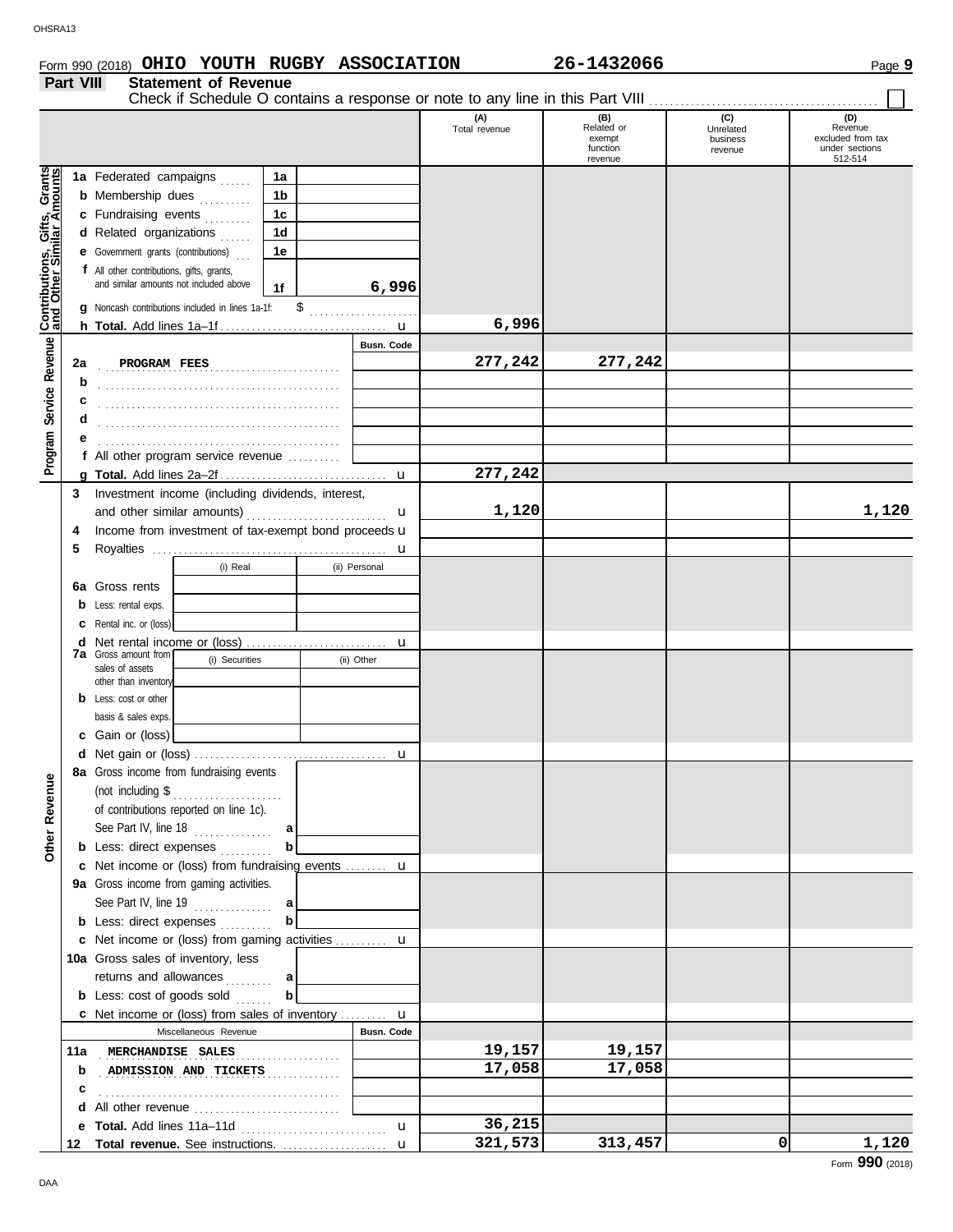### **Form 990 (2018) CHIO YOUTH RUGBY ASSOCIATION 26-1432066** Page 10

**Part IX Statement of Functional Expenses**

|              | Section 501(c)(3) and 501(c)(4) organizations must complete all columns. All other organizations must complete column (A).<br>Check if Schedule O contains a response or note to any line in this Part IX                                                                                                                                                                                                                                                                                                                   |                      |                 |                  |             |
|--------------|-----------------------------------------------------------------------------------------------------------------------------------------------------------------------------------------------------------------------------------------------------------------------------------------------------------------------------------------------------------------------------------------------------------------------------------------------------------------------------------------------------------------------------|----------------------|-----------------|------------------|-------------|
|              |                                                                                                                                                                                                                                                                                                                                                                                                                                                                                                                             | (A)                  | (B)             | (C)              | (D)         |
|              | Do not include amounts reported on lines 6b,<br>7b, 8b, 9b, and 10b of Part VIII.                                                                                                                                                                                                                                                                                                                                                                                                                                           | Total expenses       | Program service | Management and   | Fundraising |
|              |                                                                                                                                                                                                                                                                                                                                                                                                                                                                                                                             |                      | expenses        | general expenses | expenses    |
|              | 1 Grants and other assistance to domestic organizations<br>and domestic governments. See Part IV, line 21                                                                                                                                                                                                                                                                                                                                                                                                                   |                      |                 |                  |             |
| $\mathbf{2}$ | Grants and other assistance to domestic                                                                                                                                                                                                                                                                                                                                                                                                                                                                                     |                      |                 |                  |             |
|              | individuals. See Part IV, line 22                                                                                                                                                                                                                                                                                                                                                                                                                                                                                           |                      |                 |                  |             |
| 3            | Grants and other assistance to foreign                                                                                                                                                                                                                                                                                                                                                                                                                                                                                      |                      |                 |                  |             |
|              | organizations, foreign governments, and foreign                                                                                                                                                                                                                                                                                                                                                                                                                                                                             |                      |                 |                  |             |
|              | individuals. See Part IV, lines 15 and 16                                                                                                                                                                                                                                                                                                                                                                                                                                                                                   |                      |                 |                  |             |
| 4            | Benefits paid to or for members                                                                                                                                                                                                                                                                                                                                                                                                                                                                                             |                      |                 |                  |             |
| 5            | Compensation of current officers, directors,                                                                                                                                                                                                                                                                                                                                                                                                                                                                                |                      |                 |                  |             |
|              | trustees, and key employees                                                                                                                                                                                                                                                                                                                                                                                                                                                                                                 |                      |                 |                  |             |
| 6            | Compensation not included above, to disqualified                                                                                                                                                                                                                                                                                                                                                                                                                                                                            |                      |                 |                  |             |
|              | persons (as defined under section 4958(f)(1)) and                                                                                                                                                                                                                                                                                                                                                                                                                                                                           |                      |                 |                  |             |
|              | persons described in section 4958(c)(3)(B)                                                                                                                                                                                                                                                                                                                                                                                                                                                                                  |                      |                 |                  |             |
| 7            | Other salaries and wages                                                                                                                                                                                                                                                                                                                                                                                                                                                                                                    | 99,561               | 96,574          | 2,987            |             |
| 8            | Pension plan accruals and contributions (include                                                                                                                                                                                                                                                                                                                                                                                                                                                                            |                      |                 |                  |             |
| 9            | section 401(k) and 403(b) employer contributions)                                                                                                                                                                                                                                                                                                                                                                                                                                                                           |                      |                 |                  |             |
| 10           | Other employee benefits                                                                                                                                                                                                                                                                                                                                                                                                                                                                                                     | $\overline{5}$ , 018 | 4,867           | 151              |             |
| 11           | Fees for services (non-employees):                                                                                                                                                                                                                                                                                                                                                                                                                                                                                          |                      |                 |                  |             |
| a            |                                                                                                                                                                                                                                                                                                                                                                                                                                                                                                                             |                      |                 |                  |             |
| b            |                                                                                                                                                                                                                                                                                                                                                                                                                                                                                                                             |                      |                 |                  |             |
|              |                                                                                                                                                                                                                                                                                                                                                                                                                                                                                                                             | 1,600                | 1,552           | 48               |             |
| d            |                                                                                                                                                                                                                                                                                                                                                                                                                                                                                                                             |                      |                 |                  |             |
| е            | Professional fundraising services. See Part IV, line 17                                                                                                                                                                                                                                                                                                                                                                                                                                                                     |                      |                 |                  |             |
|              | Investment management fees                                                                                                                                                                                                                                                                                                                                                                                                                                                                                                  |                      |                 |                  |             |
| q            | Other. (If line 11g amount exceeds 10% of line 25, column                                                                                                                                                                                                                                                                                                                                                                                                                                                                   |                      |                 |                  |             |
|              | (A) amount, list line 11g expenses on Schedule O.)                                                                                                                                                                                                                                                                                                                                                                                                                                                                          | 884                  | 857             | 27               |             |
| 12           | Advertising and promotion                                                                                                                                                                                                                                                                                                                                                                                                                                                                                                   | 10,608               | 10,290          | 318              |             |
| 13           |                                                                                                                                                                                                                                                                                                                                                                                                                                                                                                                             | 6,494<br>7,107       | 6,300<br>6,894  | 194<br>213       |             |
| 14           | Information technology                                                                                                                                                                                                                                                                                                                                                                                                                                                                                                      |                      |                 |                  |             |
| 15<br>16     |                                                                                                                                                                                                                                                                                                                                                                                                                                                                                                                             | 13,185               | 12,789          | 396              |             |
| 17           | $\begin{minipage}[c]{0.9\linewidth} \begin{tabular}{l} \textbf{Travel} \end{tabular} \end{minipage} \end{minipage} \begin{minipage}[c]{0.9\linewidth} \begin{tabular}{l} \textbf{True} \end{tabular} \end{minipage} \end{minipage} \begin{minipage}[c]{0.9\linewidth} \begin{tabular}{l} \textbf{True} \end{tabular} \end{minipage} \end{minipage} \begin{minipage}[c]{0.9\linewidth} \begin{tabular}{l} \textbf{True} \end{tabular} \end{minipage} \end{minipage} \begin{minipage}[c]{0.9\linewidth} \begin{tabular}{l} \$ | 9,854                | 9,558           | 296              |             |
| 18           | Payments of travel or entertainment expenses                                                                                                                                                                                                                                                                                                                                                                                                                                                                                |                      |                 |                  |             |
|              | for any federal, state, or local public officials                                                                                                                                                                                                                                                                                                                                                                                                                                                                           |                      |                 |                  |             |
| 19           | Conferences, conventions, and meetings                                                                                                                                                                                                                                                                                                                                                                                                                                                                                      |                      |                 |                  |             |
| 20           | Interest                                                                                                                                                                                                                                                                                                                                                                                                                                                                                                                    |                      |                 |                  |             |
| 21           | Payments to affiliates                                                                                                                                                                                                                                                                                                                                                                                                                                                                                                      |                      |                 |                  |             |
| 22           | Depreciation, depletion, and amortization                                                                                                                                                                                                                                                                                                                                                                                                                                                                                   |                      |                 |                  |             |
| 23           |                                                                                                                                                                                                                                                                                                                                                                                                                                                                                                                             | 550                  | 533             | 17               |             |
| 24           | Other expenses. Itemize expenses not covered                                                                                                                                                                                                                                                                                                                                                                                                                                                                                |                      |                 |                  |             |
|              | above (List miscellaneous expenses in line 24e. If                                                                                                                                                                                                                                                                                                                                                                                                                                                                          |                      |                 |                  |             |
|              | line 24e amount exceeds 10% of line 25, column                                                                                                                                                                                                                                                                                                                                                                                                                                                                              |                      |                 |                  |             |
| а            | (A) amount, list line 24e expenses on Schedule O.)<br>PAYMENT TO AFFILIATES                                                                                                                                                                                                                                                                                                                                                                                                                                                 | 85,337               | 82,777          | 2,560            |             |
| b            | REFEREE GAME FEES                                                                                                                                                                                                                                                                                                                                                                                                                                                                                                           | 39,392               | 38,210          | 1,182            |             |
| c            | TRAINER GAME FEE                                                                                                                                                                                                                                                                                                                                                                                                                                                                                                            | 21,312               | 20,673          | 639              |             |
| d            | EVENTS EXPENSE - OTHER                                                                                                                                                                                                                                                                                                                                                                                                                                                                                                      | 20,667               | 20,667          |                  |             |
| е            | All other expenses                                                                                                                                                                                                                                                                                                                                                                                                                                                                                                          | 24,806               | 24, 469         | 337              |             |
| 25           | Total functional expenses. Add lines 1 through 24e                                                                                                                                                                                                                                                                                                                                                                                                                                                                          | 346,375              | 337,010         | 9,365            | 0           |
| 26           | Joint costs. Complete this line only if the<br>organization reported in column (B) joint costs<br>from a combined educational campaign and<br>fundraising solicitation. Check here $\mathbf{u}$     if                                                                                                                                                                                                                                                                                                                      |                      |                 |                  |             |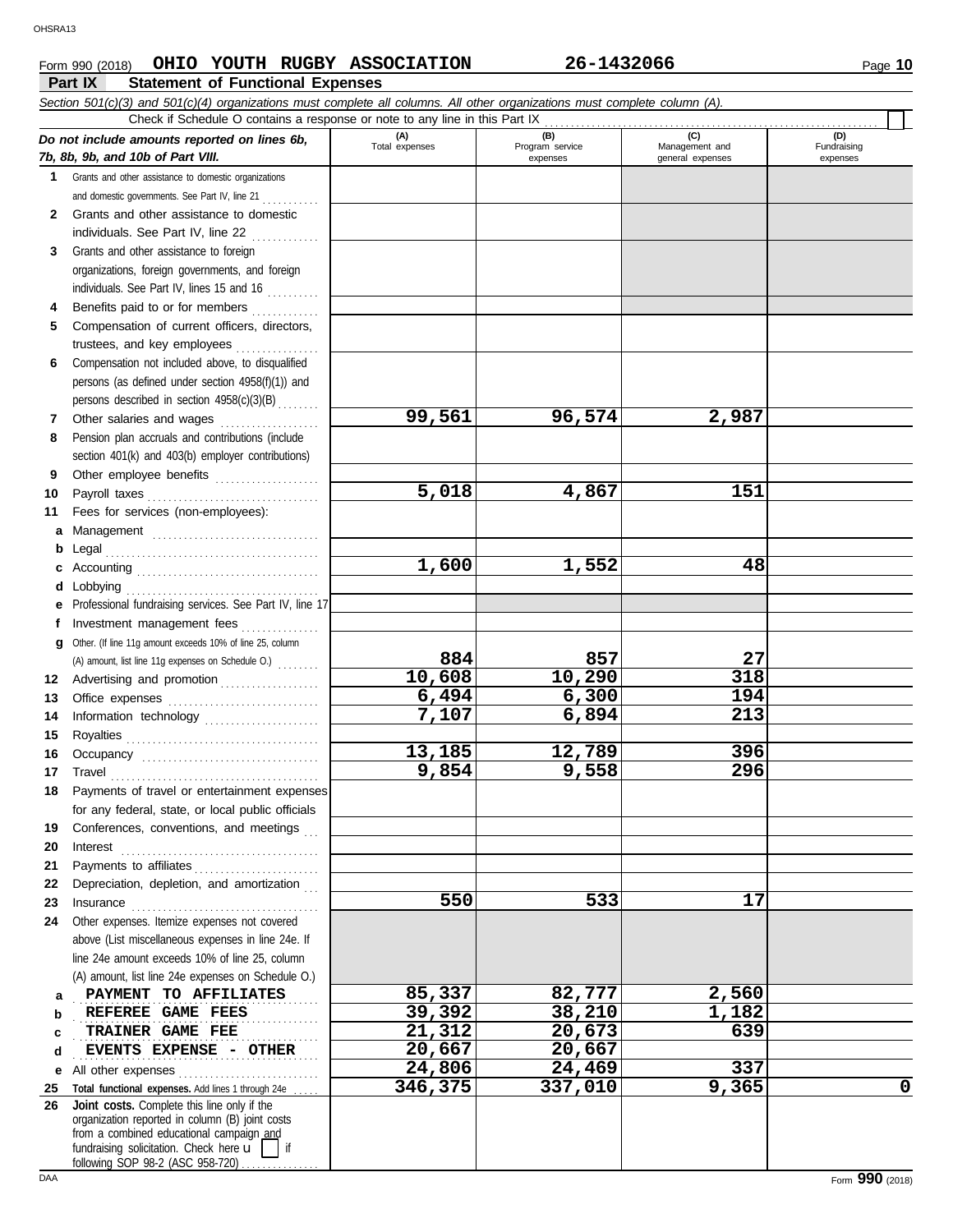### **Form 990 (2018) CHIO YOUTH RUGBY ASSOCIATION** 26-1432066 2011 Page 11 **Part X Balance Sheet**<br>**Part X Balance Sheet**

|                                |          | Check if Schedule O contains a response or note to any line in this Part X.                                                                                                                                                   |                     |                          |                 |                    |
|--------------------------------|----------|-------------------------------------------------------------------------------------------------------------------------------------------------------------------------------------------------------------------------------|---------------------|--------------------------|-----------------|--------------------|
|                                |          |                                                                                                                                                                                                                               |                     | (A)<br>Beginning of year |                 | (B)<br>End of year |
|                                | 1.       | Cash-non-interest bearing                                                                                                                                                                                                     |                     | 136,383                  | 1               | 9,009              |
|                                | 2        |                                                                                                                                                                                                                               |                     | $\mathbf{2}$             | 104,253         |                    |
|                                | 3        |                                                                                                                                                                                                                               |                     |                          | 3               |                    |
|                                | 4        | Accounts receivable, net                                                                                                                                                                                                      |                     | 2,668                    | 4               | 891                |
|                                | 5        | Loans and other receivables from current and former officers, directors,                                                                                                                                                      |                     |                          |                 |                    |
|                                |          | trustees, key employees, and highest compensated employees.                                                                                                                                                                   |                     |                          |                 |                    |
|                                |          | Complete Part II of Schedule L                                                                                                                                                                                                |                     |                          | 5               |                    |
|                                | 6        | Loans and other receivables from other disqualified persons (as defined under section                                                                                                                                         |                     |                          |                 |                    |
|                                |          | $4958(f)(1)$ , persons described in section $4958(c)(3)(B)$ , and contributing employers and                                                                                                                                  |                     |                          |                 |                    |
|                                |          | sponsoring organizations of section 501(c)(9) voluntary employees' beneficiary                                                                                                                                                |                     |                          |                 |                    |
| Assets                         |          | organizations (see instructions). Complete Part II of Schedule L                                                                                                                                                              |                     |                          | 6               |                    |
|                                | 7        |                                                                                                                                                                                                                               |                     |                          | $\overline{7}$  |                    |
|                                | 8        | Inventories for sale or use                                                                                                                                                                                                   |                     | 477                      | 8               | 477                |
|                                | 9        |                                                                                                                                                                                                                               |                     |                          | 9               |                    |
|                                |          | 10a Land, buildings, and equipment: cost or                                                                                                                                                                                   |                     |                          |                 |                    |
|                                |          | other basis. Complete Part VI of Schedule D  10a                                                                                                                                                                              |                     |                          |                 |                    |
|                                |          | 10b                                                                                                                                                                                                                           |                     |                          | 10 <sub>c</sub> |                    |
|                                | 11       | Investments--publicly traded securities                                                                                                                                                                                       |                     |                          | 11              |                    |
|                                | 12       |                                                                                                                                                                                                                               |                     |                          | 12              |                    |
|                                | 13       |                                                                                                                                                                                                                               |                     |                          | 13              |                    |
|                                | 14       | Intangible assets                                                                                                                                                                                                             |                     | 14                       |                 |                    |
|                                | 15       | Other assets. See Part IV, line 11                                                                                                                                                                                            |                     | 15                       |                 |                    |
|                                | 16       |                                                                                                                                                                                                                               |                     | 139,528                  | 16              | 114,630            |
|                                | 17       | Accounts payable and accrued expenses [[1][1] Accounts payable and accrued expenses [[1] Accounts are not accrued to a set of a set of a set of a set of a set of a set of a set of a set of a set of a set of a set of a set |                     | 1,465                    | 17              | 1,714              |
|                                | 18       |                                                                                                                                                                                                                               |                     |                          | 18              |                    |
|                                | 19       | Deferred revenue                                                                                                                                                                                                              |                     | 171                      | 19              | 483                |
|                                | 20       |                                                                                                                                                                                                                               |                     |                          | 20              |                    |
|                                | 21       | Escrow or custodial account liability. Complete Part IV of Schedule D                                                                                                                                                         |                     |                          | 21              |                    |
|                                | 22       | Loans and other payables to current and former officers, directors,                                                                                                                                                           |                     |                          |                 |                    |
| Liabilities                    |          | trustees, key employees, highest compensated employees, and                                                                                                                                                                   |                     |                          |                 |                    |
|                                |          | disqualified persons. Complete Part II of Schedule L                                                                                                                                                                          |                     |                          | 22              |                    |
|                                | 23       | Secured mortgages and notes payable to unrelated third parties                                                                                                                                                                |                     |                          | 23              |                    |
|                                | 24       | Unsecured notes and loans payable to unrelated third parties                                                                                                                                                                  |                     |                          | 24              |                    |
|                                | 25       | Other liabilities (including federal income tax, payables to related third                                                                                                                                                    |                     |                          |                 |                    |
|                                |          | parties, and other liabilities not included on lines 17-24). Complete Part X                                                                                                                                                  |                     |                          |                 |                    |
|                                |          | of Schedule D                                                                                                                                                                                                                 |                     |                          | 25              |                    |
|                                | 26       |                                                                                                                                                                                                                               |                     | 1,636                    | 26              | 2,197              |
|                                |          | Organizations that follow SFAS 117 (ASC 958), check here u                                                                                                                                                                    | $\mathbf{x}$<br>and |                          |                 |                    |
|                                |          | complete lines 27 through 29, and lines 33 and 34.                                                                                                                                                                            |                     |                          |                 |                    |
|                                | 27       | Unrestricted net assets                                                                                                                                                                                                       |                     | 137,892                  | 27              | 112,433            |
|                                | 28       | Temporarily restricted net assets                                                                                                                                                                                             |                     |                          | 28              |                    |
|                                | 29       | Permanently restricted net assets                                                                                                                                                                                             |                     |                          | 29              |                    |
|                                |          | Organizations that do not follow SFAS 117 (ASC 958), check here u                                                                                                                                                             | and                 |                          |                 |                    |
| <b>Assets or Fund Balances</b> |          | complete lines 30 through 34.                                                                                                                                                                                                 |                     |                          |                 |                    |
|                                | 30       | Capital stock or trust principal, or current funds<br>Paid-in or capital surplus, or land, building, or equipment fund                                                                                                        |                     |                          | 30<br>31        |                    |
|                                | 31<br>32 | Retained earnings, endowment, accumulated income, or other funds                                                                                                                                                              |                     |                          | 32              |                    |
| ğ                              | 33       | Total net assets or fund balances                                                                                                                                                                                             |                     | 137,892                  | 33              | 112,433            |
|                                | 34       |                                                                                                                                                                                                                               |                     | 139,528                  | 34              | 114,630            |
|                                |          |                                                                                                                                                                                                                               |                     |                          |                 |                    |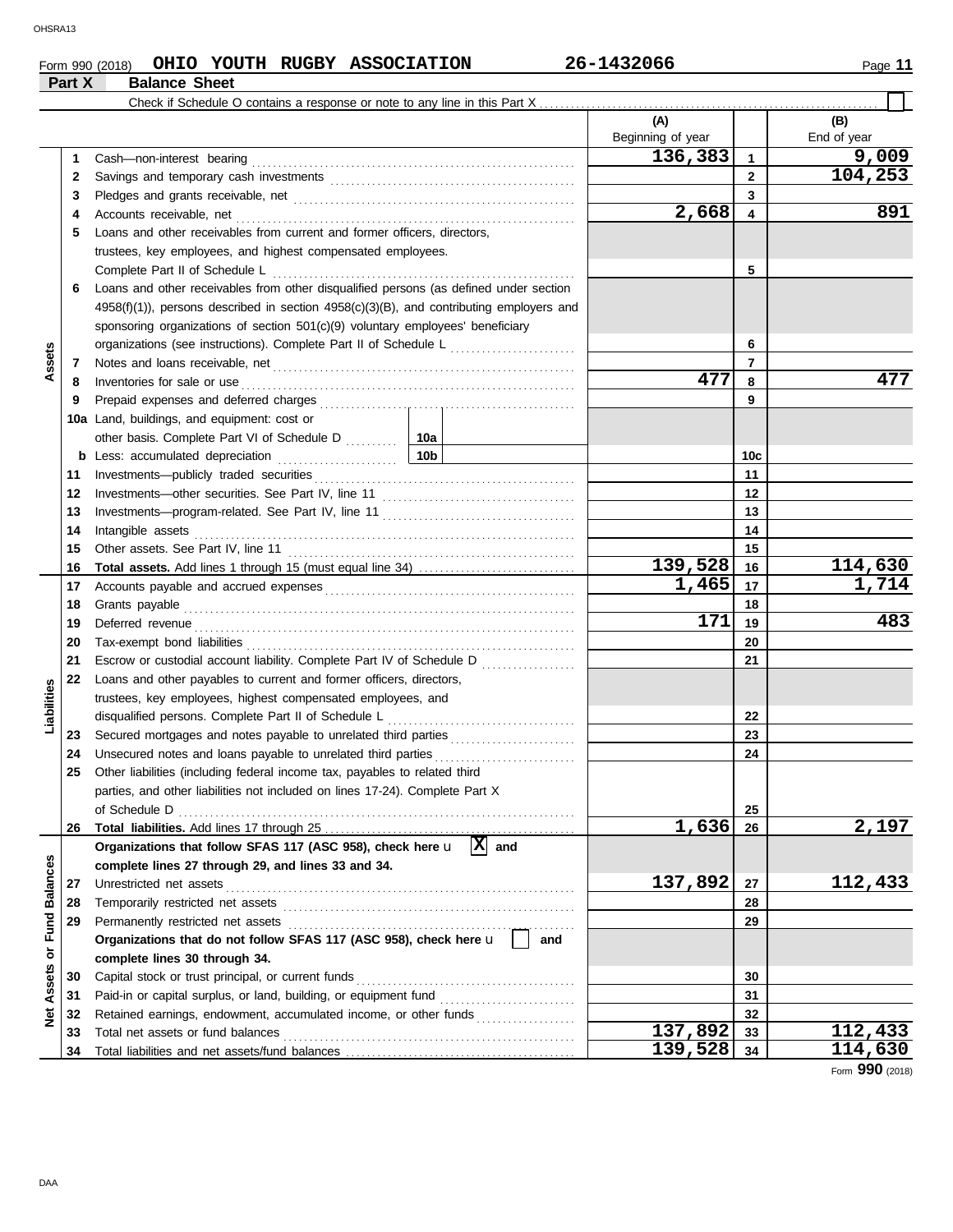|    | 26-1432066<br>Form 990 (2018) OHIO YOUTH RUGBY ASSOCIATION                                                                                                                                                                     |                |                |         | Page 12   |
|----|--------------------------------------------------------------------------------------------------------------------------------------------------------------------------------------------------------------------------------|----------------|----------------|---------|-----------|
|    | <b>Reconciliation of Net Assets</b><br>Part XI                                                                                                                                                                                 |                |                |         |           |
|    |                                                                                                                                                                                                                                |                |                |         |           |
| 1  |                                                                                                                                                                                                                                | $\mathbf{1}$   |                |         | 321,573   |
| 2  |                                                                                                                                                                                                                                | $\overline{2}$ |                |         | 346,375   |
| 3  | Revenue less expenses. Subtract line 2 from line 1                                                                                                                                                                             | $\overline{3}$ |                |         | $-24,802$ |
| 4  | Net assets or fund balances at beginning of year (must equal Part X, line 33, column (A)) [[[[[[[[[[[[[[[[[[[                                                                                                                  | $\overline{4}$ |                |         | 137,892   |
| 5  |                                                                                                                                                                                                                                | $\overline{5}$ |                |         |           |
| 6  | Donated services and use of facilities <b>constructs</b> and a service of the service of the service of facilities                                                                                                             | $6\phantom{a}$ |                |         |           |
| 7  | Investment expenses <b>constant expenses constant expenses constant expenses constant expenses</b>                                                                                                                             | $\overline{7}$ |                |         |           |
| 8  | Prior period adjustments [11, 12] and the contract of the contract of the contract of the contract of the contract of the contract of the contract of the contract of the contract of the contract of the contract of the cont | 8              |                |         | $-657$    |
| 9  |                                                                                                                                                                                                                                | 9              |                |         |           |
| 10 | Net assets or fund balances at end of year. Combine lines 3 through 9 (must equal Part X, line                                                                                                                                 |                |                |         |           |
|    | 33, column (B))                                                                                                                                                                                                                | 10             |                | 112,433 |           |
|    | <b>Financial Statements and Reporting</b><br>Part XII                                                                                                                                                                          |                |                |         |           |
|    |                                                                                                                                                                                                                                |                |                |         |           |
|    |                                                                                                                                                                                                                                |                |                | Yes     | No        |
| 1  | $ \mathbf{X} $ Accrual<br>Accounting method used to prepare the Form 990:<br>Cash<br>Other                                                                                                                                     |                |                |         |           |
|    | If the organization changed its method of accounting from a prior year or checked "Other," explain in                                                                                                                          |                |                |         |           |
|    | Schedule O.                                                                                                                                                                                                                    |                |                |         |           |
|    | 2a Were the organization's financial statements compiled or reviewed by an independent accountant?                                                                                                                             |                | 2a             |         | x         |
|    | If "Yes," check a box below to indicate whether the financial statements for the year were compiled or                                                                                                                         |                |                |         |           |
|    | reviewed on a separate basis, consolidated basis, or both:                                                                                                                                                                     |                |                |         |           |
|    | Separate basis<br>  Consolidated basis<br>Both consolidated and separate basis<br>$\perp$                                                                                                                                      |                |                |         |           |
|    |                                                                                                                                                                                                                                |                | 2 <sub>b</sub> |         | x         |
|    | If "Yes," check a box below to indicate whether the financial statements for the year were audited on a                                                                                                                        |                |                |         |           |
|    | separate basis, consolidated basis, or both:                                                                                                                                                                                   |                |                |         |           |
|    | Consolidated basis<br>Separate basis<br>Both consolidated and separate basis                                                                                                                                                   |                |                |         |           |
|    | c If "Yes" to line 2a or 2b, does the organization have a committee that assumes responsibility for oversight                                                                                                                  |                |                |         |           |
|    | of the audit, review, or compilation of its financial statements and selection of an independent accountant?                                                                                                                   |                | 2c             |         |           |
|    | If the organization changed either its oversight process or selection process during the tax year, explain in                                                                                                                  |                |                |         |           |
|    | Schedule O.                                                                                                                                                                                                                    |                |                |         |           |
|    | 3a As a result of a federal award, was the organization required to undergo an audit or audits as set forth in                                                                                                                 |                |                |         |           |
|    | the Single Audit Act and OMB Circular A-133?                                                                                                                                                                                   |                | За             |         |           |
|    | b If "Yes," did the organization undergo the required audit or audits? If the organization did not undergo the                                                                                                                 |                |                |         |           |
|    |                                                                                                                                                                                                                                |                |                |         |           |
|    |                                                                                                                                                                                                                                |                | 3b             |         |           |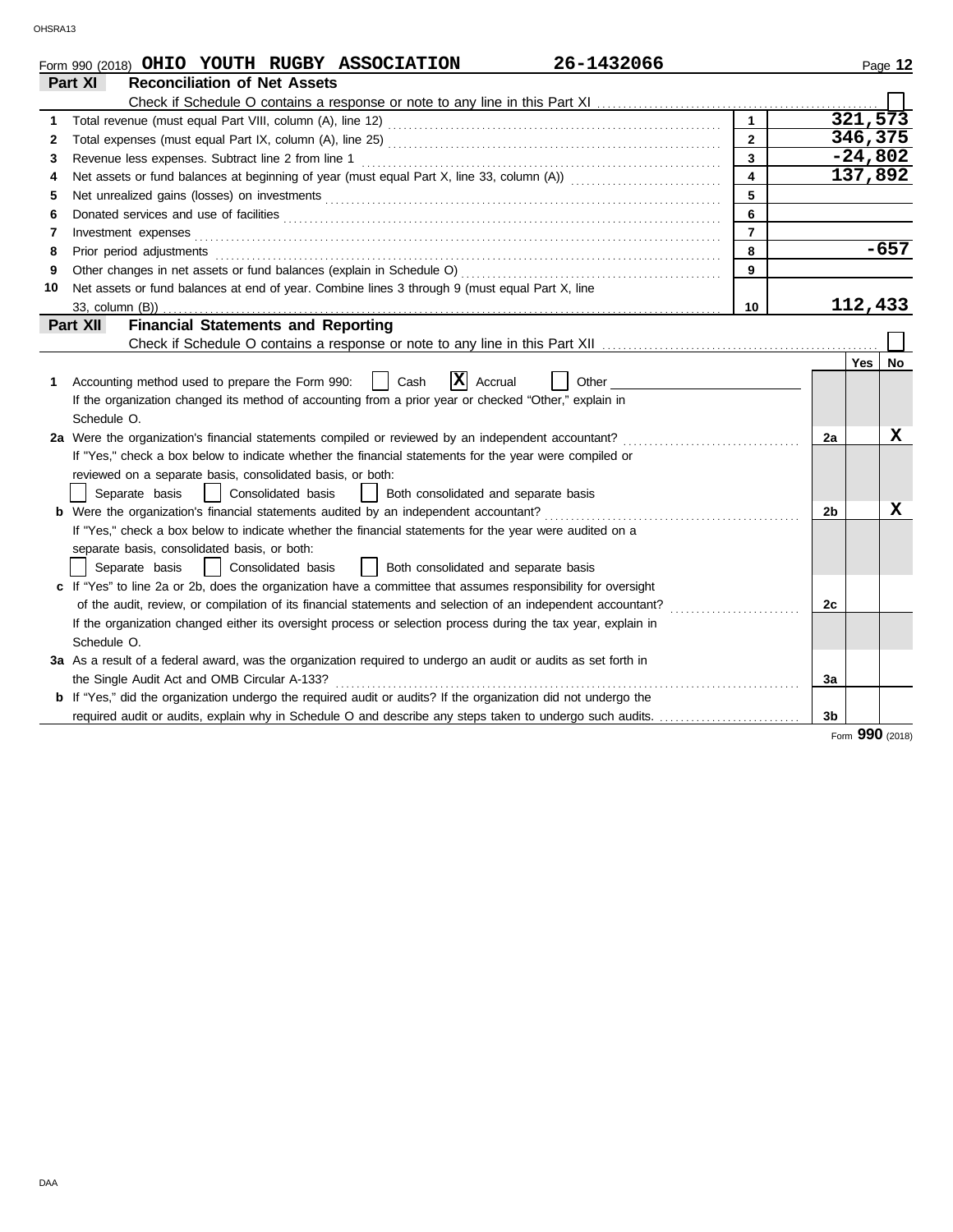| (Form 990 or 990-EZ)<br>Department of the Treasury<br>Internal Revenue Service<br>Name of the organization<br>Part I<br>1<br>2<br>3<br>4<br>city, and state:<br>5 | A church, convention of churches, or association of churches described in section 170(b)(1)(A)(i).<br>A school described in section 170(b)(1)(A)(ii). (Attach Schedule E (Form 990 or 990-EZ).) | Complete if the organization is a section 501(c)(3) organization or a section 4947(a)(1) nonexempt charitable trust.<br>La Attach to Form 990 or Form 990-EZ.<br><b>u</b> Go to www.irs.gov/Form990 for instructions and the latest information.<br>OHIO YOUTH RUGBY ASSOCIATION<br><b>Reason for Public Charity Status (All organizations must complete this part.) See instructions.</b><br>The organization is not a private foundation because it is: (For lines 1 through 12, check only one box.) |     |                          |                                                                                                                                                                                                                                                           | 2018<br>Open to Public<br><b>Inspection</b> |
|-------------------------------------------------------------------------------------------------------------------------------------------------------------------|-------------------------------------------------------------------------------------------------------------------------------------------------------------------------------------------------|---------------------------------------------------------------------------------------------------------------------------------------------------------------------------------------------------------------------------------------------------------------------------------------------------------------------------------------------------------------------------------------------------------------------------------------------------------------------------------------------------------|-----|--------------------------|-----------------------------------------------------------------------------------------------------------------------------------------------------------------------------------------------------------------------------------------------------------|---------------------------------------------|
|                                                                                                                                                                   |                                                                                                                                                                                                 |                                                                                                                                                                                                                                                                                                                                                                                                                                                                                                         |     |                          |                                                                                                                                                                                                                                                           |                                             |
|                                                                                                                                                                   |                                                                                                                                                                                                 |                                                                                                                                                                                                                                                                                                                                                                                                                                                                                                         |     |                          |                                                                                                                                                                                                                                                           |                                             |
|                                                                                                                                                                   |                                                                                                                                                                                                 |                                                                                                                                                                                                                                                                                                                                                                                                                                                                                                         |     |                          |                                                                                                                                                                                                                                                           |                                             |
|                                                                                                                                                                   |                                                                                                                                                                                                 |                                                                                                                                                                                                                                                                                                                                                                                                                                                                                                         |     |                          |                                                                                                                                                                                                                                                           | Employer identification number              |
|                                                                                                                                                                   |                                                                                                                                                                                                 |                                                                                                                                                                                                                                                                                                                                                                                                                                                                                                         |     |                          | 26-1432066                                                                                                                                                                                                                                                |                                             |
|                                                                                                                                                                   |                                                                                                                                                                                                 |                                                                                                                                                                                                                                                                                                                                                                                                                                                                                                         |     |                          |                                                                                                                                                                                                                                                           |                                             |
|                                                                                                                                                                   |                                                                                                                                                                                                 |                                                                                                                                                                                                                                                                                                                                                                                                                                                                                                         |     |                          |                                                                                                                                                                                                                                                           |                                             |
|                                                                                                                                                                   |                                                                                                                                                                                                 |                                                                                                                                                                                                                                                                                                                                                                                                                                                                                                         |     |                          |                                                                                                                                                                                                                                                           |                                             |
|                                                                                                                                                                   |                                                                                                                                                                                                 | A hospital or a cooperative hospital service organization described in section 170(b)(1)(A)(iii).                                                                                                                                                                                                                                                                                                                                                                                                       |     |                          |                                                                                                                                                                                                                                                           |                                             |
|                                                                                                                                                                   |                                                                                                                                                                                                 |                                                                                                                                                                                                                                                                                                                                                                                                                                                                                                         |     |                          | A medical research organization operated in conjunction with a hospital described in section 170(b)(1)(A)(iii). Enter the hospital's name,                                                                                                                |                                             |
|                                                                                                                                                                   |                                                                                                                                                                                                 |                                                                                                                                                                                                                                                                                                                                                                                                                                                                                                         |     |                          |                                                                                                                                                                                                                                                           |                                             |
|                                                                                                                                                                   |                                                                                                                                                                                                 | An organization operated for the benefit of a college or university owned or operated by a governmental unit described in                                                                                                                                                                                                                                                                                                                                                                               |     |                          |                                                                                                                                                                                                                                                           |                                             |
|                                                                                                                                                                   | section 170(b)(1)(A)(iv). (Complete Part II.)                                                                                                                                                   |                                                                                                                                                                                                                                                                                                                                                                                                                                                                                                         |     |                          |                                                                                                                                                                                                                                                           |                                             |
| 6                                                                                                                                                                 |                                                                                                                                                                                                 | A federal, state, or local government or governmental unit described in section 170(b)(1)(A)(v).                                                                                                                                                                                                                                                                                                                                                                                                        |     |                          |                                                                                                                                                                                                                                                           |                                             |
| 7                                                                                                                                                                 |                                                                                                                                                                                                 | An organization that normally receives a substantial part of its support from a governmental unit or from the general public                                                                                                                                                                                                                                                                                                                                                                            |     |                          |                                                                                                                                                                                                                                                           |                                             |
|                                                                                                                                                                   | described in section 170(b)(1)(A)(vi). (Complete Part II.)                                                                                                                                      |                                                                                                                                                                                                                                                                                                                                                                                                                                                                                                         |     |                          |                                                                                                                                                                                                                                                           |                                             |
| 8<br>9                                                                                                                                                            |                                                                                                                                                                                                 | A community trust described in section 170(b)(1)(A)(vi). (Complete Part II.)                                                                                                                                                                                                                                                                                                                                                                                                                            |     |                          | An agricultural research organization described in section 170(b)(1)(A)(ix) operated in conjunction with a land-grant college                                                                                                                             |                                             |
|                                                                                                                                                                   |                                                                                                                                                                                                 | or university or a non-land-grant college of agriculture (see instructions). Enter the name, city, and state of the college or                                                                                                                                                                                                                                                                                                                                                                          |     |                          |                                                                                                                                                                                                                                                           |                                             |
| university:                                                                                                                                                       |                                                                                                                                                                                                 |                                                                                                                                                                                                                                                                                                                                                                                                                                                                                                         |     |                          |                                                                                                                                                                                                                                                           |                                             |
| $ {\bf x} $<br>10                                                                                                                                                 |                                                                                                                                                                                                 |                                                                                                                                                                                                                                                                                                                                                                                                                                                                                                         |     |                          | An organization that normally receives: (1) more than 33 1/3% of its support from contributions, membership fees, and gross                                                                                                                               |                                             |
|                                                                                                                                                                   |                                                                                                                                                                                                 | receipts from activities related to its exempt functions—subject to certain exceptions, and (2) no more than 33 1/3% of its                                                                                                                                                                                                                                                                                                                                                                             |     |                          |                                                                                                                                                                                                                                                           |                                             |
|                                                                                                                                                                   |                                                                                                                                                                                                 | support from gross investment income and unrelated business taxable income (less section 511 tax) from businesses<br>acquired by the organization after June 30, 1975. See section 509(a)(2). (Complete Part III.)                                                                                                                                                                                                                                                                                      |     |                          |                                                                                                                                                                                                                                                           |                                             |
| 11                                                                                                                                                                |                                                                                                                                                                                                 | An organization organized and operated exclusively to test for public safety. See section 509(a)(4).                                                                                                                                                                                                                                                                                                                                                                                                    |     |                          |                                                                                                                                                                                                                                                           |                                             |
| 12                                                                                                                                                                |                                                                                                                                                                                                 |                                                                                                                                                                                                                                                                                                                                                                                                                                                                                                         |     |                          | An organization organized and operated exclusively for the benefit of, to perform the functions of, or to carry out the purposes                                                                                                                          |                                             |
|                                                                                                                                                                   |                                                                                                                                                                                                 |                                                                                                                                                                                                                                                                                                                                                                                                                                                                                                         |     |                          | of one or more publicly supported organizations described in section 509(a)(1) or section 509(a)(2). See section 509(a)(3).                                                                                                                               |                                             |
|                                                                                                                                                                   |                                                                                                                                                                                                 |                                                                                                                                                                                                                                                                                                                                                                                                                                                                                                         |     |                          | Check the box in lines 12a through 12d that describes the type of supporting organization and complete lines 12e, 12f, and 12g.                                                                                                                           |                                             |
| a                                                                                                                                                                 |                                                                                                                                                                                                 |                                                                                                                                                                                                                                                                                                                                                                                                                                                                                                         |     |                          | Type I. A supporting organization operated, supervised, or controlled by its supported organization(s), typically by giving                                                                                                                               |                                             |
|                                                                                                                                                                   |                                                                                                                                                                                                 | the supported organization(s) the power to regularly appoint or elect a majority of the directors or trustees of the<br>supporting organization. You must complete Part IV, Sections A and B.                                                                                                                                                                                                                                                                                                           |     |                          |                                                                                                                                                                                                                                                           |                                             |
| b                                                                                                                                                                 |                                                                                                                                                                                                 | Type II. A supporting organization supervised or controlled in connection with its supported organization(s), by having                                                                                                                                                                                                                                                                                                                                                                                 |     |                          |                                                                                                                                                                                                                                                           |                                             |
|                                                                                                                                                                   |                                                                                                                                                                                                 |                                                                                                                                                                                                                                                                                                                                                                                                                                                                                                         |     |                          | control or management of the supporting organization vested in the same persons that control or manage the supported                                                                                                                                      |                                             |
|                                                                                                                                                                   |                                                                                                                                                                                                 | organization(s). You must complete Part IV, Sections A and C.                                                                                                                                                                                                                                                                                                                                                                                                                                           |     |                          |                                                                                                                                                                                                                                                           |                                             |
|                                                                                                                                                                   |                                                                                                                                                                                                 |                                                                                                                                                                                                                                                                                                                                                                                                                                                                                                         |     |                          | Type III functionally integrated. A supporting organization operated in connection with, and functionally integrated with,                                                                                                                                |                                             |
|                                                                                                                                                                   |                                                                                                                                                                                                 | its supported organization(s) (see instructions). You must complete Part IV, Sections A, D, and E.                                                                                                                                                                                                                                                                                                                                                                                                      |     |                          |                                                                                                                                                                                                                                                           |                                             |
| d                                                                                                                                                                 |                                                                                                                                                                                                 |                                                                                                                                                                                                                                                                                                                                                                                                                                                                                                         |     |                          | Type III non-functionally integrated. A supporting organization operated in connection with its supported organization(s)<br>that is not functionally integrated. The organization generally must satisfy a distribution requirement and an attentiveness |                                             |
|                                                                                                                                                                   |                                                                                                                                                                                                 | requirement (see instructions). You must complete Part IV, Sections A and D, and Part V.                                                                                                                                                                                                                                                                                                                                                                                                                |     |                          |                                                                                                                                                                                                                                                           |                                             |
| е                                                                                                                                                                 |                                                                                                                                                                                                 | Check this box if the organization received a written determination from the IRS that it is a Type I, Type II, Type III                                                                                                                                                                                                                                                                                                                                                                                 |     |                          |                                                                                                                                                                                                                                                           |                                             |
|                                                                                                                                                                   |                                                                                                                                                                                                 | functionally integrated, or Type III non-functionally integrated supporting organization.                                                                                                                                                                                                                                                                                                                                                                                                               |     |                          |                                                                                                                                                                                                                                                           |                                             |
| f                                                                                                                                                                 | Enter the number of supported organizations                                                                                                                                                     | Provide the following information about the supported organization(s).                                                                                                                                                                                                                                                                                                                                                                                                                                  |     |                          |                                                                                                                                                                                                                                                           |                                             |
| g<br>(i) Name of supported                                                                                                                                        | (ii) EIN                                                                                                                                                                                        | (iii) Type of organization                                                                                                                                                                                                                                                                                                                                                                                                                                                                              |     | (iv) Is the organization |                                                                                                                                                                                                                                                           |                                             |
| organization                                                                                                                                                      |                                                                                                                                                                                                 | (described on lines 1-10                                                                                                                                                                                                                                                                                                                                                                                                                                                                                |     | listed in your governing | (v) Amount of monetary<br>support (see                                                                                                                                                                                                                    | (vi) Amount of<br>other support (see        |
|                                                                                                                                                                   |                                                                                                                                                                                                 | above (see instructions))                                                                                                                                                                                                                                                                                                                                                                                                                                                                               |     | document?                | instructions)                                                                                                                                                                                                                                             | instructions)                               |
|                                                                                                                                                                   |                                                                                                                                                                                                 |                                                                                                                                                                                                                                                                                                                                                                                                                                                                                                         | Yes | No                       |                                                                                                                                                                                                                                                           |                                             |
| (A)                                                                                                                                                               |                                                                                                                                                                                                 |                                                                                                                                                                                                                                                                                                                                                                                                                                                                                                         |     |                          |                                                                                                                                                                                                                                                           |                                             |
|                                                                                                                                                                   |                                                                                                                                                                                                 |                                                                                                                                                                                                                                                                                                                                                                                                                                                                                                         |     |                          |                                                                                                                                                                                                                                                           |                                             |
| (B)                                                                                                                                                               |                                                                                                                                                                                                 |                                                                                                                                                                                                                                                                                                                                                                                                                                                                                                         |     |                          |                                                                                                                                                                                                                                                           |                                             |
|                                                                                                                                                                   |                                                                                                                                                                                                 |                                                                                                                                                                                                                                                                                                                                                                                                                                                                                                         |     |                          |                                                                                                                                                                                                                                                           |                                             |
|                                                                                                                                                                   |                                                                                                                                                                                                 |                                                                                                                                                                                                                                                                                                                                                                                                                                                                                                         |     |                          |                                                                                                                                                                                                                                                           |                                             |
|                                                                                                                                                                   |                                                                                                                                                                                                 |                                                                                                                                                                                                                                                                                                                                                                                                                                                                                                         |     |                          |                                                                                                                                                                                                                                                           |                                             |
| (C)                                                                                                                                                               |                                                                                                                                                                                                 |                                                                                                                                                                                                                                                                                                                                                                                                                                                                                                         |     |                          |                                                                                                                                                                                                                                                           |                                             |
| (D)                                                                                                                                                               |                                                                                                                                                                                                 |                                                                                                                                                                                                                                                                                                                                                                                                                                                                                                         |     |                          |                                                                                                                                                                                                                                                           |                                             |
| (E)                                                                                                                                                               |                                                                                                                                                                                                 |                                                                                                                                                                                                                                                                                                                                                                                                                                                                                                         |     |                          |                                                                                                                                                                                                                                                           |                                             |

**For Paperwork Reduction Act Notice, see the Instructions for Form 990 or 990-EZ.**

**Schedule A (Form 990 or 990-EZ) 2018**

**Total**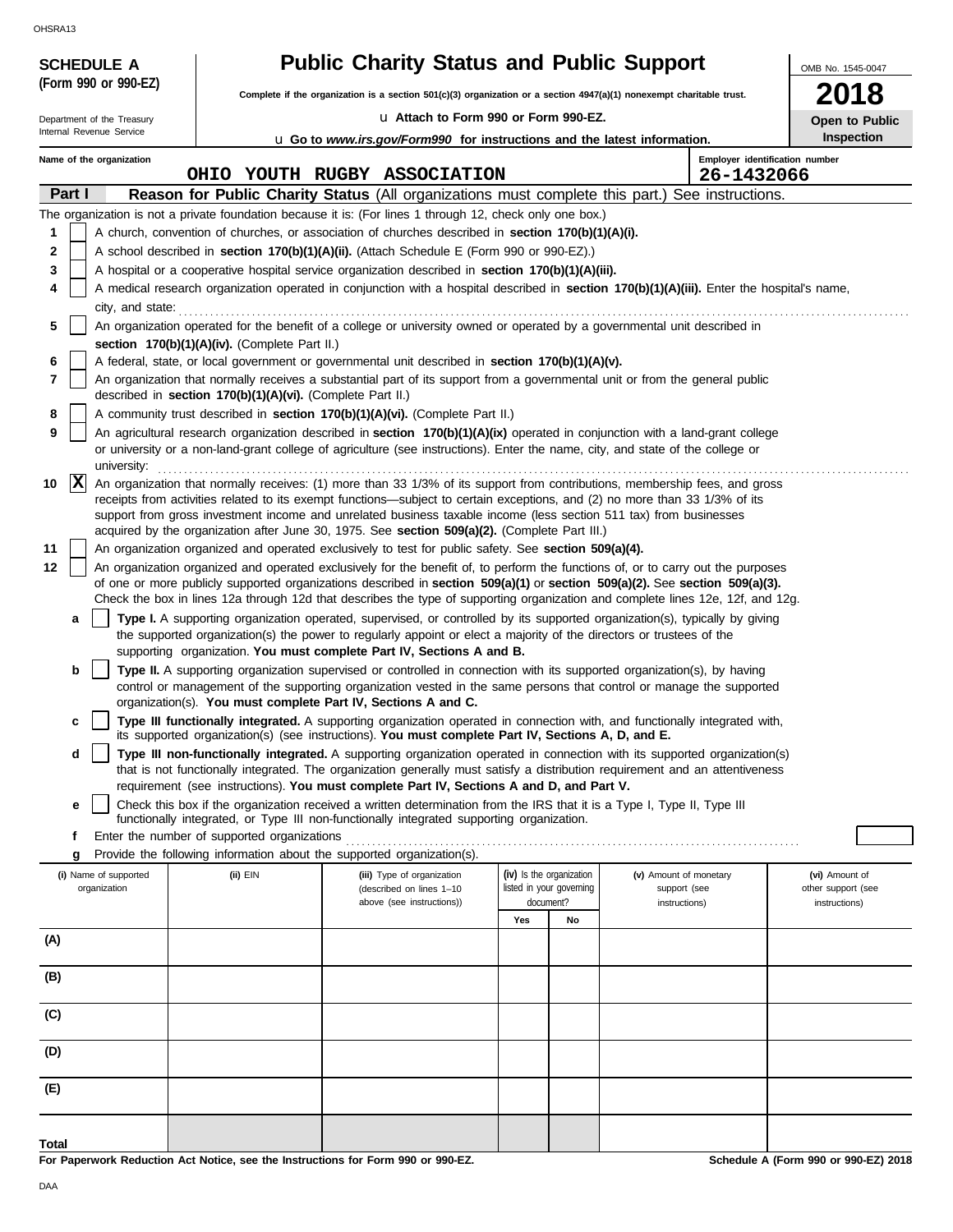| HSRA13         |                                                                                                                                                                                                                                                                                                                                           |          |                              |            |            |            |           |
|----------------|-------------------------------------------------------------------------------------------------------------------------------------------------------------------------------------------------------------------------------------------------------------------------------------------------------------------------------------------|----------|------------------------------|------------|------------|------------|-----------|
|                | Schedule A (Form 990 or 990-EZ) 2018                                                                                                                                                                                                                                                                                                      |          | OHIO YOUTH RUGBY ASSOCIATION |            |            | 26-1432066 | Page 2    |
|                | Part II<br>Support Schedule for Organizations Described in Sections 170(b)(1)(A)(iv) and 170(b)(1)(A)(vi)<br>(Complete only if you checked the box on line 5, 7, or 8 of Part I or if the organization failed to qualify under<br>Part III. If the organization fails to qualify under the tests listed below, please complete Part III.) |          |                              |            |            |            |           |
|                | <b>Section A. Public Support</b>                                                                                                                                                                                                                                                                                                          |          |                              |            |            |            |           |
|                | Calendar year (or fiscal year beginning in)<br>$\mathbf{u}$                                                                                                                                                                                                                                                                               | (a) 2014 | (b) 2015                     | $(c)$ 2016 | $(d)$ 2017 | $(e)$ 2018 | (f) Total |
| $\overline{2}$ | Gifts, grants, contributions, and<br>membership fees received. (Do not<br>include any "unusual grants.")<br>Tax revenues levied for the<br>organization's benefit and either paid<br>to or expended on its behalf                                                                                                                         |          |                              |            |            |            |           |
| 3              | The value of services or facilities<br>furnished by a governmental unit to the<br>organization without charge                                                                                                                                                                                                                             |          |                              |            |            |            |           |
| 4              | <b>Total.</b> Add lines 1 through 3                                                                                                                                                                                                                                                                                                       |          |                              |            |            |            |           |
| 5              | The portion of total contributions by<br>each person (other than a<br>governmental unit or publicly<br>supported organization) included on<br>line 1 that exceeds 2% of the amount<br>shown on line 11, column (f)                                                                                                                        |          |                              |            |            |            |           |
|                | Public support. Subtract line 5 from line 4.                                                                                                                                                                                                                                                                                              |          |                              |            |            |            |           |
|                | Section B Total Support                                                                                                                                                                                                                                                                                                                   |          |                              |            |            |            |           |

|     | <b>Section B. Total Support</b>                                                                                                           |          |          |            |            |          |           |
|-----|-------------------------------------------------------------------------------------------------------------------------------------------|----------|----------|------------|------------|----------|-----------|
|     | Calendar year (or fiscal year beginning in)<br>$\mathbf{u}$                                                                               | (a) 2014 | (b) 2015 | $(c)$ 2016 | $(d)$ 2017 | (e) 2018 | (f) Total |
| 7   | Amounts from line 4                                                                                                                       |          |          |            |            |          |           |
| 8   | Gross income from interest, dividends,<br>payments received on securities loans,<br>rents, royalties, and income from<br>similar sources  |          |          |            |            |          |           |
| 9   | Net income from unrelated business<br>activities, whether or not the business<br>is regularly carried on                                  |          |          |            |            |          |           |
| 10  | Other income. Do not include gain or<br>loss from the sale of capital assets                                                              |          |          |            |            |          |           |
| 11  | Total support. Add lines 7 through 10                                                                                                     |          |          |            |            |          |           |
| 12  | Gross receipts from related activities, etc. (see instructions)                                                                           |          |          |            |            | 12       |           |
| 13  | First five years. If the Form 990 is for the organization's first, second, third, fourth, or fifth tax year as a section 501(c)(3)        |          |          |            |            |          |           |
|     |                                                                                                                                           |          |          |            |            |          |           |
|     | Section C. Computation of Public Support Percentage                                                                                       |          |          |            |            |          |           |
| 14  |                                                                                                                                           |          |          |            |            | 14       | %         |
| 15  | Public support percentage from 2017 Schedule A, Part II, line 14                                                                          |          |          |            |            | 15       | %         |
| 16a | 33 1/3% support test-2018. If the organization did not check the box on line 13, and line 14 is 33 1/3% or more, check this               |          |          |            |            |          |           |
|     | box and stop here. The organization qualifies as a publicly supported organization                                                        |          |          |            |            |          |           |
| b   | 33 1/3% support test-2017. If the organization did not check a box on line 13 or 16a, and line 15 is 33 1/3% or more, check               |          |          |            |            |          |           |
|     | this box and stop here. The organization qualifies as a publicly supported organization                                                   |          |          |            |            |          |           |
| 17a | 10%-facts-and-circumstances test-2018. If the organization did not check a box on line 13, 16a, or 16b, and line 14 is                    |          |          |            |            |          |           |
|     | 10% or more, and if the organization meets the "facts-and-circumstances" test, check this box and stop here. Explain in                   |          |          |            |            |          |           |
|     | Part VI how the organization meets the "facts-and-circumstances" test. The organization qualifies as a publicly supported<br>organization |          |          |            |            |          |           |
| b   | 10%-facts-and-circumstances test-2017. If the organization did not check a box on line 13, 16a, 16b, or 17a, and line                     |          |          |            |            |          |           |

|    | Explain in Part VI how the organization meets the "facts-and-circumstances" test. The organization qualifies as a publicly   |  |
|----|------------------------------------------------------------------------------------------------------------------------------|--|
|    | supported organization                                                                                                       |  |
| 18 | <b>Private foundation.</b> If the organization did not check a box on line 13, 16a, 16b, 17a, or 17b, check this box and see |  |
|    | instructions                                                                                                                 |  |

15 is 10% or more, and if the organization meets the "facts-and-circumstances" test, check this box and **stop here.**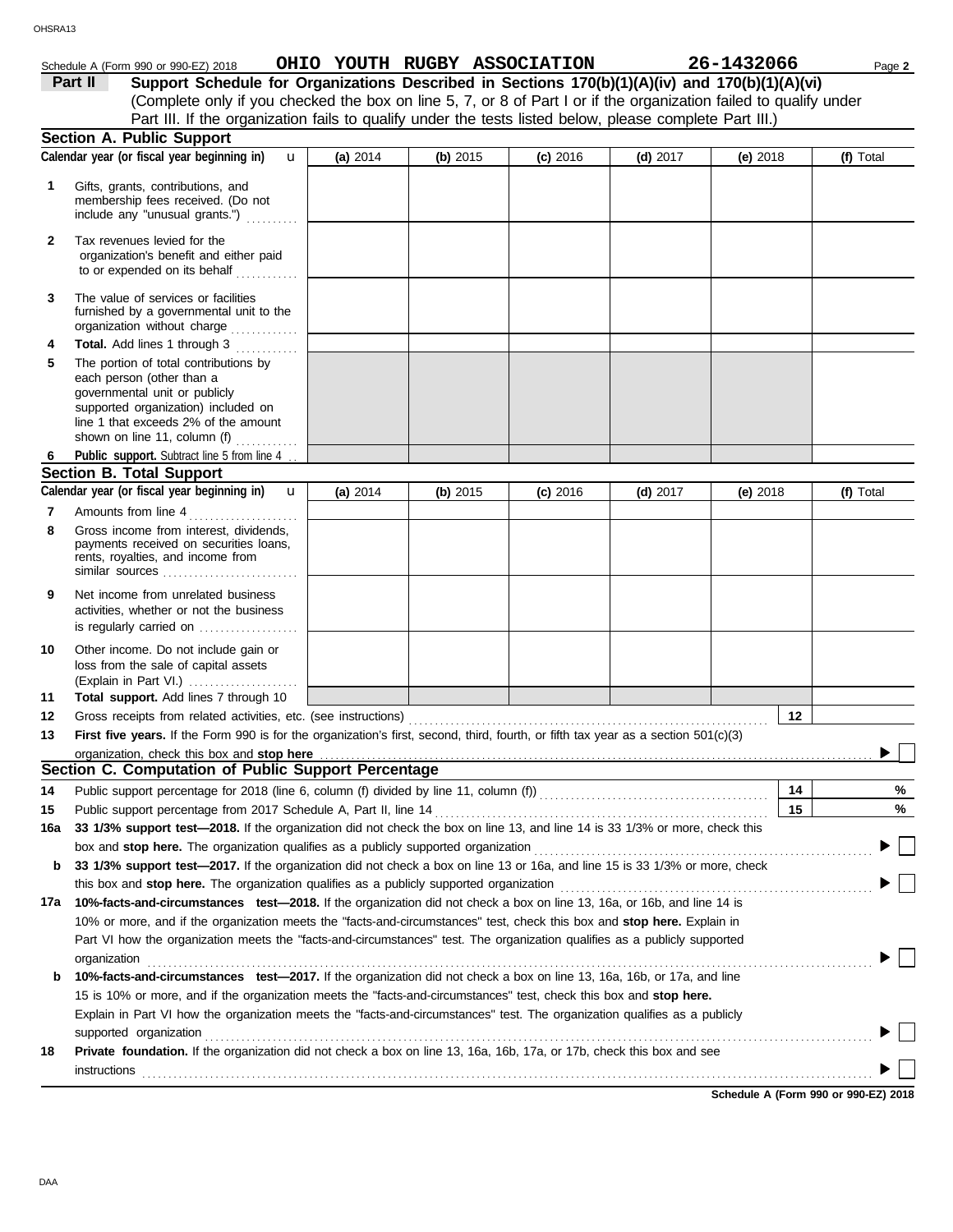## Schedule A (Form 990 or 990-EZ) 2018 **OHIO YOUTH RUGBY ASSOCIATION** 26-1432066 Page 3

|          | Schedule A (Form 990 or 990-EZ) 2018                              |  | OHIO YOUTH RUGBY ASSOCIATION                                                                 | 26-1432066                                                                                                         |
|----------|-------------------------------------------------------------------|--|----------------------------------------------------------------------------------------------|--------------------------------------------------------------------------------------------------------------------|
| Part III | Support Schedule for Organizations Described in Section 509(a)(2) |  |                                                                                              |                                                                                                                    |
|          |                                                                   |  |                                                                                              | (Complete only if you checked the box on line 10 of Part I or if the organization failed to qualify under Part II. |
|          |                                                                   |  | If the organization fails to qualify under the tests listed below, please complete Part II.) |                                                                                                                    |
|          | Continue A. Dublin Company                                        |  |                                                                                              |                                                                                                                    |

|              | Section A. Public Support                                                                                                                                                         |          |          |            |            |            |              |
|--------------|-----------------------------------------------------------------------------------------------------------------------------------------------------------------------------------|----------|----------|------------|------------|------------|--------------|
|              | Calendar year (or fiscal year beginning in)<br>$\mathbf{u}$                                                                                                                       | (a) 2014 | (b) 2015 | $(c)$ 2016 | (d) $2017$ | (e) 2018   | (f) Total    |
| 1            | Gifts, grants, contributions, and membership<br>fees received. (Do not include any "unusual grants.")                                                                             | 175,032  | 202,032  | 258,844    | 284,179    | 6,996      | 927,083      |
| $\mathbf{2}$ | Gross receipts from admissions, merchandise<br>sold or services performed, or facilities<br>furnished in any activity that is related to the<br>organization's tax-exempt purpose | 35,831   | 25,712   | 26,880     | 26,705     | 313,457    | 428,585      |
| 3            | Gross receipts from activities that are not an<br>unrelated trade or business under section 513                                                                                   |          |          |            |            |            |              |
| 4            | Tax revenues levied for the<br>organization's benefit and either paid<br>to or expended on its behalf<br>and a straight                                                           |          |          |            |            |            |              |
| 5            | The value of services or facilities<br>furnished by a governmental unit to the<br>organization without charge                                                                     |          |          |            |            |            |              |
| 6            | Total. Add lines 1 through 5                                                                                                                                                      | 210,863  | 227,744  | 285,724    | 310,884    | 320,453    | 1,355,668    |
| 7а           | Amounts included on lines 1, 2, and 3<br>received from disqualified persons                                                                                                       |          |          |            |            |            |              |
| b            | Amounts included on lines 2 and 3<br>received from other than disqualified<br>persons that exceed the greater of \$5,000<br>or 1% of the amount on line 13 for the year           |          |          |            |            |            |              |
| c            | Add lines 7a and 7b                                                                                                                                                               |          |          |            |            |            |              |
| 8            | Public support. (Subtract line 7c from<br>line $6.$ )                                                                                                                             |          |          |            |            |            | 1,355,668    |
|              | <b>Section B. Total Support</b>                                                                                                                                                   |          |          |            |            |            |              |
|              | Calendar year (or fiscal year beginning in)<br>$\mathbf{u}$                                                                                                                       | (a) 2014 | (b) 2015 | $(c)$ 2016 | (d) $2017$ | (e) $2018$ | (f) Total    |
| 9            | Amounts from line 6                                                                                                                                                               | 210,863  | 227,744  | 285,724    | 310,884    | 320,453    | 1,355,668    |
| 10a          | Gross income from interest, dividends,<br>payments received on securities loans, rents,<br>royalties, and income from similar sources                                             |          |          |            | 20         | 1,120      | 1,140        |
|              | <b>b</b> Unrelated business taxable income (less<br>section 511 taxes) from businesses<br>acquired after June 30, 1975                                                            |          |          |            |            |            |              |
| c            | Add lines 10a and 10b                                                                                                                                                             |          |          |            | 20         | 1,120      | 1,140        |
| 11           | Net income from unrelated business<br>activities not included in line 10b, whether<br>or not the business is regularly carried on                                                 |          |          |            |            |            |              |
| 12           | Other income. Do not include gain or<br>loss from the sale of capital assets<br>(Explain in Part VI.)                                                                             |          |          |            |            |            |              |
| 13           | Total support. (Add lines 9, 10c, 11,<br>and 12.) $\ldots$                                                                                                                        | 210,863  | 227,744  | 285,724    | 310,904    | 321,573    | 1,356,808    |
| 14           | First five years. If the Form 990 is for the organization's first, second, third, fourth, or fifth tax year as a section 501(c)(3)                                                |          |          |            |            |            |              |
|              | organization, check this box and stop here                                                                                                                                        |          |          |            |            |            |              |
|              | Section C. Computation of Public Support Percentage                                                                                                                               |          |          |            |            |            |              |
| 15           |                                                                                                                                                                                   |          |          |            |            | 15         | 99.92%       |
| 16           |                                                                                                                                                                                   |          |          |            |            | 16         | 100.00%      |
|              | Section D. Computation of Investment Income Percentage                                                                                                                            |          |          |            |            |            |              |
| 17           | Investment income percentage for 2018 (line 10c, column (f), divided by line 13, column (f)) [[[[[[[[[[[[[[[[[                                                                    |          |          |            |            | 17         | %            |
| 18           | Investment income percentage from 2017 Schedule A, Part III, line 17                                                                                                              |          |          |            |            | 18         | %            |
| 19a          | 33 1/3% support tests-2018. If the organization did not check the box on line 14, and line 15 is more than 33 1/3%, and line                                                      |          |          |            |            |            |              |
|              |                                                                                                                                                                                   |          |          |            |            |            | $\mathbf{x}$ |
| b            | 33 1/3% support tests-2017. If the organization did not check a box on line 14 or line 19a, and line 16 is more than 33 1/3%, and                                                 |          |          |            |            |            |              |
|              | line 18 is not more than 33 1/3%, check this box and stop here. The organization qualifies as a publicly supported organization                                                   |          |          |            |            |            |              |
| 20           |                                                                                                                                                                                   |          |          |            |            |            |              |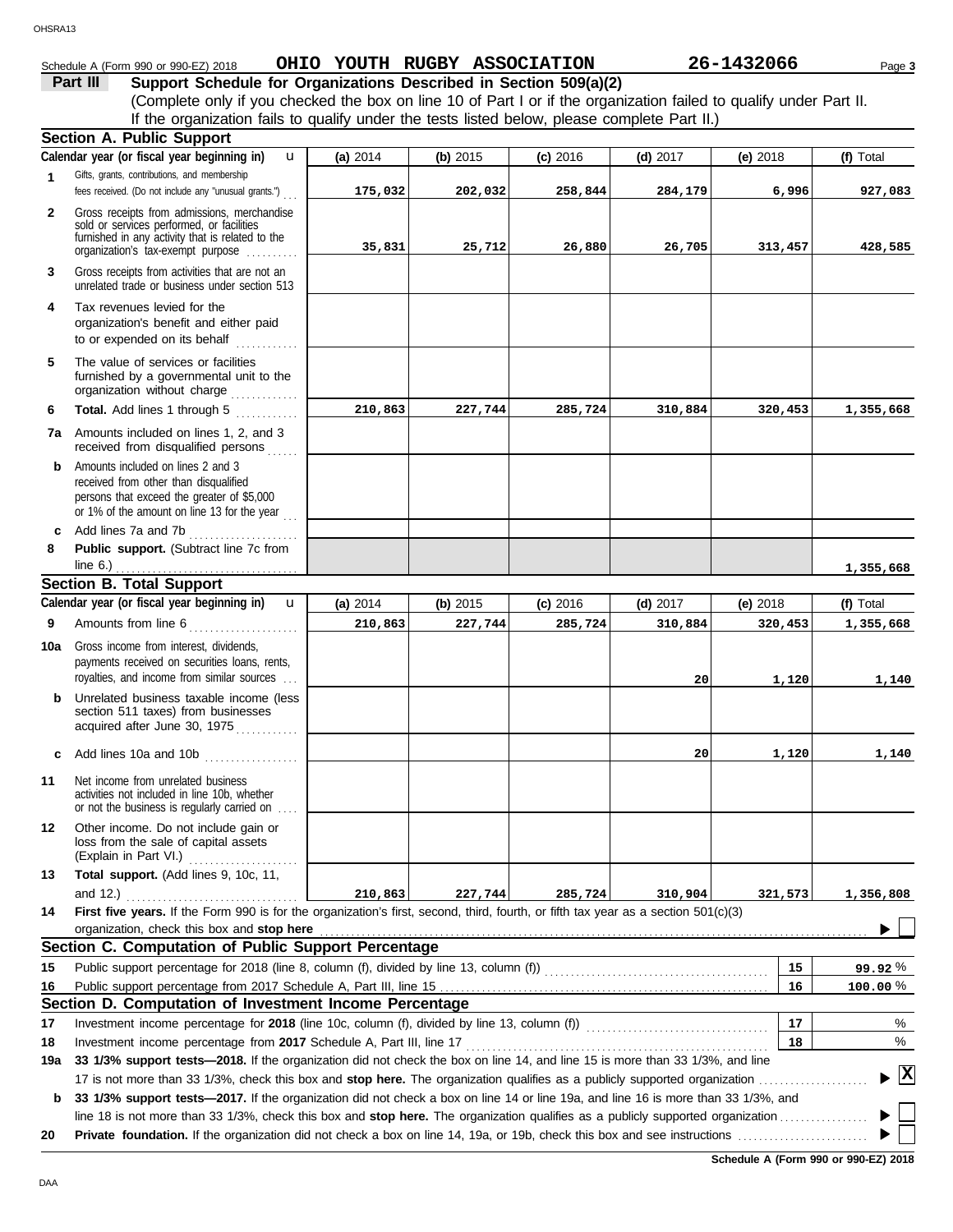|     | OHIO YOUTH RUGBY ASSOCIATION<br>Schedule A (Form 990 or 990-EZ) 2018                                                                                                                                           | 26-1432066      |     | Page 4 |
|-----|----------------------------------------------------------------------------------------------------------------------------------------------------------------------------------------------------------------|-----------------|-----|--------|
|     | Part IV<br><b>Supporting Organizations</b>                                                                                                                                                                     |                 |     |        |
|     | (Complete only if you checked a box in line 12 on Part I. If you checked 12a of Part I, complete Sections A                                                                                                    |                 |     |        |
|     | and B. If you checked 12b of Part I, complete Sections A and C. If you checked 12c of Part I, complete<br>Sections A, D, and E. If you checked 12d of Part I, complete Sections A and D, and complete Part V.) |                 |     |        |
|     | Section A. All Supporting Organizations                                                                                                                                                                        |                 |     |        |
|     |                                                                                                                                                                                                                |                 | Yes | No     |
| 1   | Are all of the organization's supported organizations listed by name in the organization's governing                                                                                                           |                 |     |        |
|     | documents? If "No," describe in Part VI how the supported organizations are designated. If designated by                                                                                                       |                 |     |        |
|     | class or purpose, describe the designation. If historic and continuing relationship, explain.                                                                                                                  | 1               |     |        |
| 2   | Did the organization have any supported organization that does not have an IRS determination of status                                                                                                         |                 |     |        |
|     | under section 509(a)(1) or (2)? If "Yes," explain in Part VI how the organization determined that the supported                                                                                                | 2               |     |        |
| За  | organization was described in section 509(a)(1) or (2).<br>Did the organization have a supported organization described in section $501(c)(4)$ , $(5)$ , or $(6)?$ If "Yes," answer                            |                 |     |        |
|     | $(b)$ and $(c)$ below.                                                                                                                                                                                         | За              |     |        |
| b   | Did the organization confirm that each supported organization qualified under section 501(c)(4), (5), or (6) and                                                                                               |                 |     |        |
|     | satisfied the public support tests under section 509(a)(2)? If "Yes," describe in Part VI when and how the                                                                                                     |                 |     |        |
|     | organization made the determination.                                                                                                                                                                           | 3b              |     |        |
| c   | Did the organization ensure that all support to such organizations was used exclusively for section $170(c)(2)(B)$                                                                                             |                 |     |        |
|     | purposes? If "Yes," explain in Part VI what controls the organization put in place to ensure such use.                                                                                                         | 3c              |     |        |
| 4a  | Was any supported organization not organized in the United States ("foreign supported organization")? If                                                                                                       |                 |     |        |
|     | "Yes," and if you checked 12a or 12b in Part I, answer (b) and (c) below.                                                                                                                                      | 4a              |     |        |
| b   | Did the organization have ultimate control and discretion in deciding whether to make grants to the foreign                                                                                                    |                 |     |        |
|     | supported organization? If "Yes," describe in Part VI how the organization had such control and discretion<br>despite being controlled or supervised by or in connection with its supported organizations.     | 4b              |     |        |
| c   | Did the organization support any foreign supported organization that does not have an IRS determination                                                                                                        |                 |     |        |
|     | under sections $501(c)(3)$ and $509(a)(1)$ or (2)? If "Yes," explain in Part VI what controls the organization used                                                                                            |                 |     |        |
|     | to ensure that all support to the foreign supported organization was used exclusively for section $170(c)(2)(B)$                                                                                               |                 |     |        |
|     | purposes.                                                                                                                                                                                                      | 4c              |     |        |
| 5a  | Did the organization add, substitute, or remove any supported organizations during the tax year? If "Yes,"                                                                                                     |                 |     |        |
|     | answer (b) and (c) below (if applicable). Also, provide detail in Part VI, including (i) the names and EIN                                                                                                     |                 |     |        |
|     | numbers of the supported organizations added, substituted, or removed; (ii) the reasons for each such action;                                                                                                  |                 |     |        |
|     | (iii) the authority under the organization's organizing document authorizing such action; and (iv) how the action                                                                                              |                 |     |        |
|     | was accomplished (such as by amendment to the organizing document).                                                                                                                                            | 5a              |     |        |
| b   | Type I or Type II only. Was any added or substituted supported organization part of a class already<br>designated in the organization's organizing document?                                                   | 5b              |     |        |
| c   | Substitutions only. Was the substitution the result of an event beyond the organization's control?                                                                                                             | 5с              |     |        |
| 6   | Did the organization provide support (whether in the form of grants or the provision of services or facilities) to                                                                                             |                 |     |        |
|     | anyone other than (i) its supported organizations, (ii) individuals that are part of the charitable class benefited                                                                                            |                 |     |        |
|     | by one or more of its supported organizations, or (iii) other supporting organizations that also support or                                                                                                    |                 |     |        |
|     | benefit one or more of the filing organization's supported organizations? If "Yes," provide detail in Part VI.                                                                                                 | 6               |     |        |
| 7   | Did the organization provide a grant, loan, compensation, or other similar payment to a substantial contributor                                                                                                |                 |     |        |
|     | (as defined in section $4958(c)(3)(C)$ ), a family member of a substantial contributor, or a 35% controlled entity                                                                                             |                 |     |        |
|     | with regard to a substantial contributor? If "Yes," complete Part I of Schedule L (Form 990 or 990-EZ).                                                                                                        | 7               |     |        |
| 8   | Did the organization make a loan to a disqualified person (as defined in section 4958) not described in line 7?                                                                                                |                 |     |        |
| 9а  | If "Yes," complete Part I of Schedule L (Form 990 or 990-EZ).<br>Was the organization controlled directly or indirectly at any time during the tax year by one or more                                         | 8               |     |        |
|     | disqualified persons as defined in section 4946 (other than foundation managers and organizations described                                                                                                    |                 |     |        |
|     | in section $509(a)(1)$ or $(2)$ ? If "Yes," provide detail in Part VI.                                                                                                                                         | 9а              |     |        |
| b   | Did one or more disqualified persons (as defined in line 9a) hold a controlling interest in any entity in which                                                                                                |                 |     |        |
|     | the supporting organization had an interest? If "Yes," provide detail in Part VI.                                                                                                                              | 9b              |     |        |
| c   | Did a disqualified person (as defined in line 9a) have an ownership interest in, or derive any personal benefit                                                                                                |                 |     |        |
|     | from, assets in which the supporting organization also had an interest? If "Yes," provide detail in Part VI.                                                                                                   | 9с              |     |        |
| 10a | Was the organization subject to the excess business holdings rules of section 4943 because of section                                                                                                          |                 |     |        |
|     | 4943(f) (regarding certain Type II supporting organizations, and all Type III non-functionally integrated                                                                                                      |                 |     |        |
|     | supporting organizations)? If "Yes," answer 10b below.                                                                                                                                                         | 10a             |     |        |
| b   | Did the organization have any excess business holdings in the tax year? (Use Schedule C, Form 4720, to<br>determine whether the organization had excess business holdings.)                                    | 10 <sub>b</sub> |     |        |

**Schedule A (Form 990 or 990-EZ) 2018 10b**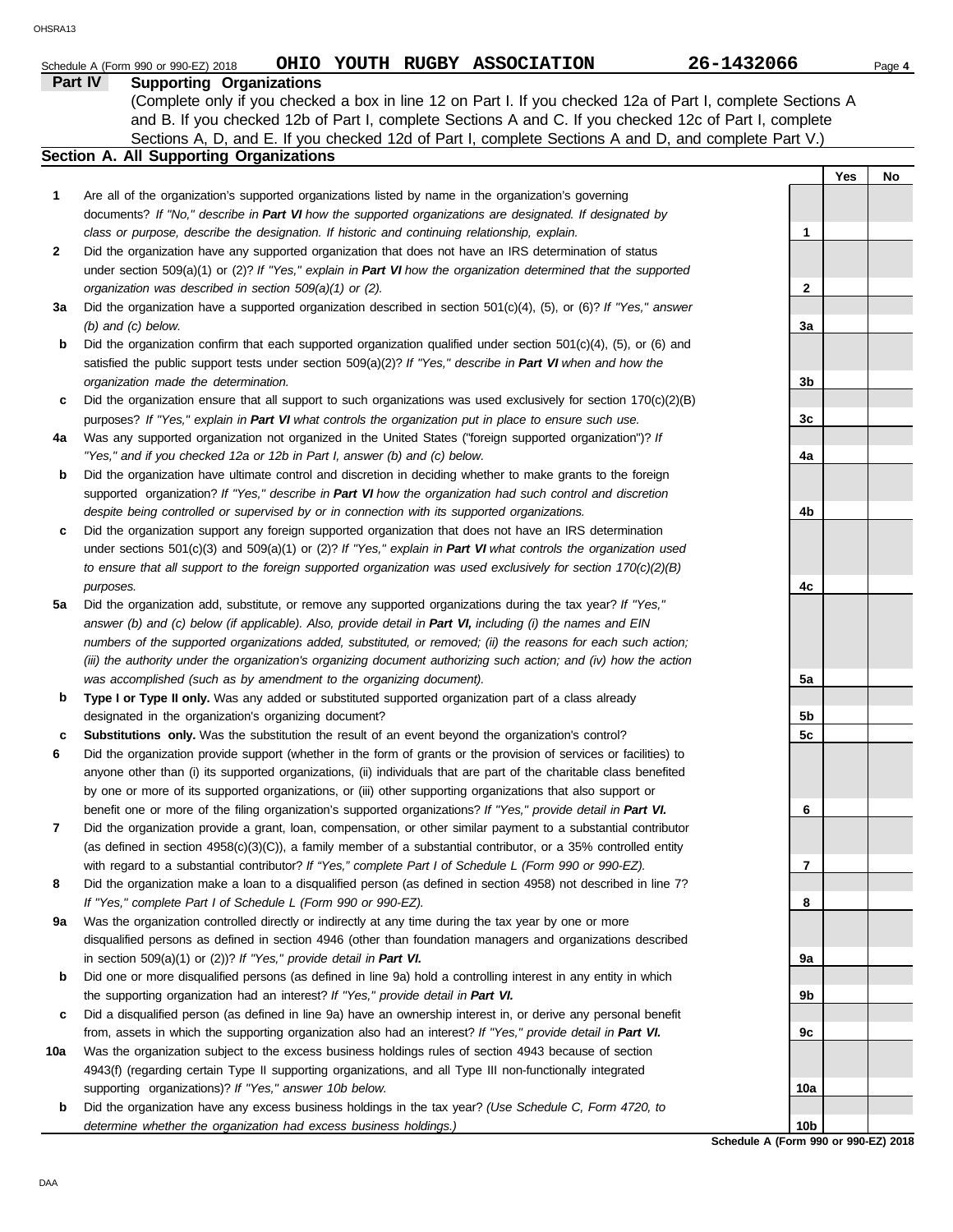|              | Part IV<br><b>Supporting Organizations (continued)</b>                                                                            |                 |     |    |
|--------------|-----------------------------------------------------------------------------------------------------------------------------------|-----------------|-----|----|
|              |                                                                                                                                   |                 | Yes | No |
| 11           | Has the organization accepted a gift or contribution from any of the following persons?                                           |                 |     |    |
| а            | A person who directly or indirectly controls, either alone or together with persons described in (b) and (c)                      |                 |     |    |
|              | below, the governing body of a supported organization?                                                                            | 11a             |     |    |
|              | <b>b</b> A family member of a person described in (a) above?                                                                      | 11 <sub>b</sub> |     |    |
| c            | A 35% controlled entity of a person described in (a) or (b) above? If "Yes" to a, b, or c, provide detail in Part VI.             | 11c             |     |    |
|              | <b>Section B. Type I Supporting Organizations</b>                                                                                 |                 |     |    |
|              |                                                                                                                                   |                 | Yes | No |
|              |                                                                                                                                   |                 |     |    |
| 1            | Did the directors, trustees, or membership of one or more supported organizations have the power to                               |                 |     |    |
|              | regularly appoint or elect at least a majority of the organization's directors or trustees at all times during the                |                 |     |    |
|              | tax year? If "No," describe in Part VI how the supported organization(s) effectively operated, supervised, or                     |                 |     |    |
|              | controlled the organization's activities. If the organization had more than one supported organization,                           |                 |     |    |
|              | describe how the powers to appoint and/or remove directors or trustees were allocated among the supported                         |                 |     |    |
|              | organizations and what conditions or restrictions, if any, applied to such powers during the tax year.                            | 1               |     |    |
| $\mathbf{2}$ | Did the organization operate for the benefit of any supported organization other than the supported                               |                 |     |    |
|              | organization(s) that operated, supervised, or controlled the supporting organization? If "Yes," explain in Part                   |                 |     |    |
|              | VI how providing such benefit carried out the purposes of the supported organization(s) that operated,                            |                 |     |    |
|              | supervised, or controlled the supporting organization.                                                                            | $\mathbf 2$     |     |    |
|              | Section C. Type II Supporting Organizations                                                                                       |                 |     |    |
|              |                                                                                                                                   |                 | Yes | No |
| 1            | Were a majority of the organization's directors or trustees during the tax year also a majority of the directors                  |                 |     |    |
|              | or trustees of each of the organization's supported organization(s)? If "No," describe in Part VI how control                     |                 |     |    |
|              | or management of the supporting organization was vested in the same persons that controlled or managed                            |                 |     |    |
|              | the supported organization(s).                                                                                                    | 1               |     |    |
|              | Section D. All Type III Supporting Organizations                                                                                  |                 |     |    |
|              |                                                                                                                                   |                 | Yes | No |
| 1            | Did the organization provide to each of its supported organizations, by the last day of the fifth month of the                    |                 |     |    |
|              | organization's tax year, (i) a written notice describing the type and amount of support provided during the prior tax             |                 |     |    |
|              | year, (ii) a copy of the Form 990 that was most recently filed as of the date of notification, and (iii) copies of the            |                 |     |    |
|              | organization's governing documents in effect on the date of notification, to the extent not previously provided?                  | 1               |     |    |
| $\mathbf{2}$ | Were any of the organization's officers, directors, or trustees either (i) appointed or elected by the supported                  |                 |     |    |
|              | organization(s) or (ii) serving on the governing body of a supported organization? If "No," explain in Part VI how                |                 |     |    |
|              | the organization maintained a close and continuous working relationship with the supported organization(s).                       | 2               |     |    |
|              |                                                                                                                                   |                 |     |    |
| 3            | By reason of the relationship described in (2), did the organization's supported organizations have a                             |                 |     |    |
|              | significant voice in the organization's investment policies and in directing the use of the organization's                        |                 |     |    |
|              | income or assets at all times during the tax year? If "Yes," describe in Part VI the role the organization's                      | 3               |     |    |
|              | supported organizations played in this regard.                                                                                    |                 |     |    |
|              | Section E. Type III Functionally-Integrated Supporting Organizations                                                              |                 |     |    |
| 1            | Check the box next to the method that the organization used to satisfy the Integral Part Test during the year (see instructions). |                 |     |    |
| а            | The organization satisfied the Activities Test. Complete line 2 below.                                                            |                 |     |    |
| b            | The organization is the parent of each of its supported organizations. Complete line 3 below.                                     |                 |     |    |
| c            | The organization supported a governmental entity. Describe in Part VI how you supported a government entity (see instructions).   |                 |     |    |
|              |                                                                                                                                   |                 |     |    |
| 2            | Activities Test. Answer (a) and (b) below.                                                                                        |                 | Yes | No |
| a            | Did substantially all of the organization's activities during the tax year directly further the exempt purposes of                |                 |     |    |
|              | the supported organization(s) to which the organization was responsive? If "Yes," then in Part VI identify                        |                 |     |    |
|              | those supported organizations and explain how these activities directly furthered their exempt purposes,                          |                 |     |    |
|              | how the organization was responsive to those supported organizations, and how the organization determined                         |                 |     |    |
|              | that these activities constituted substantially all of its activities.                                                            | 2a              |     |    |
| b            | Did the activities described in (a) constitute activities that, but for the organization's involvement, one or more               |                 |     |    |
|              | of the organization's supported organization(s) would have been engaged in? If "Yes," explain in Part VI the                      |                 |     |    |
|              | reasons for the organization's position that its supported organization(s) would have engaged in these                            |                 |     |    |
|              | activities but for the organization's involvement.                                                                                | 2b              |     |    |
| 3            | Parent of Supported Organizations. Answer (a) and (b) below.                                                                      |                 |     |    |
| а            | Did the organization have the power to regularly appoint or elect a majority of the officers, directors, or                       |                 |     |    |
|              | trustees of each of the supported organizations? Provide details in Part VI.                                                      | За              |     |    |
| b            | Did the organization exercise a substantial degree of direction over the policies, programs, and activities of each               |                 |     |    |
|              | of its supported organizations? If "Yes," describe in Part VI the role played by the organization in this regard.                 | 3b              |     |    |
| DAA          | Schedule A (Form 990 or 990-EZ) 2018                                                                                              |                 |     |    |

Schedule A (Form 990 or 990-EZ) 2018 **OHIO YOUTH RUGBY ASSOCIATION** 26-1432066 Page 5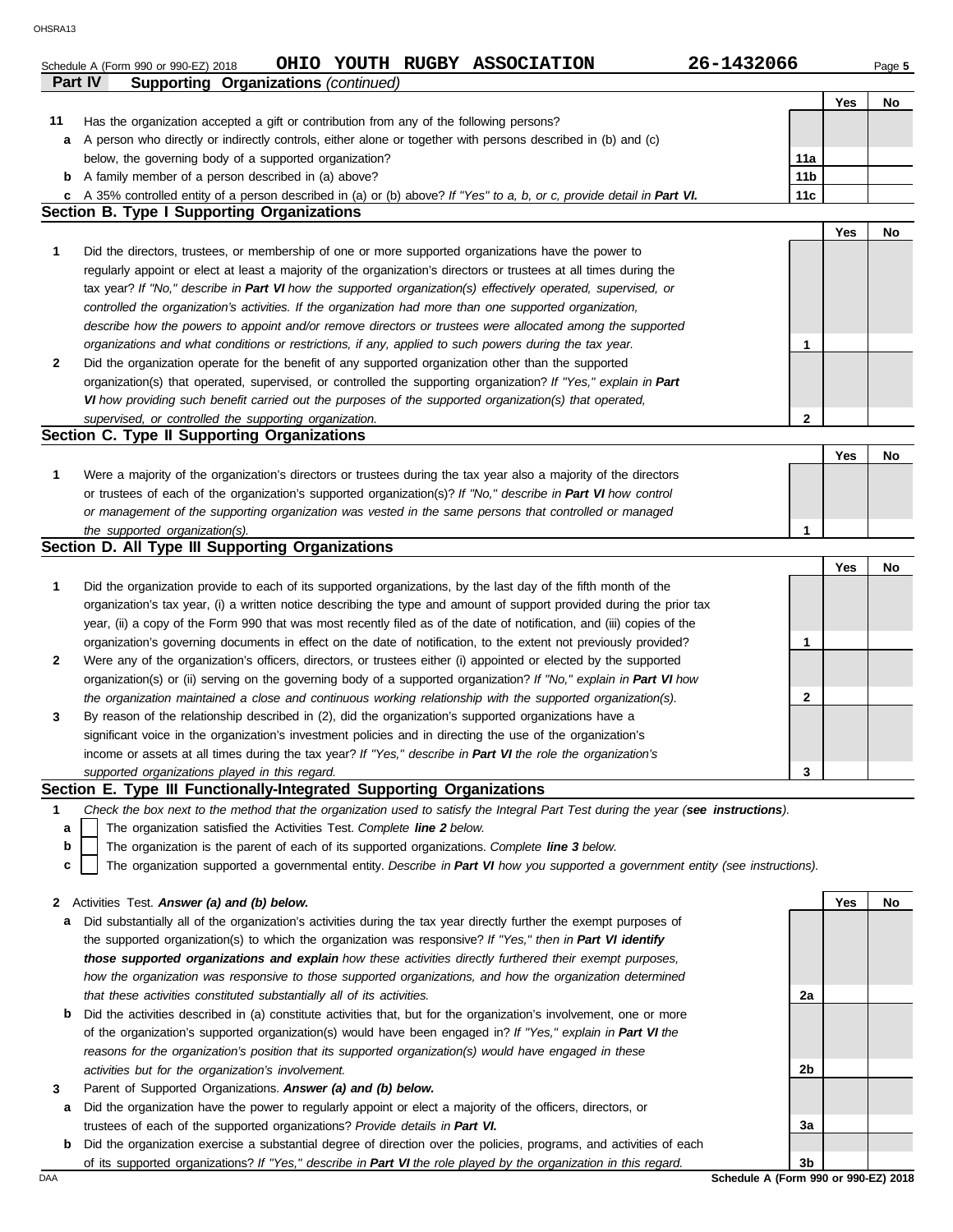|              | OHIO YOUTH RUGBY ASSOCIATION<br>Schedule A (Form 990 or 990-EZ) 2018                                                             |                | 26-1432066     | Page 6                         |  |  |  |
|--------------|----------------------------------------------------------------------------------------------------------------------------------|----------------|----------------|--------------------------------|--|--|--|
| Part V       | Type III Non-Functionally Integrated 509(a)(3) Supporting Organizations                                                          |                |                |                                |  |  |  |
| $\mathbf{1}$ | Check here if the organization satisfied the Integral Part Test as a qualifying trust on Nov. 20, 1970 (explain in Part VI). See |                |                |                                |  |  |  |
|              | <b>instructions.</b> All other Type III non-functionally integrated supporting organizations must complete Sections A through E. |                |                |                                |  |  |  |
|              | (B) Current Year                                                                                                                 |                |                |                                |  |  |  |
|              | Section A - Adjusted Net Income                                                                                                  |                | (A) Prior Year | (optional)                     |  |  |  |
| 1            | Net short-term capital gain                                                                                                      | $\mathbf{1}$   |                |                                |  |  |  |
| $\mathbf{2}$ | Recoveries of prior-year distributions                                                                                           | 2              |                |                                |  |  |  |
| 3            | Other gross income (see instructions)                                                                                            | 3              |                |                                |  |  |  |
| 4            | Add lines 1 through 3.                                                                                                           | 4              |                |                                |  |  |  |
| 5            | Depreciation and depletion                                                                                                       | 5              |                |                                |  |  |  |
| 6            | Portion of operating expenses paid or incurred for production or                                                                 |                |                |                                |  |  |  |
|              | collection of gross income or for management, conservation, or                                                                   |                |                |                                |  |  |  |
|              | maintenance of property held for production of income (see instructions)                                                         | 6              |                |                                |  |  |  |
| $7^{\circ}$  | Other expenses (see instructions)                                                                                                | $\overline{7}$ |                |                                |  |  |  |
| 8            | Adjusted Net Income (subtract lines 5, 6, and 7 from line 4)                                                                     | 8              |                |                                |  |  |  |
|              | <b>Section B - Minimum Asset Amount</b>                                                                                          |                | (A) Prior Year | (B) Current Year<br>(optional) |  |  |  |
| 1            | Aggregate fair market value of all non-exempt-use assets (see                                                                    |                |                |                                |  |  |  |
|              | instructions for short tax year or assets held for part of year):                                                                |                |                |                                |  |  |  |
|              | <b>a</b> Average monthly value of securities                                                                                     | 1a             |                |                                |  |  |  |
|              | Average monthly cash balances<br>b                                                                                               | 1b             |                |                                |  |  |  |
|              | <b>c</b> Fair market value of other non-exempt-use assets                                                                        | 1c             |                |                                |  |  |  |
|              | <b>Total</b> (add lines 1a, 1b, and 1c)<br>d                                                                                     | 1d             |                |                                |  |  |  |
|              | <b>Discount</b> claimed for blockage or other<br>e                                                                               |                |                |                                |  |  |  |
|              | factors (explain in detail in Part VI):                                                                                          |                |                |                                |  |  |  |
| $\mathbf{2}$ | Acquisition indebtedness applicable to non-exempt-use assets                                                                     | $\mathbf{2}$   |                |                                |  |  |  |
| 3            | Subtract line 2 from line 1d.                                                                                                    | 3              |                |                                |  |  |  |
| 4            | Cash deemed held for exempt use. Enter 1-1/2% of line 3 (for greater amount,                                                     |                |                |                                |  |  |  |
|              | see instructions).                                                                                                               | 4              |                |                                |  |  |  |
| 5            | Net value of non-exempt-use assets (subtract line 4 from line 3)                                                                 | 5              |                |                                |  |  |  |
| 6            | Multiply line 5 by .035.                                                                                                         | 6              |                |                                |  |  |  |
| 7            | Recoveries of prior-year distributions                                                                                           | $\overline{7}$ |                |                                |  |  |  |
| 8            | Minimum Asset Amount (add line 7 to line 6)                                                                                      | 8              |                |                                |  |  |  |
|              | Section C - Distributable Amount                                                                                                 |                |                | <b>Current Year</b>            |  |  |  |
| 1            | Adjusted net income for prior year (from Section A, line 8, Column A)                                                            | 1              |                |                                |  |  |  |
| $\mathbf{2}$ | Enter 85% of line 1.                                                                                                             | $\mathbf{2}$   |                |                                |  |  |  |
| 3            | Minimum asset amount for prior year (from Section B, line 8, Column A)                                                           | 3              |                |                                |  |  |  |
| 4            | Enter greater of line 2 or line 3.                                                                                               | 4              |                |                                |  |  |  |
| 5            | Income tax imposed in prior year                                                                                                 | 5              |                |                                |  |  |  |
| 6            | <b>Distributable Amount.</b> Subtract line 5 from line 4, unless subject to                                                      |                |                |                                |  |  |  |
|              | emergency temporary reduction (see instructions).                                                                                | 6              |                |                                |  |  |  |

emergency temporary reduction (see instructions).

**7** instructions). Check here if the current year is the organization's first as a non-functionally integrated Type III supporting organization (see

| Non-Functionally Integrated 509(a)(3) Supporting Organizations |  |  |  |
|----------------------------------------------------------------|--|--|--|
|                                                                |  |  |  |
|                                                                |  |  |  |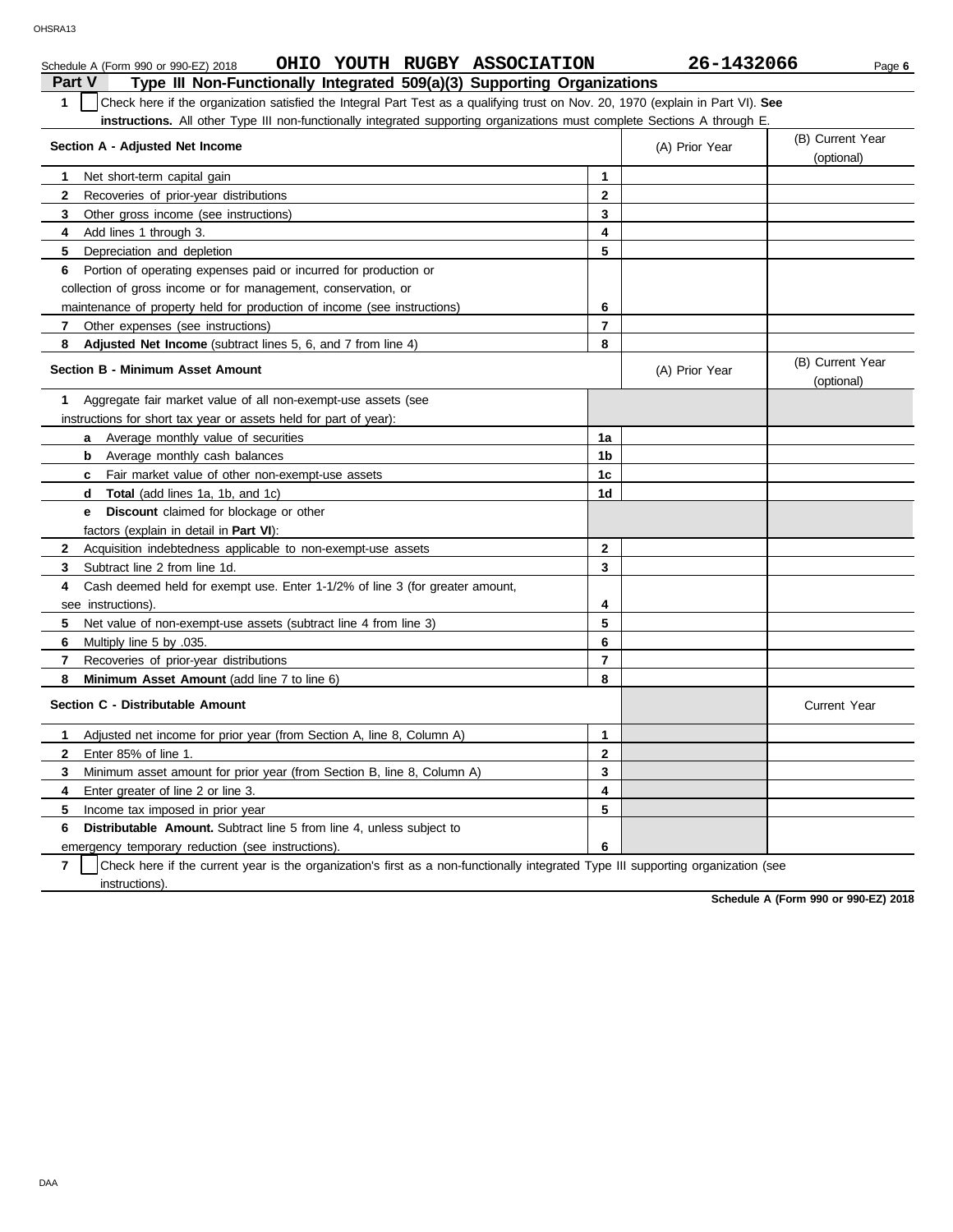### Schedule A (Form 990 or 990-EZ) 2018 **OHIO YOUTH RUGBY ASSOCIATION** 26-1432066 Page 7

| Part V | Type III Non-Functionally Integrated 509(a)(3) Supporting Organizations (continued)                                         |                                    |                                               |                                                  |
|--------|-----------------------------------------------------------------------------------------------------------------------------|------------------------------------|-----------------------------------------------|--------------------------------------------------|
|        | <b>Section D - Distributions</b>                                                                                            |                                    |                                               | <b>Current Year</b>                              |
| 1      | Amounts paid to supported organizations to accomplish exempt purposes                                                       |                                    |                                               |                                                  |
| 2      | Amounts paid to perform activity that directly furthers exempt purposes of supported                                        |                                    |                                               |                                                  |
|        | organizations, in excess of income from activity                                                                            |                                    |                                               |                                                  |
| 3      | Administrative expenses paid to accomplish exempt purposes of supported organizations                                       |                                    |                                               |                                                  |
| 4      | Amounts paid to acquire exempt-use assets                                                                                   |                                    |                                               |                                                  |
| 5      | Qualified set-aside amounts (prior IRS approval required)                                                                   |                                    |                                               |                                                  |
| 6      | Other distributions (describe in <b>Part VI</b> ). See instructions.                                                        |                                    |                                               |                                                  |
| 7      | <b>Total annual distributions.</b> Add lines 1 through 6.                                                                   |                                    |                                               |                                                  |
| 8      | Distributions to attentive supported organizations to which the organization is responsive                                  |                                    |                                               |                                                  |
|        | (provide details in Part VI). See instructions.                                                                             |                                    |                                               |                                                  |
| 9      | Distributable amount for 2018 from Section C, line 6                                                                        |                                    |                                               |                                                  |
| 10     | Line 8 amount divided by line 9 amount                                                                                      |                                    |                                               |                                                  |
|        | <b>Section E - Distribution Allocations (see instructions)</b>                                                              | (i)<br><b>Excess Distributions</b> | (ii)<br><b>Underdistributions</b><br>Pre-2018 | (iii)<br><b>Distributable</b><br>Amount for 2018 |
| 1      | Distributable amount for 2018 from Section C, line 6                                                                        |                                    |                                               |                                                  |
| 2      | Underdistributions, if any, for years prior to 2018<br>(reasonable cause required-explain in Part VI). See<br>instructions. |                                    |                                               |                                                  |
| 3      | Excess distributions carryover, if any, to 2018                                                                             |                                    |                                               |                                                  |
|        |                                                                                                                             |                                    |                                               |                                                  |
|        |                                                                                                                             |                                    |                                               |                                                  |
|        |                                                                                                                             |                                    |                                               |                                                  |
|        |                                                                                                                             |                                    |                                               |                                                  |
|        |                                                                                                                             |                                    |                                               |                                                  |
|        | f Total of lines 3a through e                                                                                               |                                    |                                               |                                                  |
|        | <b>g</b> Applied to underdistributions of prior years                                                                       |                                    |                                               |                                                  |
|        | h Applied to 2018 distributable amount                                                                                      |                                    |                                               |                                                  |
|        | Carryover from 2013 not applied (see instructions)                                                                          |                                    |                                               |                                                  |
|        | Remainder. Subtract lines 3g, 3h, and 3i from 3f.                                                                           |                                    |                                               |                                                  |
| 4      | Distributions for 2018 from                                                                                                 |                                    |                                               |                                                  |
|        | \$<br>Section D, line 7:                                                                                                    |                                    |                                               |                                                  |
|        | <b>a</b> Applied to underdistributions of prior years                                                                       |                                    |                                               |                                                  |
|        | <b>b</b> Applied to 2018 distributable amount                                                                               |                                    |                                               |                                                  |
|        | <b>c</b> Remainder. Subtract lines 4a and 4b from 4.                                                                        |                                    |                                               |                                                  |
| 5      | Remaining underdistributions for years prior to 2018, if                                                                    |                                    |                                               |                                                  |
|        | any. Subtract lines 3q and 4a from line 2. For result                                                                       |                                    |                                               |                                                  |
|        | greater than zero, explain in Part VI. See instructions.                                                                    |                                    |                                               |                                                  |
| 6      | Remaining underdistributions for 2018. Subtract lines 3h                                                                    |                                    |                                               |                                                  |
|        | and 4b from line 1. For result greater than zero, explain in                                                                |                                    |                                               |                                                  |
|        | Part VI. See instructions.                                                                                                  |                                    |                                               |                                                  |
| 7      | Excess distributions carryover to 2019. Add lines 3j                                                                        |                                    |                                               |                                                  |
|        | and 4c.                                                                                                                     |                                    |                                               |                                                  |
| 8      | Breakdown of line 7:                                                                                                        |                                    |                                               |                                                  |
|        |                                                                                                                             |                                    |                                               |                                                  |
|        | <b>b</b> Excess from 2015                                                                                                   |                                    |                                               |                                                  |
|        |                                                                                                                             |                                    |                                               |                                                  |
|        |                                                                                                                             |                                    |                                               |                                                  |
|        | e Excess from 2018                                                                                                          |                                    |                                               |                                                  |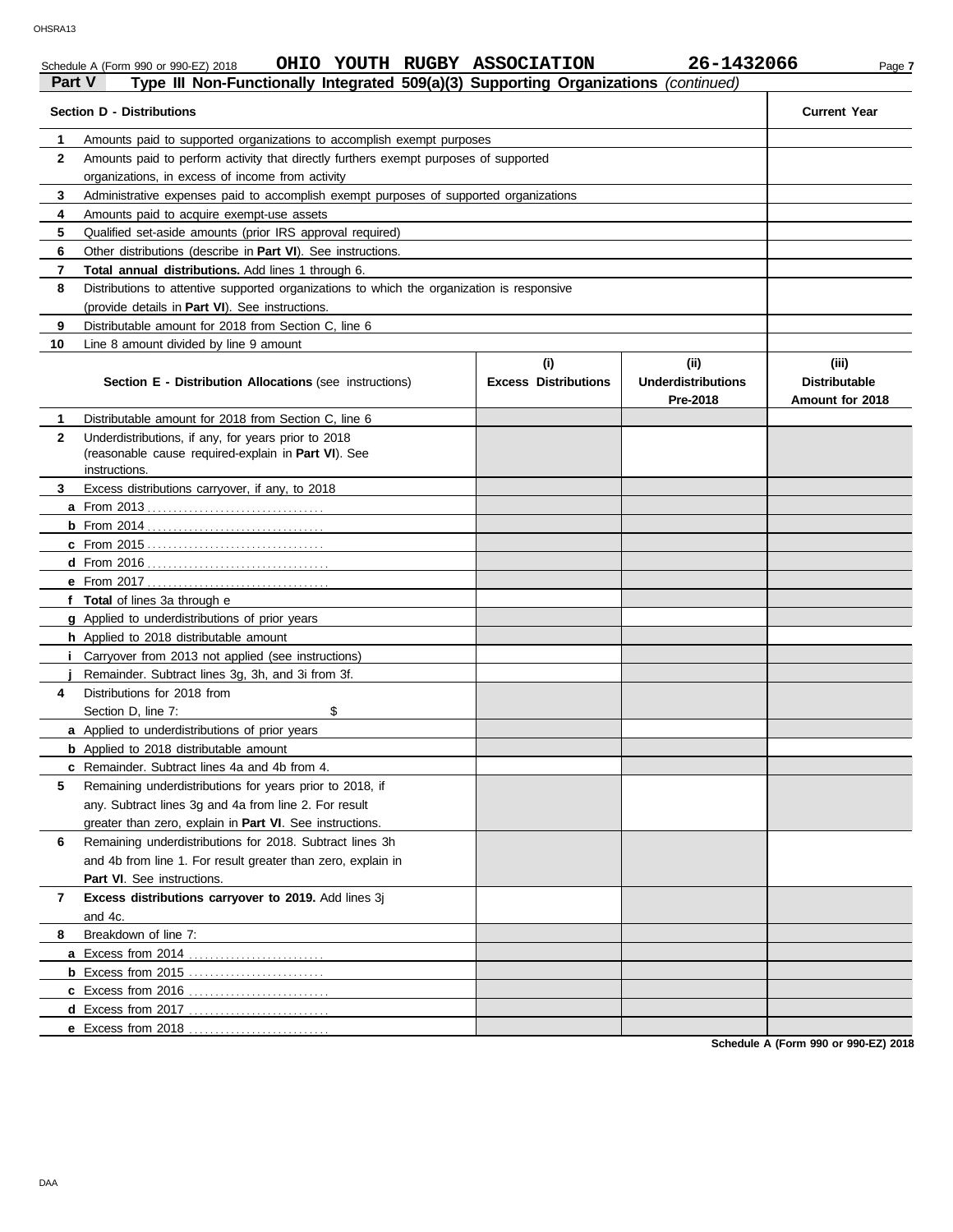|         | Schedule A (Form 990 or 990-EZ) 2018 |  | OHIO YOUTH RUGBY ASSOCIATION | 26-1432066                                                                                                                                                                                                                                                                                                                                                        | Page 8 |
|---------|--------------------------------------|--|------------------------------|-------------------------------------------------------------------------------------------------------------------------------------------------------------------------------------------------------------------------------------------------------------------------------------------------------------------------------------------------------------------|--------|
| Part VI |                                      |  |                              | Supplemental Information. Provide the explanations required by Part II, line 10; Part II, line 17a or 17b; Part<br>III, line 12; Part IV, Section A, lines 1, 2, 3b, 3c, 4b, 4c, 5a, 6, 9a, 9b, 9c, 11a, 11b, and 11c; Part IV, Section<br>B, lines 1 and 2; Part IV, Section C, line 1; Part IV, Section D, lines 2 and 3; Part IV, Section E, lines 1c, 2a, 2b, |        |
|         |                                      |  |                              | 3a, and 3b; Part V, line 1; Part V, Section B, line 1e; Part V, Section D, lines 5, 6, and 8; and Part V, Section E,<br>lines 2, 5, and 6. Also complete this part for any additional information. (See instructions.)                                                                                                                                            |        |
|         |                                      |  |                              |                                                                                                                                                                                                                                                                                                                                                                   |        |
|         |                                      |  |                              |                                                                                                                                                                                                                                                                                                                                                                   |        |
|         |                                      |  |                              |                                                                                                                                                                                                                                                                                                                                                                   |        |
|         |                                      |  |                              |                                                                                                                                                                                                                                                                                                                                                                   |        |
|         |                                      |  |                              |                                                                                                                                                                                                                                                                                                                                                                   |        |
|         |                                      |  |                              |                                                                                                                                                                                                                                                                                                                                                                   |        |
|         |                                      |  |                              |                                                                                                                                                                                                                                                                                                                                                                   |        |
|         |                                      |  |                              |                                                                                                                                                                                                                                                                                                                                                                   |        |
|         |                                      |  |                              |                                                                                                                                                                                                                                                                                                                                                                   |        |
|         |                                      |  |                              |                                                                                                                                                                                                                                                                                                                                                                   |        |
|         |                                      |  |                              |                                                                                                                                                                                                                                                                                                                                                                   |        |
|         |                                      |  |                              |                                                                                                                                                                                                                                                                                                                                                                   |        |
|         |                                      |  |                              |                                                                                                                                                                                                                                                                                                                                                                   |        |
|         |                                      |  |                              |                                                                                                                                                                                                                                                                                                                                                                   |        |
|         |                                      |  |                              |                                                                                                                                                                                                                                                                                                                                                                   |        |
|         |                                      |  |                              |                                                                                                                                                                                                                                                                                                                                                                   |        |
|         |                                      |  |                              |                                                                                                                                                                                                                                                                                                                                                                   |        |
|         |                                      |  |                              |                                                                                                                                                                                                                                                                                                                                                                   |        |
|         |                                      |  |                              |                                                                                                                                                                                                                                                                                                                                                                   |        |
|         |                                      |  |                              |                                                                                                                                                                                                                                                                                                                                                                   |        |
|         |                                      |  |                              |                                                                                                                                                                                                                                                                                                                                                                   |        |
|         |                                      |  |                              |                                                                                                                                                                                                                                                                                                                                                                   |        |
|         |                                      |  |                              |                                                                                                                                                                                                                                                                                                                                                                   |        |
|         |                                      |  |                              |                                                                                                                                                                                                                                                                                                                                                                   |        |
|         |                                      |  |                              |                                                                                                                                                                                                                                                                                                                                                                   |        |
|         |                                      |  |                              |                                                                                                                                                                                                                                                                                                                                                                   |        |
|         |                                      |  |                              |                                                                                                                                                                                                                                                                                                                                                                   |        |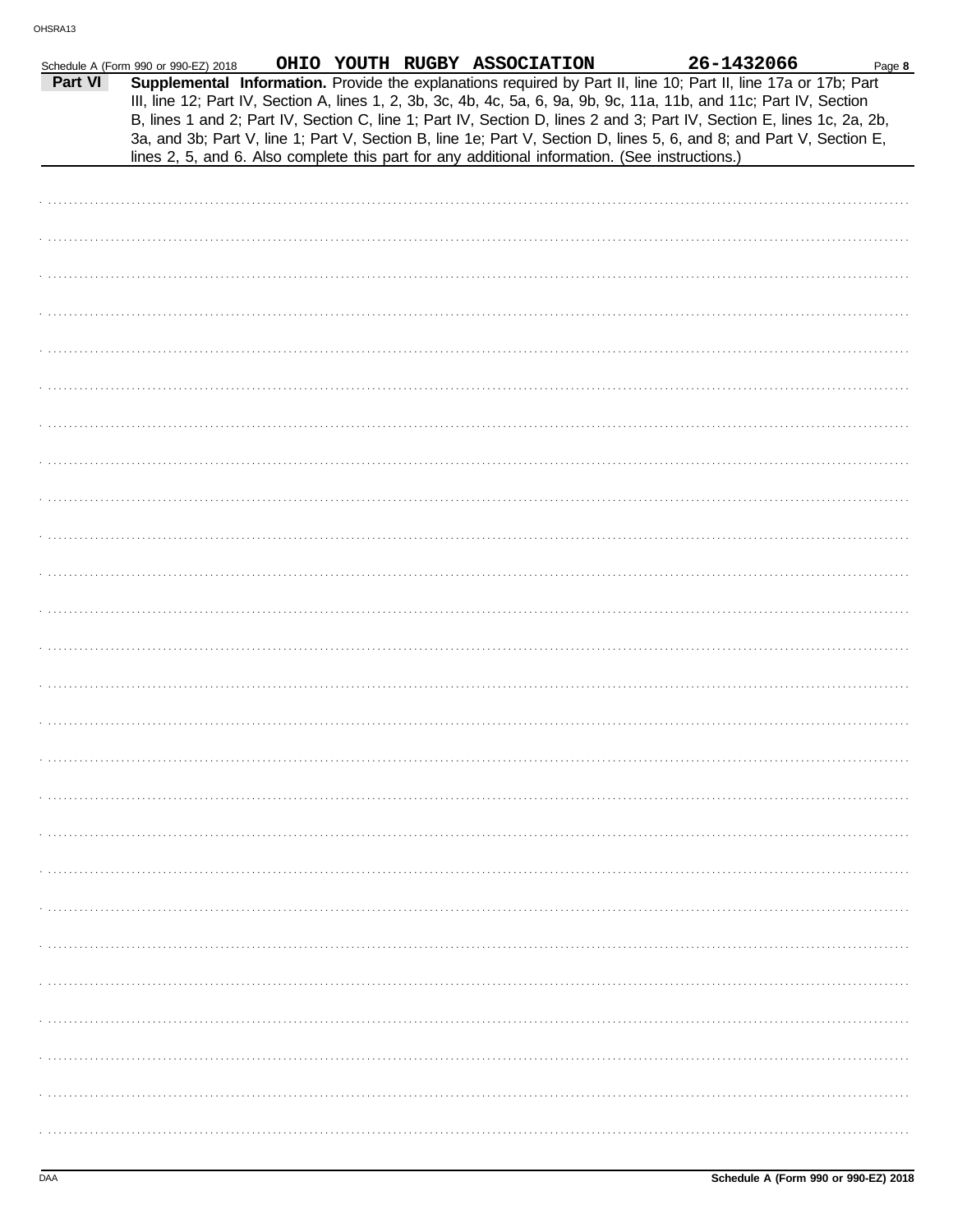OHSRA13

| <b>SCHEDULE O</b>          | Supplemental Information to Form 990 or 990-EZ                             |                                | OMB No. 1545-0047     |  |  |
|----------------------------|----------------------------------------------------------------------------|--------------------------------|-----------------------|--|--|
| (Form 990 or 990-EZ)       | Complete to provide information for responses to specific questions on     | 2018                           |                       |  |  |
| Department of the Treasury | u Attach to Form 990 or 990-EZ.                                            |                                |                       |  |  |
| Internal Revenue Service   | u Go to www.irs.gov/Form990 for the latest information.                    |                                | <b>Inspection</b>     |  |  |
| Name of the organization   |                                                                            | Employer identification number |                       |  |  |
|                            | YOUTH RUGBY ASSOCIATION<br><b>OHIO</b>                                     | 26-1432066                     |                       |  |  |
| <b>FORM 990</b>            | ORGANIZATION'S MISSION                                                     |                                |                       |  |  |
| <b>STRENGTHEN</b>          | CHARACTER,<br>CONDITIONING,<br><b>YOUTH</b><br>COMMUNITY<br>AND            | <b>ACADEMIC</b>                | COMMITMENT            |  |  |
| <b>INTEGRATING</b><br>BY.  | THE CORE VALUES OF RUGBY INTO A DISTINCT                                   | AND                            | <b>INCLUSIVE TEAM</b> |  |  |
| SPORTS EXPERIENCE.         | IN DOING SO, WE STRIVE<br>TO EMPOWER YOUNG PEOPLE                          |                                | TO BE                 |  |  |
|                            | HEALTHY, VITAL, SUCCESSFUL STUDENTS WHO GO ON TO BE THE BEST THEY CAN BE,  |                                |                       |  |  |
|                            |                                                                            |                                |                       |  |  |
| FOR LIFE.                  |                                                                            |                                |                       |  |  |
|                            |                                                                            |                                |                       |  |  |
|                            | FORM 990, PART VI, LINE 11B - ORGANIZATION'S PROCESS TO REVIEW FORM 990    |                                |                       |  |  |
| THE                        | BOARD REVIEWS AND APPROVES THE 990 PRIOR TO FILING WITH THE                |                                | <b>INTERNAL</b>       |  |  |
|                            |                                                                            |                                |                       |  |  |
| <b>REVENUE</b>             | SERVICE.                                                                   |                                |                       |  |  |
|                            |                                                                            |                                |                       |  |  |
|                            | FORM 990, PART VI, LINE<br>-19<br>GOVERNING DOCUMENTS<br><b>DISCLOSURE</b> |                                | <b>EXPLANATION</b>    |  |  |
| PUBLIC<br>THE              | CAN REQUEST ANY DOCUMENT.<br><b>BOARD WOULD</b><br>THE                     | THEN DETERMINE                 | THE<br>IF.            |  |  |
| <b>REQUEST</b><br>IS.      | LEGITIMATE AND WHETHER OR NOT<br>TO RELEASE<br>IT                          | (OTHER)<br>THAN                | THE                   |  |  |
|                            |                                                                            |                                |                       |  |  |
|                            | RED DOCUMENTS)                                                             |                                |                       |  |  |
|                            |                                                                            |                                |                       |  |  |
|                            |                                                                            |                                |                       |  |  |
|                            |                                                                            |                                |                       |  |  |
|                            |                                                                            |                                |                       |  |  |
|                            |                                                                            |                                |                       |  |  |
|                            |                                                                            |                                |                       |  |  |
|                            |                                                                            |                                |                       |  |  |
|                            |                                                                            |                                |                       |  |  |
|                            |                                                                            |                                |                       |  |  |
|                            |                                                                            |                                |                       |  |  |
|                            |                                                                            |                                |                       |  |  |
|                            |                                                                            |                                |                       |  |  |
|                            |                                                                            |                                |                       |  |  |
|                            |                                                                            |                                |                       |  |  |
|                            |                                                                            |                                |                       |  |  |